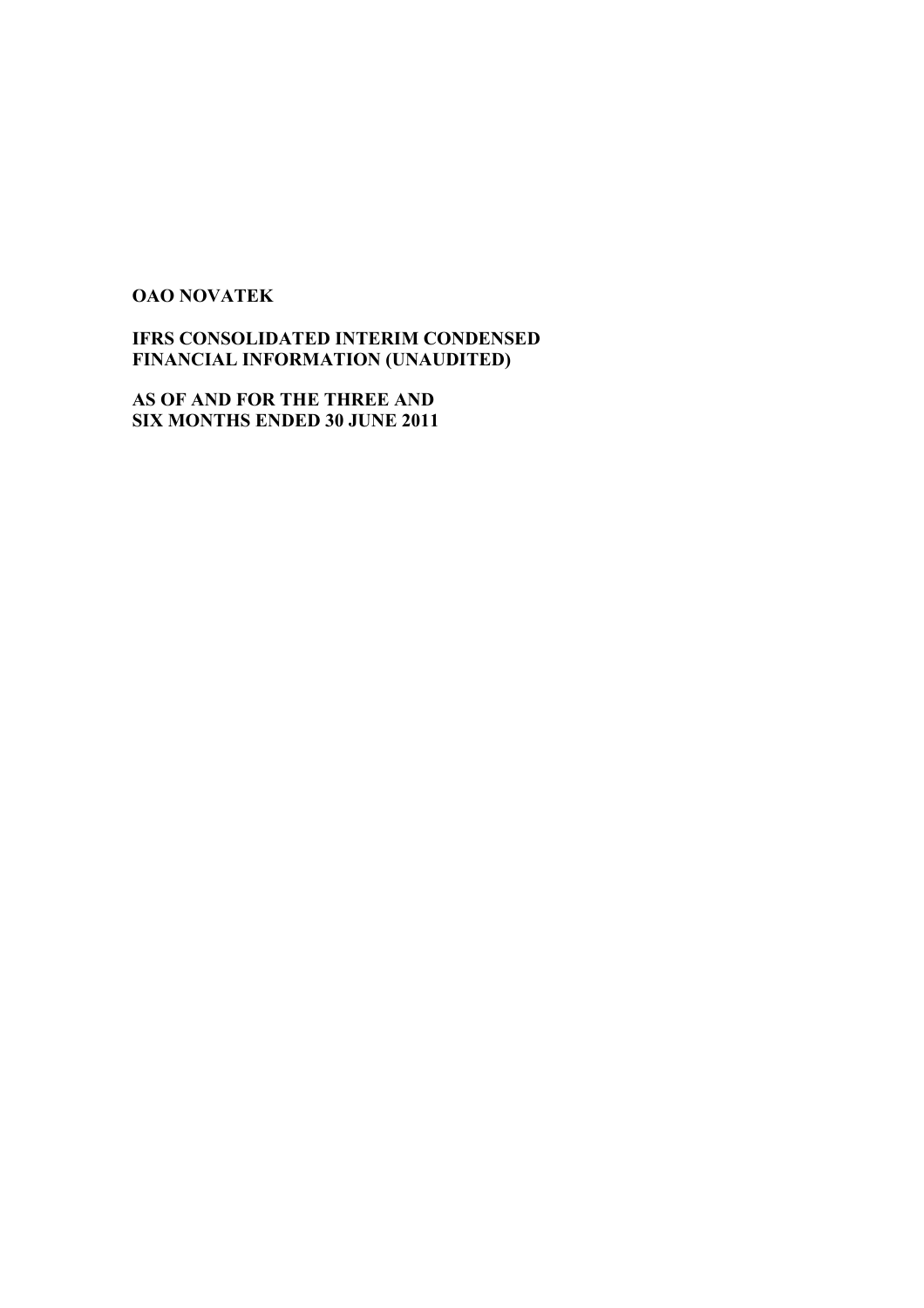| Report on review of consolidated interim condensed financial information               | 3              |
|----------------------------------------------------------------------------------------|----------------|
| Consolidated Interim Condensed Statement of Financial Position (unaudited)             | $\overline{4}$ |
| Consolidated Interim Condensed Statement of Income (unaudited)                         | 5              |
| Consolidated Interim Condensed Statement of Cash Flows (unaudited)                     | 6              |
| Consolidated Interim Condensed Statement of Comprehensive Income (unaudited)           | 7              |
| Consolidated Interim Condensed Statement of Changes in Equity (unaudited)              | $8-9$          |
| Selected notes to the Consolidated Interim Condensed Financial Information (unaudited) | $10-42$        |
| <b>Contact Information</b>                                                             | 43             |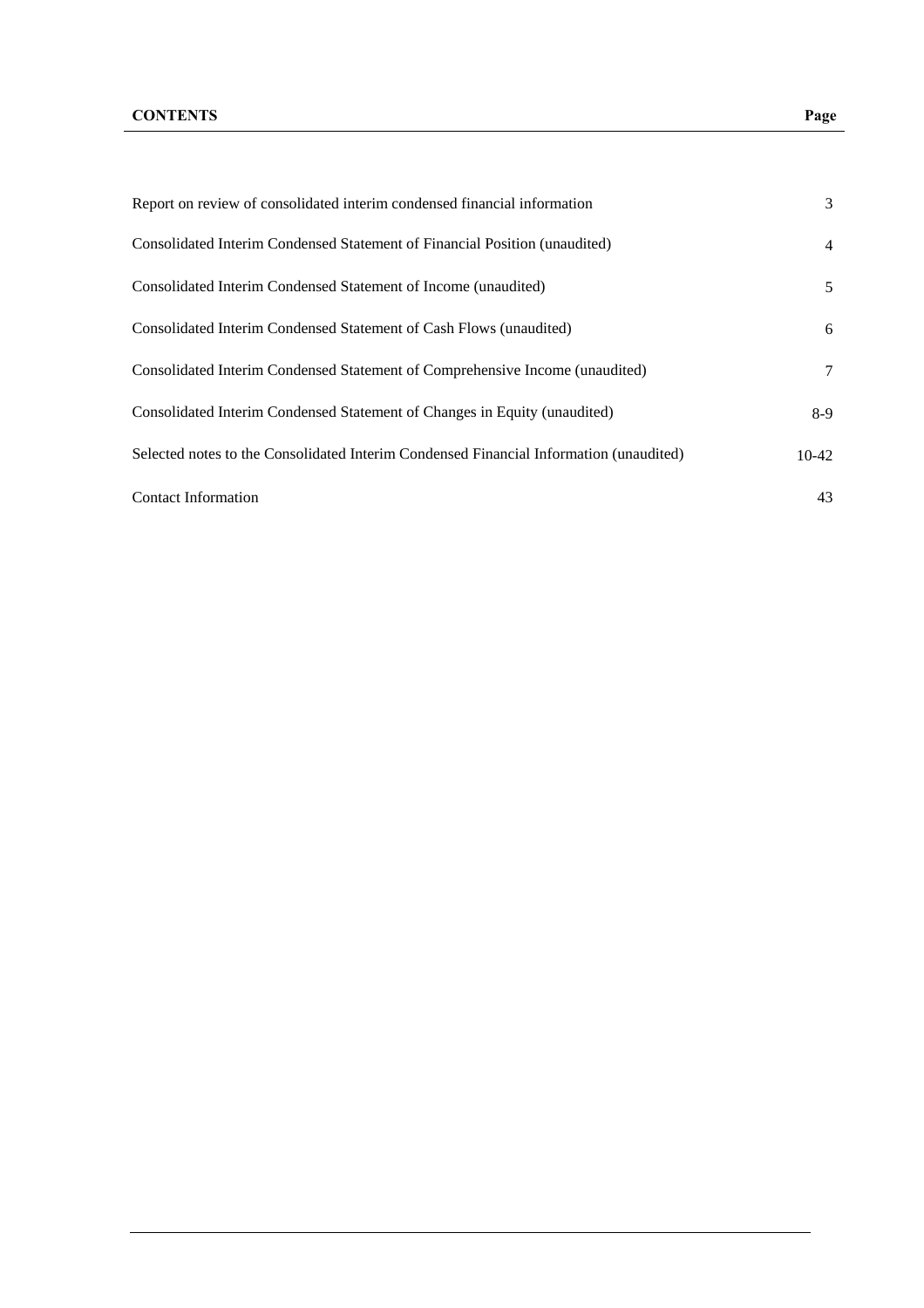

# **Report on review of consolidated interim** condensed financial information

To the shareholders and Board of Directors of OAO NOVATEK

#### **Introduction**

We have reviewed the accompanying consolidated interim condensed statement of financial position  $\mathbf{1}$ . of OAO NOVATEK and its subsidiaries (the "Group") as of 30 June 2011 and the related consolidated interim condensed statements of income and comprehensive income for the three and six months then ended, and the related consolidated interim condensed statements of cash flows and changes in equity for the six months then ended. Management is responsible for the preparation and presentation of this consolidated interim condensed financial information as set out on pages 4 to 42 in accordance with International Accounting Standard No. 34, Interim Financial Reporting. Our responsibility is to express a conclusion on this consolidated interim condensed financial information based on our review.

#### **Scope of Review**

 $2.$ We conducted our review in accordance with International Standard on Review Engagements No. 2410, Review of Interim Financial Information Performed by the Independent Auditor of the *Entity.* A review of consolidated interim condensed financial information consists of making inquiries, primarily of persons responsible for financial and accounting matters, and applying analytical and other review procedures. A review is substantially less in scope than an audit conducted in accordance with International Standards on Auditing and consequently does not enable us to obtain assurance that we would become aware of all significant matters that might be identified in an audit. Accordingly, we do not express an audit opinion.

#### Conclusion

 $3.$ Based on our review, nothing has come to our attention that causes us to believe that the accompanying consolidated interim condensed financial information is not prepared, in all material respects, in accordance with International Accounting Standard No. 34, Interim Financial Reporting.

2AO PricevatorhandCosper Andit

Moscow, Russian Federation 11 August 2011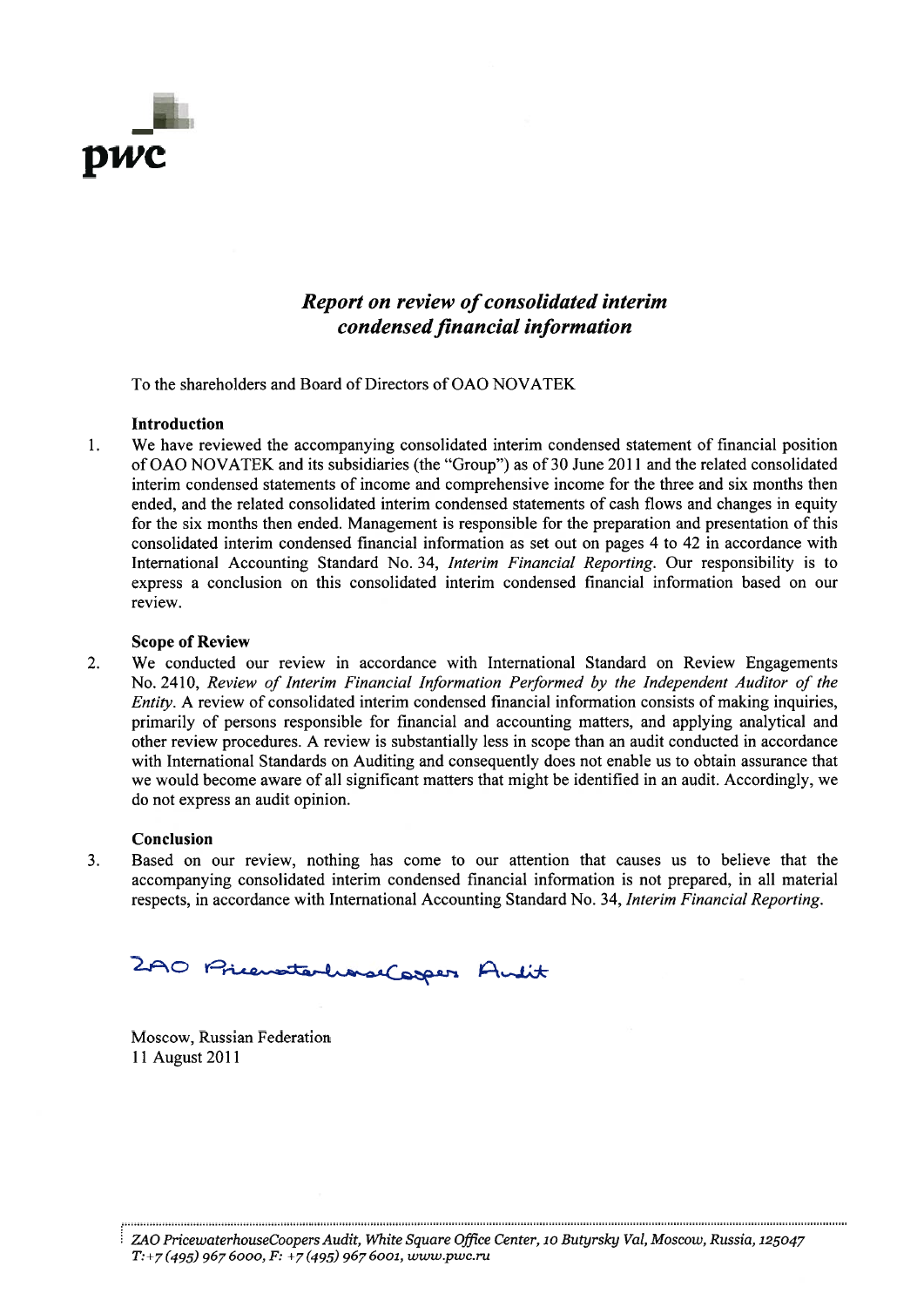# **OAO NOVATEK** Consolidated Interim Condensed Statement of Financial Position (unaudited)

(in millions of Russian roubles)

|                                                       | <b>Notes</b> |          | At 30 June 2011 At 31 December 2010 |
|-------------------------------------------------------|--------------|----------|-------------------------------------|
| <b>ASSETS</b>                                         |              |          |                                     |
| <b>Non-current assets</b>                             |              |          |                                     |
| Property, plant and equipment                         | 5            | 194,189  | 185,573                             |
| <b>Equity investments</b>                             | 6            | 35,271   | 27,026                              |
| Long-term loans and receivables                       | 7            | 27,962   | 40,151                              |
| Other non-current assets                              |              | 2,835    | 2,858                               |
| <b>Total non-current assets</b>                       |              | 260,257  | 255,608                             |
| <b>Current assets</b>                                 |              |          |                                     |
| Inventories                                           |              | 1,790    | 1,868                               |
| Current income tax prepayments                        |              | 522      | 285                                 |
| Trade and other receivables                           |              | 10,393   | 8,670                               |
| Prepayments and other current assets                  | 8            | 20,354   | 8,504                               |
| Cash and cash equivalents                             |              | 14,230   | 10,238                              |
| <b>Total current assets</b>                           |              | 47,289   | 29,565                              |
| <b>Total assets</b>                                   |              | 307,546  | 285,173                             |
| <b>LIABILITIES AND EQUITY</b>                         |              |          |                                     |
| <b>Non-current liabilities</b>                        |              |          |                                     |
| Long-term debt                                        | 9            | 77,601   | 47,074                              |
| Deferred income tax liabilities                       |              | 10,885   | 9,473                               |
| Other non-current liabilities                         |              | 789      | 917                                 |
| Asset retirement obligations                          |              | 2,705    | 2,482                               |
| <b>Total non-current liabilities</b>                  |              | 91,980   | 59,946                              |
| <b>Current liabilities</b>                            |              |          |                                     |
| Short-term debt and current portion of long-term debt | 10           | 11,738   | 25,152                              |
| Trade payables and accrued liabilities                | 11           | 6,768    | 28,479                              |
| Current income tax payable                            |              | 42       | 1,212                               |
| Other taxes payable                                   |              | 3,331    | 2,598                               |
| <b>Total current liabilities</b>                      |              | 21,879   | 57,441                              |
| <b>Total liabilities</b>                              |              | 113,859  | 117,387                             |
| Equity attributable to OAO NOVATEK shareholders       |              |          |                                     |
| Ordinary share capital                                |              | 393      | 393                                 |
| Treasury shares                                       |              | (446)    | (446)                               |
| Additional paid-in capital                            |              | 30,865   | 30,865                              |
| Currency translation differences                      |              | (306)    | (120)                               |
| Asset revaluation surplus on acquisitions             |              | 5,617    | 5,617                               |
| Retained earnings                                     |              | 136,785  | 110,810                             |
| Total equity attributable to OAO NOVATEK shareholders |              | 172,908  | 147,119                             |
| <b>Non-controlling interest</b>                       |              | 20,779   | 20,667                              |
| <b>Total equity</b>                                   |              | 193,687  | 167,786                             |
| <b>Total liabilities and equity</b>                   |              | 307, 546 | 285,173                             |

The accompanying notes are an integral part of this consolidated interim condensed financial information.

Approved for issue and signed on behalf of the Board of Directors on 11 August 2011:

L. Mikhelson **General Director** 

M. Gyetva Financial Director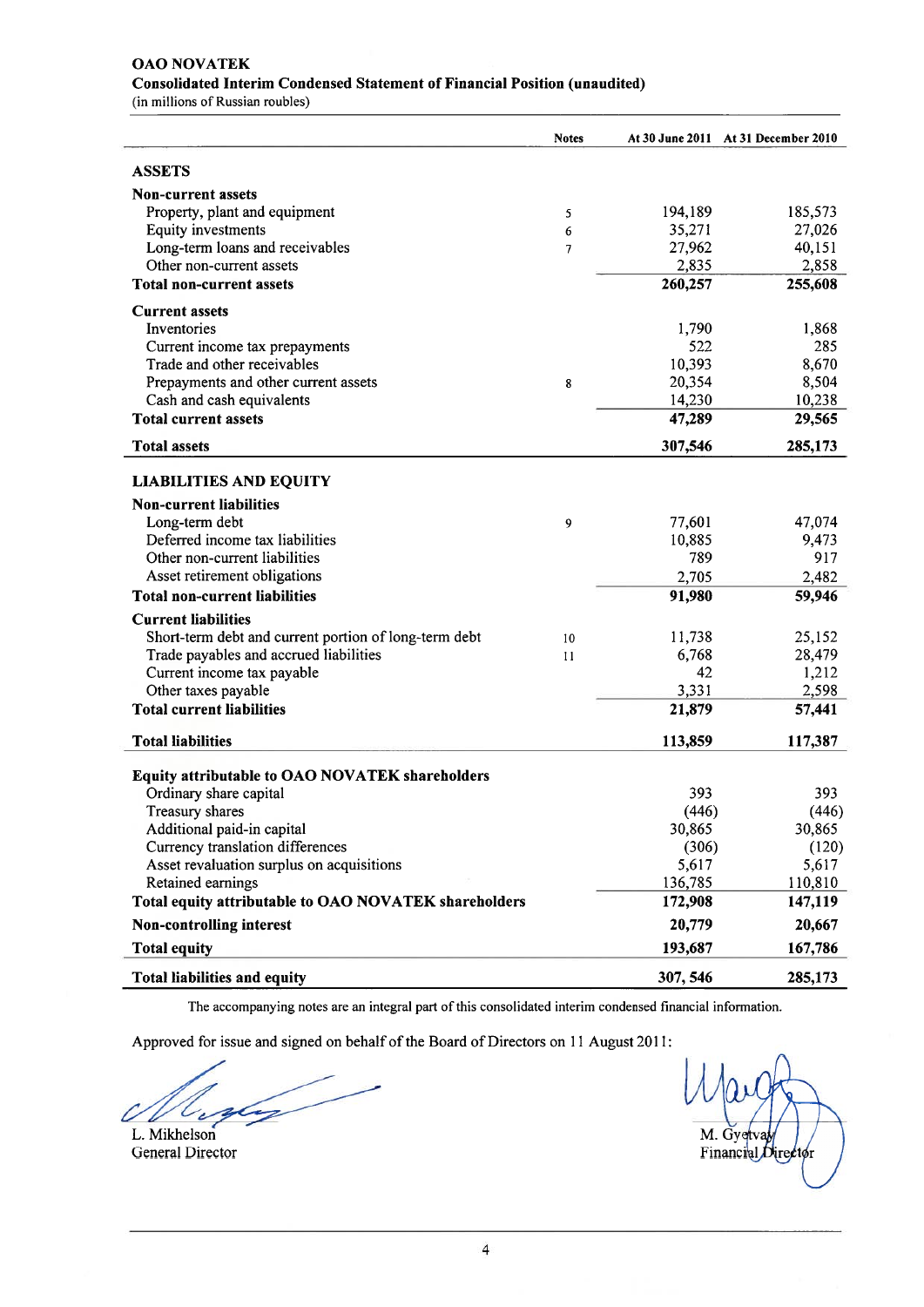# **OAO NOVATEK Consolidated Interim Condensed Statement of Income (unaudited)**

(in millions of Russian roubles, except for share and per share amounts)

|                                                                |              |                 | Three months ended<br>30 June: | <b>Six months ended</b><br>30 June: |                 |  |
|----------------------------------------------------------------|--------------|-----------------|--------------------------------|-------------------------------------|-----------------|--|
|                                                                | <b>Notes</b> | 2011            | 2010                           | 2011                                | 2010            |  |
|                                                                |              |                 |                                |                                     |                 |  |
| <b>Revenues</b>                                                |              |                 |                                |                                     |                 |  |
| Oil and gas sales                                              | 14           | 40,501          | 25,051                         | 85,294                              | 52,288          |  |
| Sales of polymer and insulation tape<br>Other revenues         |              | 75              | 611<br>44                      | 143                                 | 1,080           |  |
|                                                                |              |                 |                                |                                     | 80              |  |
| <b>Total revenues</b>                                          |              | 40,576          | 25,706                         | 85,437                              | 53,448          |  |
| <b>Operating expenses</b>                                      |              |                 |                                |                                     |                 |  |
| Transportation expenses                                        | 15           | (11,053)        | (8, 436)                       | (22, 936)                           | (17, 499)       |  |
| Taxes other than income tax                                    | 16           | (4,046)         | (2,260)                        | (8,366)                             | (4,684)         |  |
| General and administrative expenses                            |              | (2,117)         | (1,631)                        | (4, 112)                            | (3,094)         |  |
| Depreciation, depletion and amortization                       | 5            | (1,987)         | (1,549)                        | (4,016)                             | (3,151)         |  |
| Materials, services and other                                  |              | (1,540)         | (1,740)                        | (2,822)                             | (3,288)         |  |
| Purchases of natural gas and liquid hydrocarbons               |              | (932)           | (21)                           | (1,895)                             | (59)            |  |
| <b>Exploration</b> expenses                                    |              | (273)           | (335)                          | (999)                               | (466)           |  |
| Net impairment expenses                                        |              | (619)           | (9)                            | (631)                               | (35)            |  |
| Change in natural gas, liquid hydrocarbons,                    |              |                 |                                |                                     |                 |  |
| polymer products and work-in-progress                          |              | 128             | 264                            | (83)                                | 612             |  |
| <b>Total operating expenses</b>                                |              | (22, 439)       | (15,717)                       | (45, 860)                           | (31, 664)       |  |
|                                                                |              |                 |                                |                                     |                 |  |
| Net gain on disposal of interest in subsidiaries               |              |                 |                                |                                     | 1,583           |  |
| Other operating income (loss)                                  |              | (65)            | 29                             | (1)                                 | 24              |  |
| <b>Profit from operations</b>                                  |              | 18,072          | 10,018                         | 39,576                              | 23,391          |  |
| <b>Finance income (expense)</b>                                |              |                 |                                |                                     |                 |  |
| Interest expense                                               | 17           | (503)           | (83)                           | (1, 158)                            | (232)           |  |
| Interest income                                                | 17           | 810             | 123                            | 1,729                               | 238             |  |
| Foreign exchange gain (loss)                                   |              | 766             | (1,118)                        | 3,240                               | (472)           |  |
| Total finance income (expense)                                 |              | 1,073           | (1,078)                        | 3,811                               | (466)           |  |
| Share of profit (loss) of equity investments,                  |              |                 |                                |                                     |                 |  |
| net of income tax                                              | 6            | (991)           | (9)                            | (1,517)                             | (10)            |  |
| Profit before income tax                                       |              | 18,154          | 8,931                          | 41,870                              | 22,915          |  |
|                                                                |              |                 |                                |                                     |                 |  |
| <b>Income tax expense</b>                                      |              |                 |                                |                                     |                 |  |
| Current income tax expense                                     |              | (3,741)         | (1,790)                        | (7,610)                             | (3,782)         |  |
| Net deferred income tax expense                                |              | (113)           | (75)                           | (1,160)                             | (991)           |  |
| Total income tax expense                                       |              | (3,854)         | (1, 865)                       | (8,770)                             | (4,773)         |  |
| Profit (loss)                                                  |              | 14,300          | 7,066                          | 33,100                              | 18,142          |  |
| Profit (loss) attributable to:                                 |              |                 |                                |                                     |                 |  |
|                                                                |              |                 |                                |                                     |                 |  |
| Non-controlling interest<br><b>Shareholders of OAO NOVATEK</b> |              | (121)<br>14,421 | (73)<br>7,139                  | (174)<br>33,274                     | (179)<br>18,321 |  |
| Basic and diluted earnings per share (in Russian roubles)      |              | 4.75            | 2.35                           | 10.97                               | 6.04            |  |
|                                                                |              |                 | 3,032,114                      | 3,033,184                           |                 |  |
| Weighted average number of shares outstanding (in thousands)   |              | 3,033,184       |                                |                                     | 3,032,114       |  |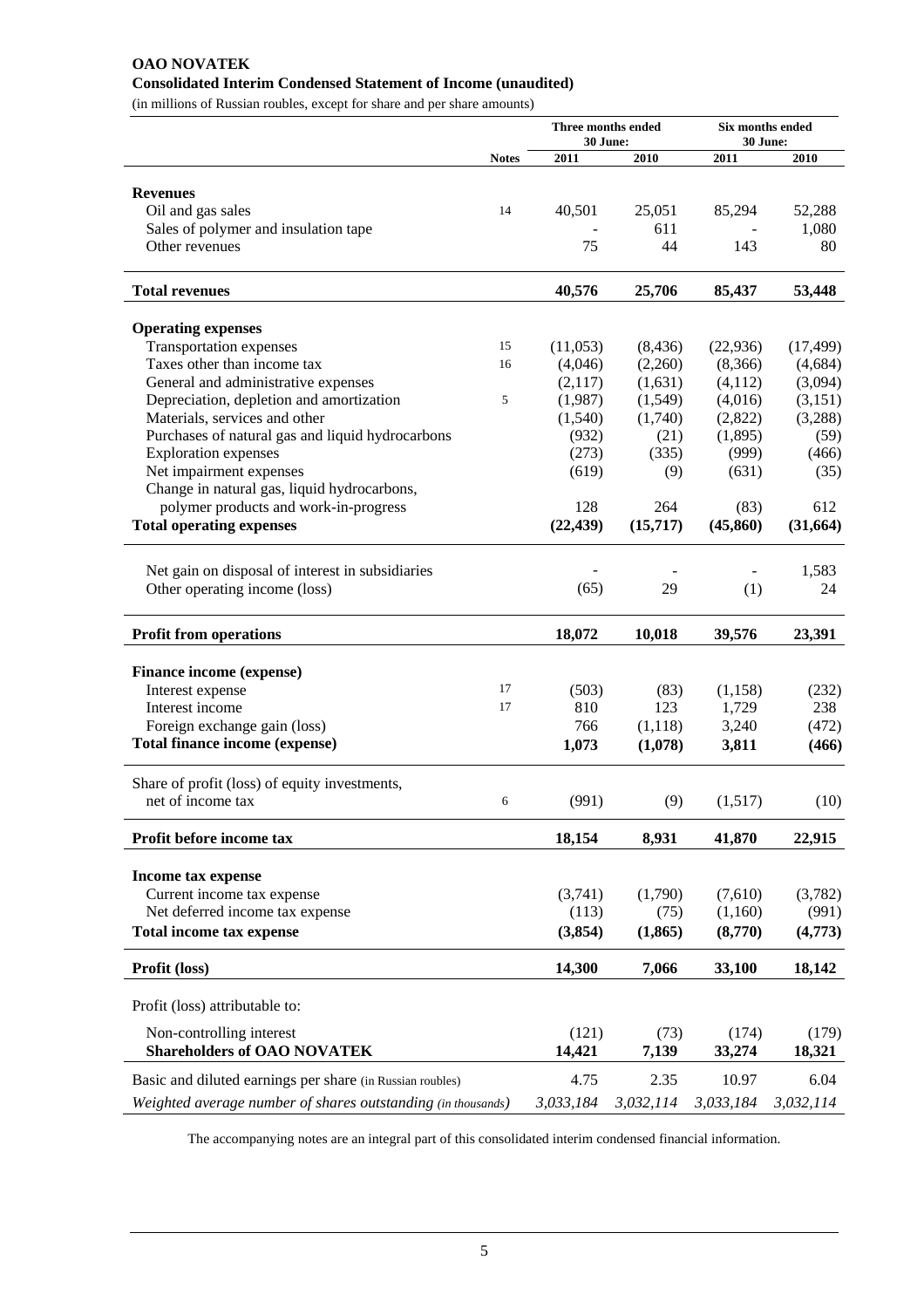# **OAO NOVATEK Consolidated Interim Condensed Statement of Cash Flows (unaudited)**

(in millions of Russian roubles)

|                                                                                      |              | Six months ended 30 June: |           |  |
|--------------------------------------------------------------------------------------|--------------|---------------------------|-----------|--|
|                                                                                      | <b>Notes</b> | 2011                      | 2010      |  |
| Profit before income tax                                                             |              | 41,870                    | 22,915    |  |
| Adjustments to profit before income tax:                                             |              |                           |           |  |
| Depreciation, depletion and amortization                                             |              | 4,084                     | 3,222     |  |
| Net impairment expenses                                                              |              | 631                       | 35        |  |
| Net foreign exchange loss (gain)                                                     |              | (3,240)                   | 472       |  |
| Net loss (gain) on disposal of assets                                                |              | 115                       | (1,570)   |  |
| Interest expense                                                                     |              | 1,158                     | 232       |  |
| Interest income                                                                      |              | (1,729)                   | (238)     |  |
| Share of loss (profit) in equity investments, net of income tax                      |              | 1,517                     | 10        |  |
| Net change in other non-current assets and long-term receivables                     |              | 526                       | (85)      |  |
| Share-based compensation                                                             | 21           |                           | 68        |  |
| Other adjustments                                                                    |              | (30)                      | 104       |  |
| <b>Working capital changes</b>                                                       |              |                           |           |  |
| Decrease (increase) in trade and other receivables, prepayments                      |              |                           |           |  |
| and other current assets                                                             |              | (3,177)                   | (93)      |  |
| Decrease (increase) in inventories                                                   |              | 78                        | (635)     |  |
| Increase (decrease) in trade payables and accrued liabilities,                       |              |                           |           |  |
| excluding interest and dividends payable                                             |              | 793                       | (438)     |  |
| Increase (decrease) in other taxes payable                                           |              | 728                       | (398)     |  |
| Total effect of working capital changes                                              |              | (1,578)                   | (1, 564)  |  |
| Income taxes paid                                                                    |              | (9,001)                   | (4,807)   |  |
| Net cash provided by operating activities                                            |              | 34,323                    | 18,794    |  |
| <b>Cash flows from investing activities</b>                                          |              |                           |           |  |
| Purchases of property, plant and equipment                                           |              | (10, 555)                 | (9,273)   |  |
| Prepayments for participation in tender for exploration licenses                     |              | (6,870)                   |           |  |
| Purchases of inventories intended for construction                                   |              | (227)                     | (301)     |  |
| Acquisition of subsidiaries net of cash acquired                                     |              | (3,098)                   | (1,915)   |  |
| Acquisition of equity investments                                                    |              | (21, 176)                 |           |  |
| Proceeds from disposals of subsidiaries net of cash disposed                         |              | 124                       | 845       |  |
| Interest paid and capitalized                                                        |              | (1,594)                   | (982)     |  |
| Loans provided                                                                       |              | (4,575)                   | (156)     |  |
| Repayments of loans provided                                                         |              | 4,419                     | 219       |  |
| Interest received                                                                    |              | 475                       | 87        |  |
|                                                                                      |              |                           |           |  |
| Net cash (used for) provided by investing activities                                 |              | (43, 077)                 | (11, 476) |  |
| <b>Cash flows from financing activities</b>                                          |              |                           |           |  |
| Proceeds from long-term debt                                                         |              | 44,895                    | 11,437    |  |
| Proceeds from short-term debt                                                        |              | 3,700                     | 1,500     |  |
| Repayments of long-term debt                                                         |              | (6, 635)                  | (6,724)   |  |
| Repayments of short-term debt                                                        |              | (21, 321)                 | (2,729)   |  |
| Interest paid                                                                        |              |                           | (214)     |  |
| Dividends paid                                                                       |              | (7,581)                   | (4,907)   |  |
| Net cash (used for) provided by financing activities                                 |              | 13,058                    | (1,637)   |  |
| Net effect of exchange rate changes on cash, cash equivalents<br>and bank overdrafts |              | (312)                     | (128)     |  |
| Net increase (decrease) in cash, cash equivalents and bank overdrafts                |              | 3,992                     | 5,553     |  |
| Cash and cash equivalents at beginning of the period                                 |              | 10,238                    | 10,532    |  |
| Net decrease (increase) in cash and cash equivalents reclassified to assets          |              |                           |           |  |
| classified as held for sale                                                          |              |                           | (52)      |  |
| Cash, cash equivalents and bank overdrafts at end of the period                      |              | 14,230                    | 16,033    |  |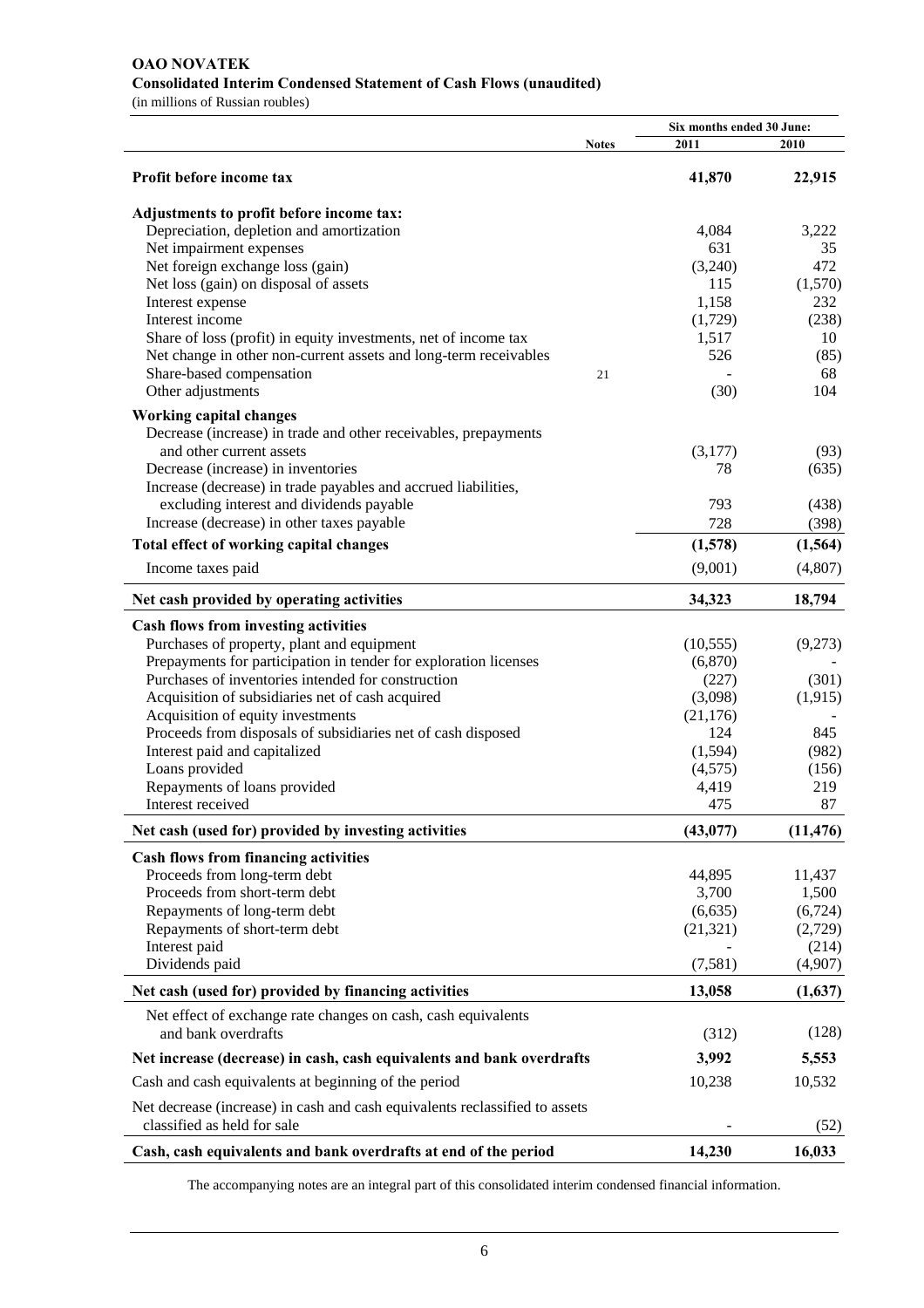# **OAO NOVATEK Consolidated Interim Condensed Statement of Comprehensive Income (unaudited)**

(in millions of Russian roubles)

|                                                                |              | Three months ended<br>30 June: |               | Six months ended<br>30 June: |                 |
|----------------------------------------------------------------|--------------|--------------------------------|---------------|------------------------------|-----------------|
|                                                                | <b>Notes</b> | 2011                           | 2010          | 2011                         | 2010            |
| Other comprehensive income (loss) after income tax:            |              |                                |               |                              |                 |
| Currency translation differences                               |              | 13                             | 48            | (186)                        | 33              |
| Other comprehensive income (loss)                              |              | 13                             | 48            | (186)                        | 33              |
| <b>Profit (loss)</b>                                           |              | 14,300                         | 7,066         | 33,100                       | 18,142          |
| Total comprehensive income (loss)                              |              | 14,313                         | 7,114         | 32,914                       | 18,175          |
| Total comprehensive income (loss) attributable to:             |              |                                |               |                              |                 |
| Non-controlling interest<br><b>Shareholders of OAO NOVATEK</b> |              | (121)<br>14,434                | (73)<br>7.187 | (174)<br>33,088              | (179)<br>18.354 |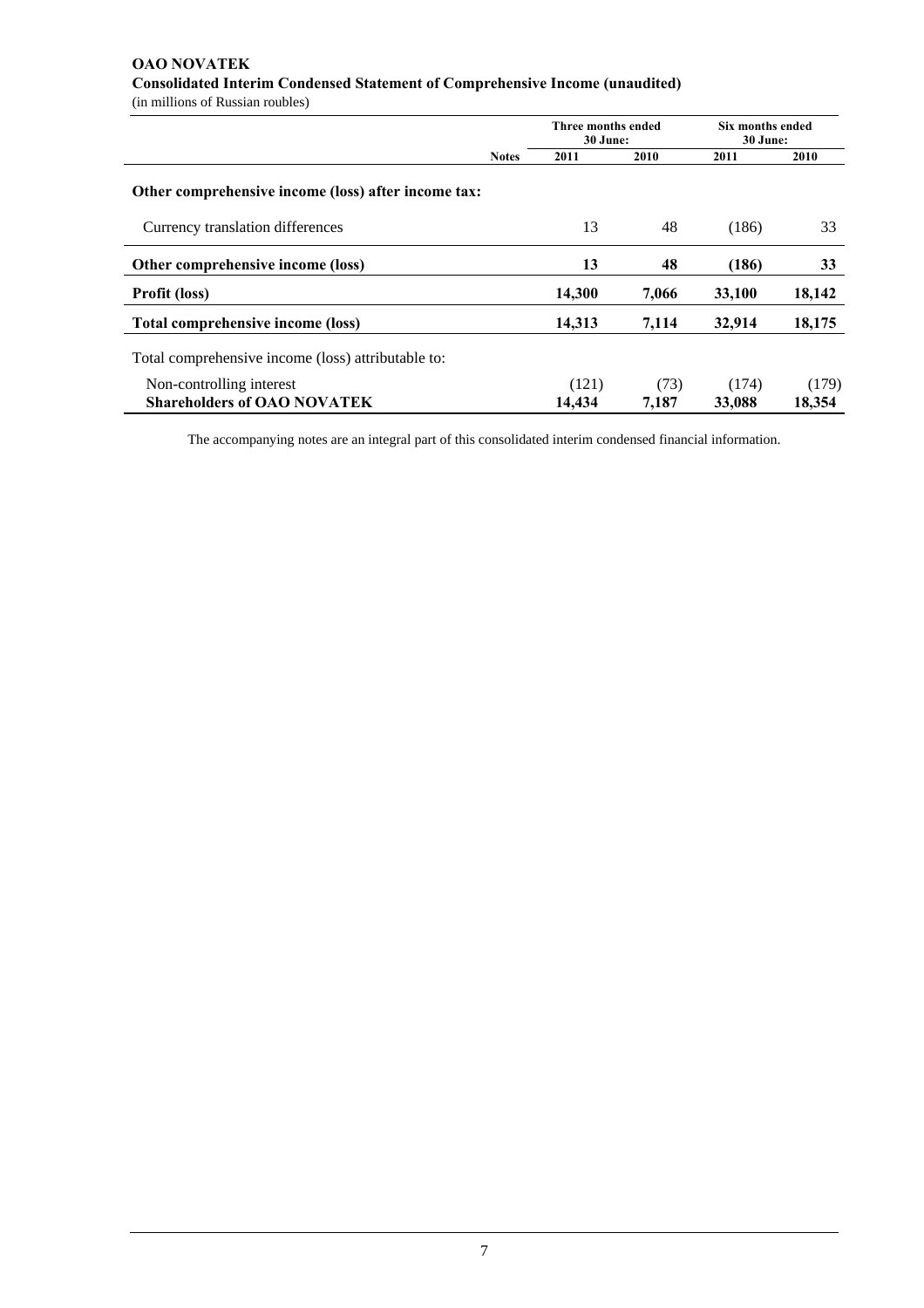#### **OAO NOVATEK Consolidated Interim Condensed Statement of Changes in Equity (unaudited)**

(in millions of Russian roubles, except for number of shares)

|                                                                                                        | <b>Number</b><br>of ordinary<br>shares<br>(in thousands) | Ordinary<br>share<br>capital | Treasury<br>shares           | Additional<br>paid-in<br>capital | Asset<br>revaluation<br>surplus on<br>acquisitions | Currency<br>translation<br>differences | Retained<br>earnings | <b>Equity</b><br>attributable to<br><b>OAO</b><br><b>NOVATEK</b><br>shareholders | Non-<br>controlling<br>interest | Total<br>equity |
|--------------------------------------------------------------------------------------------------------|----------------------------------------------------------|------------------------------|------------------------------|----------------------------------|----------------------------------------------------|----------------------------------------|----------------------|----------------------------------------------------------------------------------|---------------------------------|-----------------|
| For the six months ended 30 June 2010                                                                  |                                                          |                              |                              |                                  |                                                    |                                        |                      |                                                                                  |                                 |                 |
| 1 January 2010                                                                                         | 3,032,114                                                | 393                          | (599)                        | 30,609                           | 5,617                                              | (112)                                  | 78,393               | 114,301                                                                          | 19,139                          | 133,440         |
| Currency translation differences                                                                       |                                                          |                              |                              |                                  |                                                    | 33                                     |                      | 33                                                                               | $\blacksquare$                  | 33              |
| Profit (loss)                                                                                          |                                                          |                              |                              |                                  |                                                    | $\sim$                                 | 18,321               | 18,321                                                                           | (179)                           | 18,142          |
| Total comprehensive income (loss)                                                                      | $\blacksquare$                                           | $\blacksquare$               | $\qquad \qquad \blacksquare$ | $\blacksquare$                   | $\blacksquare$                                     | 33                                     | 18,321               | 18,354                                                                           | (179)                           | 18,175          |
| Dividends (Note 12)                                                                                    |                                                          |                              |                              |                                  |                                                    | $\overline{\phantom{a}}$               | (5,306)              | (5,306)                                                                          |                                 | (5,306)         |
| Acquisition of subsidiaries<br>(Note 4)                                                                |                                                          |                              |                              |                                  |                                                    |                                        |                      |                                                                                  | 2,414                           | 2,414           |
| Impact of additional shares<br>subscription in subsidiaries<br>on non-controlling interest<br>(Note 4) |                                                          |                              |                              |                                  |                                                    |                                        |                      |                                                                                  | 1,767                           | 1,767           |
| Acquisition of<br>non-controlling interest<br>(Note 4)                                                 |                                                          |                              |                              |                                  |                                                    |                                        | 1,739                | 1,739                                                                            | (2,368)                         | (629)           |
| Disposal of subsidiaries                                                                               |                                                          |                              |                              |                                  |                                                    |                                        |                      | $\overline{\phantom{a}}$                                                         | (81)                            | (81)            |
| Share-based compensation<br>funded by shareholders                                                     |                                                          |                              |                              | 68                               |                                                    |                                        |                      | 68                                                                               |                                 | 68              |
| 30 June 2010                                                                                           | 3,032,114                                                | 393                          | (599)                        | 30,677                           | 5,617                                              | (79)                                   | 93,147               | 129,156                                                                          | 20,692                          | 149,848         |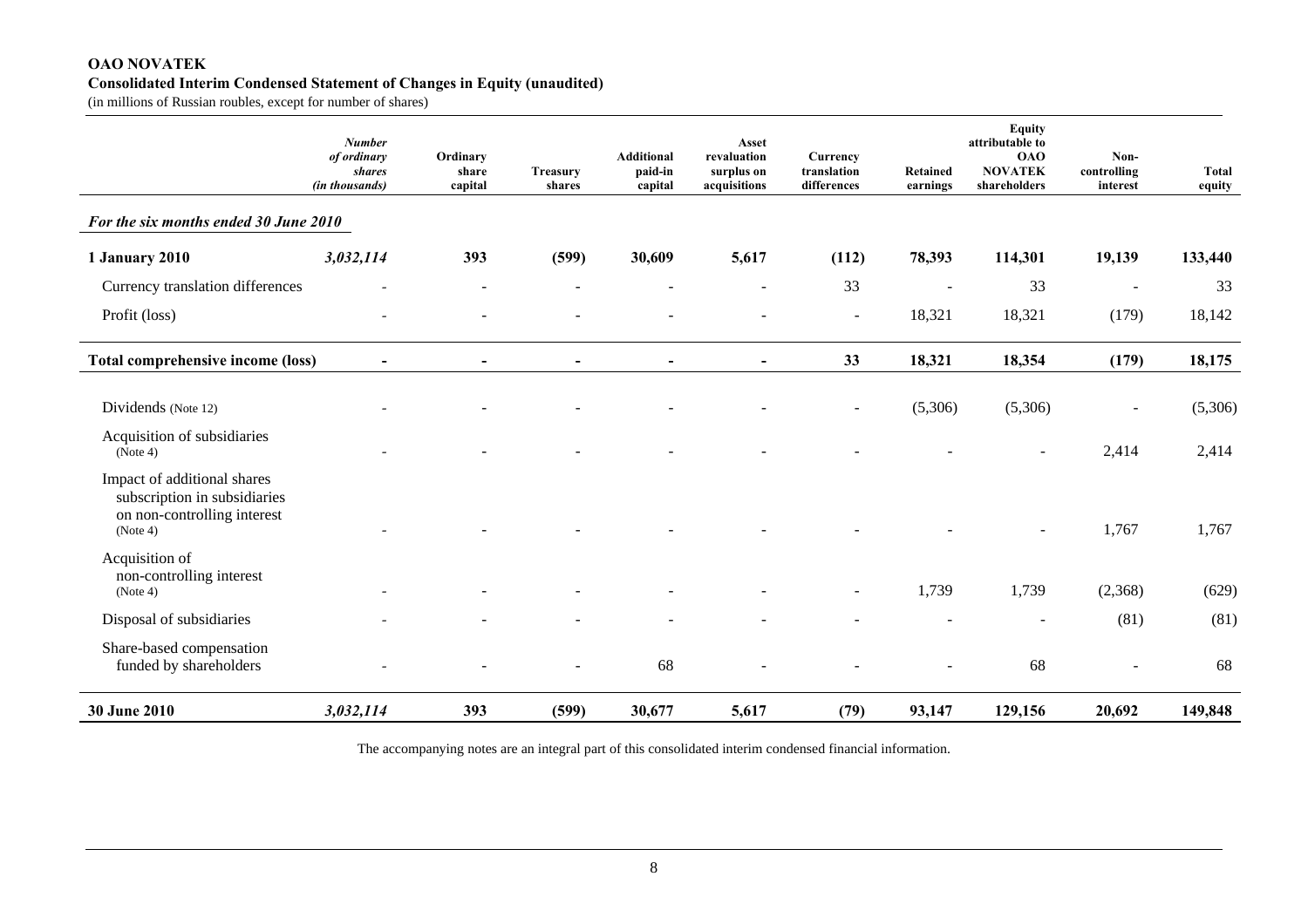### **OAO NOVATEK Consolidated Interim Condensed Statement of Changes in Equity (unaudited)**

(in millions of Russian roubles, except for number of shares)

|                                                                                            | <b>Number</b><br>of ordinary<br><b>shares</b><br>(in thousands) | Ordinary<br>share<br>capital | <b>Treasury</b><br>shares | <b>Additional</b><br>paid-in<br>capital | Asset<br>revaluation<br>surplus on<br>acquisitions | Currency<br>translation<br>differences | Retained<br>earnings | <b>Equity</b><br>attributable to<br><b>OAO</b><br><b>NOVATEK</b><br>shareholders | Non-<br>controlling<br>interest | <b>Total</b><br>equity |
|--------------------------------------------------------------------------------------------|-----------------------------------------------------------------|------------------------------|---------------------------|-----------------------------------------|----------------------------------------------------|----------------------------------------|----------------------|----------------------------------------------------------------------------------|---------------------------------|------------------------|
| For the six months ended 30 June 2011                                                      |                                                                 |                              |                           |                                         |                                                    |                                        |                      |                                                                                  |                                 |                        |
| 1 January 2011                                                                             | 3,033,184                                                       | 393                          | (446)                     | 30,865                                  | 5,617                                              | (120)                                  | 110,810              | 147,119                                                                          | 20,667                          | 167,786                |
| Currency translation differences                                                           |                                                                 |                              |                           |                                         | Ξ.                                                 | (186)                                  |                      | (186)                                                                            |                                 | (186)                  |
| Profit (loss)                                                                              |                                                                 |                              |                           |                                         |                                                    | $\sim$                                 | 33,274               | 33,274                                                                           | (174)                           | 33,100                 |
| <b>Total comprehensive income (loss)</b>                                                   | $\overline{\phantom{a}}$                                        | $\blacksquare$               | $\overline{\phantom{a}}$  | $\overline{\phantom{a}}$                | $\blacksquare$                                     | (186)                                  | 33,274               | 33,088                                                                           | (174)                           | 32,914                 |
| Dividends (Note 12)                                                                        |                                                                 |                              |                           |                                         |                                                    | $\overline{\phantom{a}}$               | (7,583)              | (7,583)                                                                          | $\overline{\phantom{a}}$        | (7,583)                |
| Equity call option<br>reclassification (Note 4)                                            |                                                                 |                              |                           |                                         |                                                    |                                        | 284                  | 284                                                                              |                                 | 284                    |
| Impact of additional shares<br>subscription in subsidiaries<br>on non-controlling interest |                                                                 |                              |                           |                                         |                                                    |                                        |                      |                                                                                  | 286                             | 286                    |
| 30 June 2011                                                                               | 3,033,184                                                       | 393                          | (446)                     | 30,865                                  | 5,617                                              | (306)                                  | 136,785              | 172,908                                                                          | 20,779                          | 193,687                |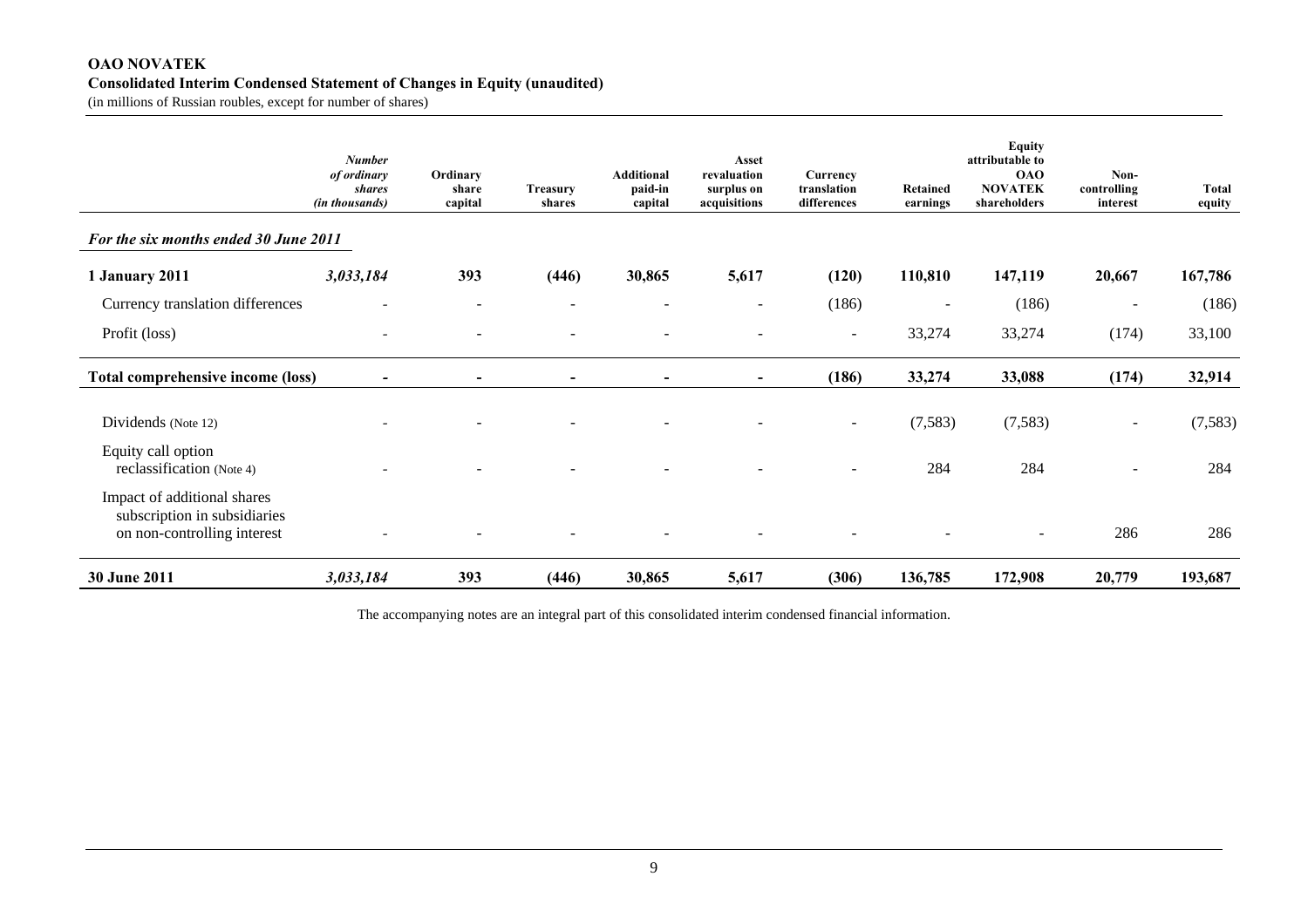# **1 ORGANISATION AND PRINCIPAL ACTIVITIES**

OAO NOVATEK (hereinafter referred to as "NOVATEK") and its subsidiaries (hereinafter jointly referred to as the "Group") is an independent oil and gas company engaged in the acquisition, exploration, development, production and processing of hydrocarbons with its core oil and gas operations located and incorporated in the Yamal-Nenets Autonomous Region ("YNAO") of the Russian Federation.

The Group sells its natural gas on the Russian domestic market at unregulated market prices; however, the majority of natural gas sold on the domestic market is sold at prices regulated by the Federal Tariff Service, a governmental agency. The Group's stable gas condensate and crude oil sales volumes are sold on both the Russian domestic and international markets, and are subject to fluctuations in benchmark crude oil prices. Additionally, the Group's natural gas sales fluctuate on a seasonal basis due mostly to Russian weather conditions, with sales peaking in the winter months of December and January and troughing in the summer months of July and August. The Group's liquids sales volumes comprising stable gas condensate, crude oil and oil and gas products remain relatively stable from period to period.

In 2011, the Group continued the legal process of renaming its subsidiaries to create a uniform brand image for NOVATEK and, as a result, the Group's subsidiaries, Runitek GmbH and OOO Yamalgazresurs-Chelyabinsk, were renamed to Novatek Gas & Power GmbH and OOO NOVATEK-Chelyabinsk, respectively.

In May 2010, the Group established OOO NOVATEK-Perm, a wholly-owned subsidiary, to support the Group's current natural gas deliveries to the Perm Region, one of the largest industrial centers in the Russian Federation, as well as to expand potential sales opportunities in the territory.

# **2 BASIS OF PRESENTATION**

The consolidated interim condensed financial information has been prepared in accordance with International Accounting Standard No. 34, *Interim Financial Reporting* and should be read in conjunction with the Group's consolidated financial statements for the year ended 31 December 2010 prepared in accordance with International Financial Reporting Standards ("IFRS"). The 31 December 2010 consolidated interim condensed statement of financial position data has been derived from the audited consolidated financial statements.

*Use of estimates and judgments.* The critical accounting estimates and judgments followed by the Group in the preparation of consolidated interim condensed financial information are consistent with those disclosed in the audited consolidated financial statements for the year ended 31 December 2010. Estimates have principally been made in respect to useful lives of property, plant and equipment, fair values of assets and liabilities, deferred income taxes, estimation of oil and gas reserves, impairment provisions, pension obligations and assets retirement obligations.

Management reviews these estimates and judgments on a continuous basis, by reference to past experiences and other factors considered as reasonable which form the basis for assessing the book values of assets and liabilities. Adjustments to accounting estimates are recognized in the period in which the estimate is revised if the change affects only that period or in the period of the revision and subsequent periods, if both periods are affected. Actual results may differ from such estimates if different assumptions or circumstances apply; however, management considers that the effect of any changes in these estimates would not be significant.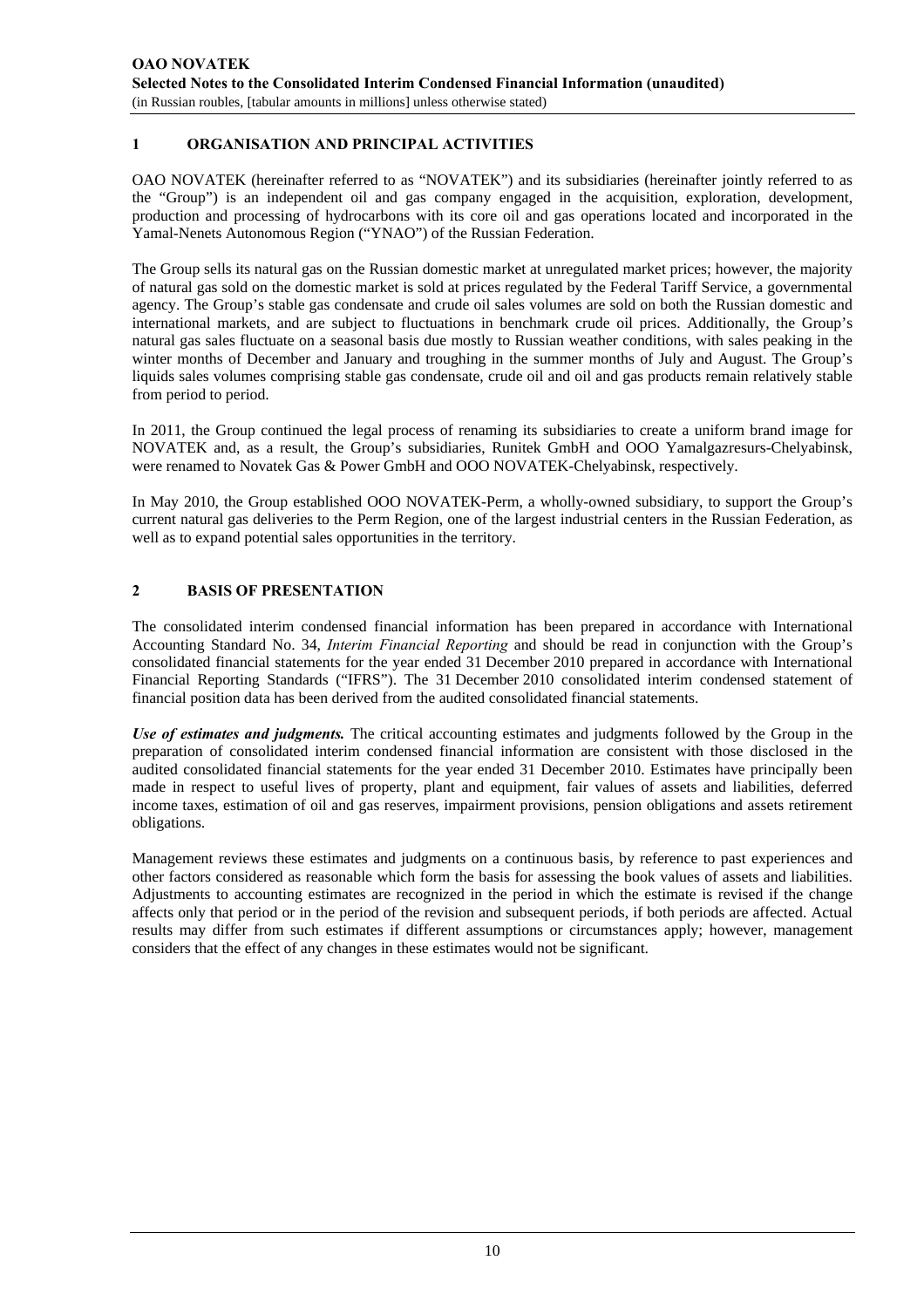### **2 BASIS OF PRESENTATION (CONTINUED)**

*Functional and presentation currency.* Exchange rates used in preparation of these consolidated interim condensed financial information for the entities whose functional currency is not the Russian rouble were as follows:

|                                            |                        |                     | Average rate for the six months<br>ended 30 June: |               |  |
|--------------------------------------------|------------------------|---------------------|---------------------------------------------------|---------------|--|
| <b>Russian Rubles to one currency unit</b> | <b>At 30 June 2011</b> | At 31 December 2010 | 2011                                              | 2010          |  |
| US dollar ("USD")<br>Polish Zloty ("PLN")  | 28.08<br>10.09         | 30.48<br>10.17      | 28.64<br>10.16                                    | 30.07<br>9.98 |  |

*Exchange rates, restrictions and controls.* Any re-measurement of Russian rouble amounts to US dollars or any other currency should not be construed as a representation that such Russian rouble amounts have been, could be, or will in the future be converted into other currencies at these exchange rates.

#### **3 SUMMARY OF SIGNIFICANT ACCOUNTING POLICIES**

The principal accounting policies and methods of computation followed by the Group are consistent with those disclosed in the audited consolidated financial statements for the year ended 31 December 2010 with the exception of implementation of IAS 24, *Related Party Disclosures* (revised in November 2009). These exceptions are disclosed in Note 21.

#### **4 MERGERS, ACQUISITIONS AND DISPOSALS**

#### *Options for acquisition of additional ordinary shares of OAO Yamal LNG*

In March 2011, the Group signed a call option agreement, which provides the Group with the right, but not the obligation, to purchase a 25.1 percent equity stake in Yamal LNG for USD 526 million until 1 July 2012. To enter into this call option agreement, the Group paid RR 422 million (USD 15 million), which will be offset against total consideration and, therefore, was recorded as a prepayment in the consolidated interim condensed statement of financial position. The Group recognized the option as a financial asset with nil value at both acquisition and reporting dates.

In February 2011, the Group reassigned the call option to purchase a 23.9 percent equity stake in Yamal LNG for USD 450 million from its foreign subsidiary to its Russian subsidiary. As a result of a change in the functional currency from US dollar to Russian rouble, the call option is no longer considered an equity instrument and was reclassified to a financial asset and recognized in the consolidated interim condensed statement of financial position at 30 June 2011 with value of RR 284 million (USD 10 million). The option was originally purchased by the Group in July 2009 and is valid until June 2012.

The Group is unable to reliably measure the fair value of these options as there is no quoted market price in an active market for the underlying shares of Yamal LNG or these options. The variability in the range of reasonable fair value estimates is significant for the Yamal LNG project as the Group is still evaluating the implementation and construction of an on-site natural gas liquefaction plant using feedstock to be supplied from the Group's South-Tambeyskoye field as well as constructing infrastructure, storage and loading facilities on the Yamal peninsula. The project is expected to be implemented in several stages and is subject to a number of feasibility studies and investment decision stages.

In 2011 and 2012, the Group intends to complete geological engineering survey and project design studies, obtain necessary approvals and permissions for construction and introduce international strategic partners. It is currently anticipated that the first LNG from the project would be ready to be shipped not earlier 2016. The Yamal LNG is a highly complex and capital intensive project, and, as a result of the various uncertainties as to the project's development (capital expenditures, timing of production, etc.) the Group has recognized these options at cost at 30 June 2011.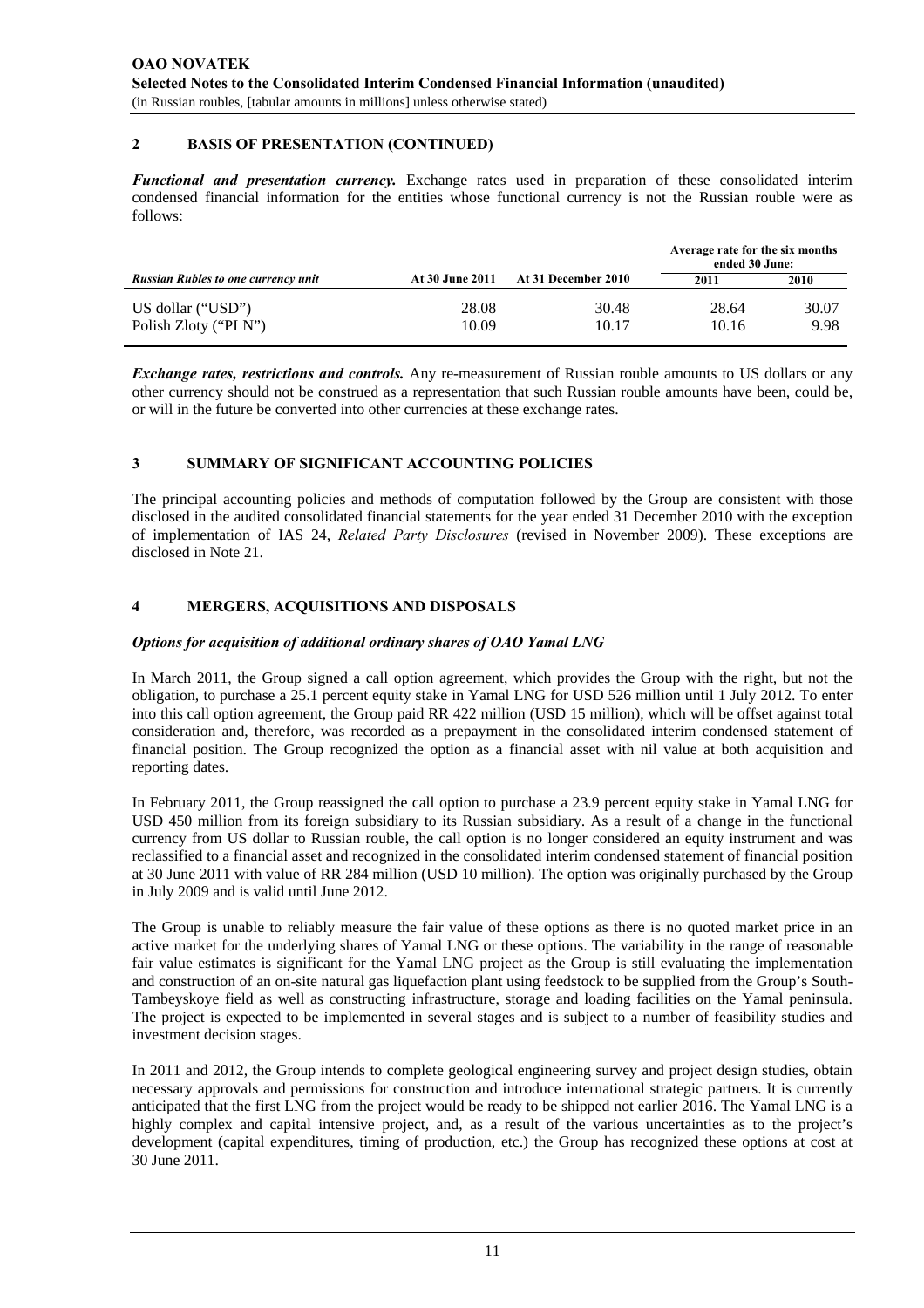# **4 MERGERS, ACQUISITIONS AND DISPOSALS (CONTINUED)**

#### *Disposal of ownership interest in ZAO Terneftegas*

On 24 June 2009, NOVATEK and TOTAL E&P ACTIVITIES PETROLIERES ("TOTAL") signed a Heads of Agreement (the "Agreement") establishing the framework for joint cooperation in exploring and developing the Group's Termokarstovoye gas condensate field located in the YNAO.

The Agreement provides for the establishment of a joint venture through the acquisition, by TOTAL of a 49 percent ownership interest in ZAO Terneftegas (formerly a limited liability company, OOO Terneftegas), a wholly-owned subsidiary of the Group and holder of the license for exploration and production of natural gas and gas condensate at the Termokarstovoye field. Under the terms and conditions of the Agreement, the joint venture has two years to complete exploration works and prepare a field development plan, with a final investment decision to proceed further to be taken in 2011.

In December 2009, the Group signed a Sales and Purchase contract with Total Termokarstovoye B.V., an affiliate of TOTAL, for:

- the sale of a 28 percent interest in ZAO Terneftegas for total consideration of USD 24.1 million, of which USD 16 million was paid at the date of title transfer and the remaining USD 8.1 million (deferred payment) to be paid upon approval by TOTAL of the final investment decision; and
- a further increase of TOTAL's equity share in ZAO Terneftegas to 49 percent through a subscription to the entity's additional shares emission for total consideration of USD 18 million.

The Group transferred legal ownership of a 28 percent interest in ZAO Terneftegas to Total Termokarstovoye B.V. in February 2010 upon the execution of the first arrangement. In January 2010, ZAO Terneftegas registered with the Federal Service for Financial Markets (FSFM) for an additional shares emission, the acquisition of which was completed by TOTAL in June 2010. In September 2010, the legal implementation of the second arrangement of the transaction was finished and the subscription for the additional shares issued was registered by Total Termokarstovoye B.V. with the FSFM.

Based on the Agreement and the provisions of the Sales and Purchase contract, these two arrangements were accounted as a single transaction and, in February 2010, the Group recorded a disposal of a 49 percent ownership interest in ZAO Terneftegas for total consideration of RR 982 million realizing a gain of RR 1,466 million, net of associated income tax of RR 117 million.

The following table summarizes the consideration details and shows the components of the gain from the sale of the ownership interest in ZAO Terneftegas:

|                                                                                                                                                 | <b>RR</b> million |
|-------------------------------------------------------------------------------------------------------------------------------------------------|-------------------|
| Cash                                                                                                                                            | 483               |
| Receivable in respect of the deferred payment (USD 8.1 million at<br>exchange rate of RR 30.11 to USD 1.00 discounted at 5.1 percent per annum) | 222               |
| The Group's proportion in an additional shares emission proceeds<br>(51 percent of USD 18 million at exchange rate of RR 30.11 to USD 1.00)     | 277               |
| Total consideration                                                                                                                             | 982               |
| Less: carrying amount of the Group's interest in net assets                                                                                     | (206)             |
| Revaluation of the retained investment in equity investment                                                                                     | 807               |
| Gain on the sale of ownership interest                                                                                                          | 1,583             |

As described above, the Group retained a 51 percent interest in ZAO Terneftegas; however, the Agreement stipulates that key financial and operational decisions shall be subject to unanimous approval by both shareholders and none of the participants have a preferential voting right. In February 2010, all operating bodies of the joint venture were established and the Group's effective control over ZAO Terneftegas ceased. As a result of these changes, the Group's interest in ZAO Terneftegas is accounted for using the equity method.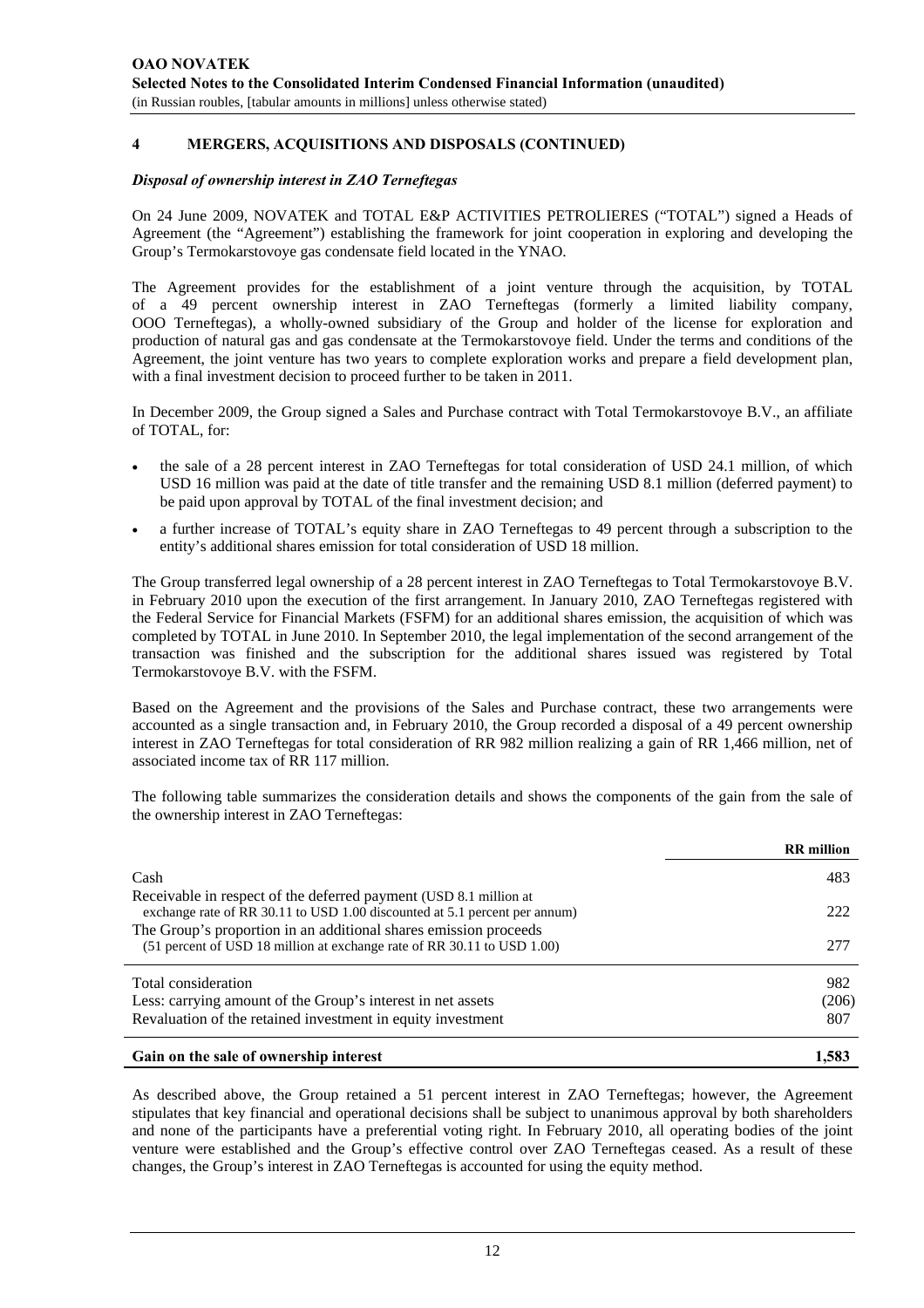# **4 MERGERS, ACQUISITIONS AND DISPOSALS (CONTINUED)**

In accordance with IAS 27 *"Consolidated and Separate Financial Statements"*, the Group remeasured its retained investment in ZAO Terneftegas at fair value at the date of ceasing control, with the change in value of RR 807 million recognized as a part of the gain from disposal.

The following table reconciles the carrying value of ZAO Terneftegas prior to disposal and the carrying value of the retained investment in the entity recorded under the equity method of accounting in these consolidated interim condensed financial information:

|  | <b>ZAO</b> Terneftegas |
|--|------------------------|
|--|------------------------|

| <b>ZAO</b> Terneftegas                                           | <b>RR</b> million |
|------------------------------------------------------------------|-------------------|
| Carrying value of the net assets at disposal                     | 420               |
| The Group's proportion in an additional shares emission proceeds | 277               |
| Less: carrying amount of the Group's interest in net assets      | (206)             |
| Revaluation of the retained investment                           | 807               |
|                                                                  |                   |

### **The carrying value of investment in joint venture 1,298**

Prior to the disposal, the Group included balances and results of the operations of the disposed subsidiary within "Exploration, production and marketing" in the Group's segment information.

#### *Acquisition of controlling interests in the equity investments*

On 15 February 2010, the Group increased its participation interests in OOO Oiltechproduct-Invest, OOO Petra Invest-M and OOO Tailiksneftegas, entities recorded as equity investments to 51 percent through the acquisition of an additional 26 percent participation interests in each company for the total cash consideration of RR 1,297 million. These entities are all exploration stage oil and gas companies and hold exploration licenses for the Middle-Chaselskiy, North-Russkiy, West-Tazovskiy, Anomalniy and North-Yamsoveskiy license areas. These licenses expire between 2012 and 2014. The Group intends to receive production licenses for these fields based on the exploration activities performed to date. Following the acquisition, in February 2010, OOO Oiltechproduct-Invest obtained the production license for the West-Chaselskoe field, which expires in 2030. In June 2011, Group obtained the production license for the North-Russkiy field, which expires in 2031.

All three entities had no notable operating activities up to and as at the purchase date and are all considered to be in their early exploration stage; consequently, this acquisition is outside the definition of "business" as defined in IFRS 3, *Business Combinations.* The acquisition cost has been allocated based on the relative fair values of the assets acquired (largely comprised of their respective mineral licenses), and liabilities assumed. Recognized amounts of identifiable assets acquired and liabilities assumed are presented below:

|                               | 000<br>Oiltechproduct- | <b>OOO</b> Petra | 000             |         |
|-------------------------------|------------------------|------------------|-----------------|---------|
| <b>RR</b> million             | Invest                 | <b>Invest-M</b>  | Tailiksneftegas | Total   |
| Property, plant and equipment | 547                    | 370              | 959             | 1,876   |
| Other non-financial assets    | 531                    | 199              | 314             | 1,044   |
| Financial assets              | 190                    | 9                | 18              | 217     |
| Short-term debt               | (769)                  | (519)            | (862)           | (2,150) |
| Other financial liabilities   | (149)                  | (108)            | (203)           | (460)   |
| Non-financial liabilities     | (146)                  | (39)             | (102)           | (287)   |
| Total identifiable            |                        |                  |                 |         |
| net assets (liabilities)      | 204                    | (88)             | 124             | 240     |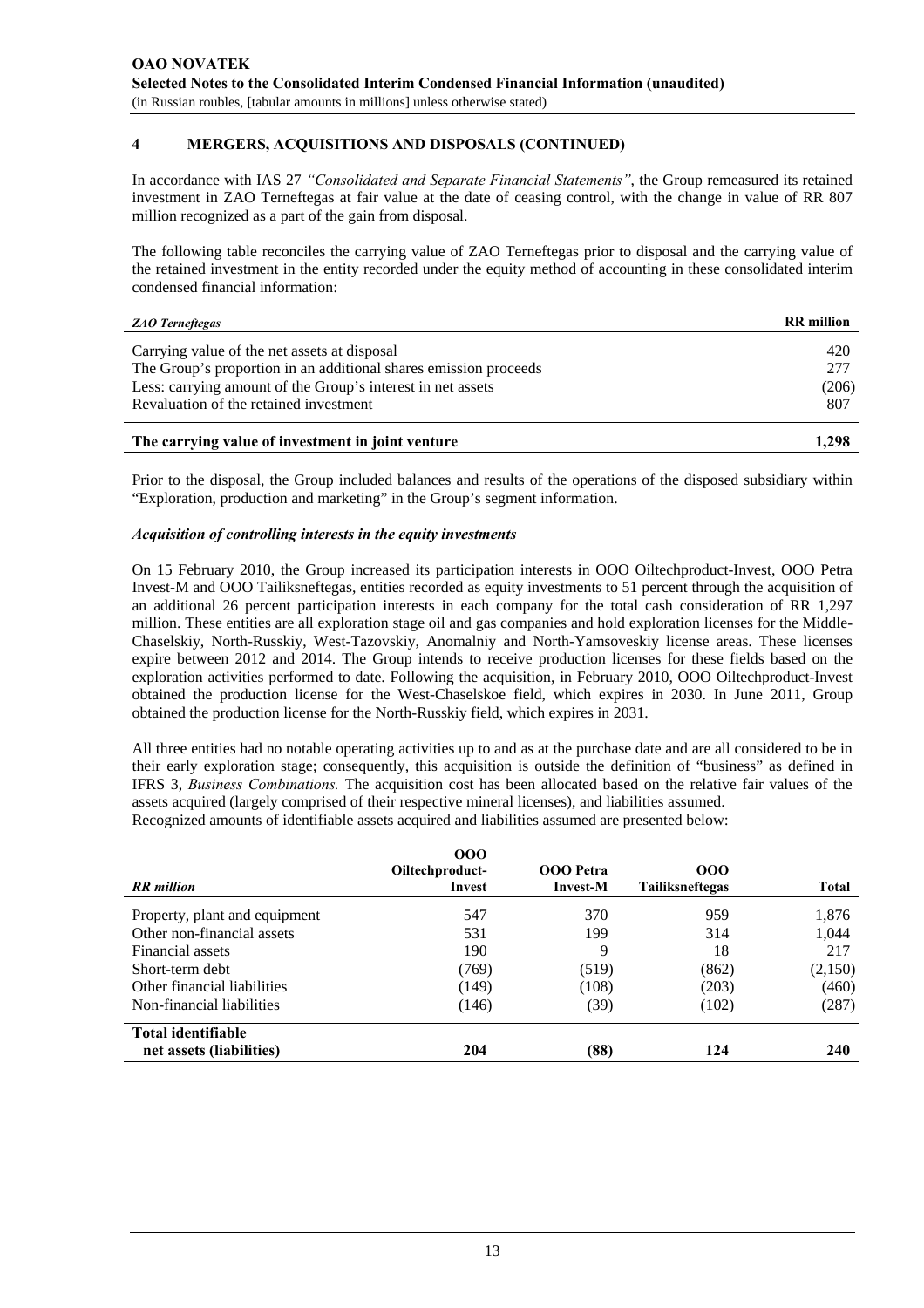# **4 MERGERS, ACQUISITIONS AND DISPOSALS (CONTINUED)**

The following table shows the total cost of the acquired mineral rights:

| <b>RR</b> million                                                   | 000<br>Oiltechproduct-<br>Invest | <b>OOO</b> Petra<br><b>Invest-M</b> | 000<br><b>Tailiksneftegas</b> | <b>Total</b> |
|---------------------------------------------------------------------|----------------------------------|-------------------------------------|-------------------------------|--------------|
| Carrying value of the 25 percent<br>participation interest          | 438                              | 369                                 | 407                           | 1,214        |
| Purchase consideration for the<br>26 percent participation interest | 502                              | 380                                 | 415                           | 1,297        |
| Gross up for total value of the assets<br>acquired                  | 903                              | 720                                 | 791                           | 2,414        |
| Less: identifiable net assets<br>(liabilities)                      | (204)                            | 88                                  | (124)                         | (240)        |
| Cost of the acquired mineral rights                                 | 1.639                            | 1,557                               | 1.489                         | 4,685        |

The aforementioned property, plant and equipment in the amount of RR 1,876 million combined with the cost of mineral rights in the amount of RR 4,685 million are included in the line "acquisition of subsidiaries" as disclosed in Note 5.

The financial and operational activities of Oiltechproduct-Invest, Petra Invest-M and Tailiksneftegas were not material to the Group's revenues and results of operations for the six months ended 30 June 2010.

#### *Acquisition of additional participation interest in subsidiaries*

In April 2010, the Group increased its participation interests in OOO Oiltechproduct-Invest, OOO Petra Invest-M and OOO Tailiksneftegas to 82.4 percent, 92.6 percent and 94.2 percent, respectively, through an additional capital contribution to the ordinary share capital of these entities. Furthermore, in May 2010, the Group brought its participation interest in the share capital of each of the above mentioned companies to 100 percent through the acquisition of the remaining ordinary share capital from non-controlling interests. As a consequence of these two transactions the Group paid cash of RR 629 million, reduced non-controlling interests by RR 2,368 million and reflected a difference of RR 1,739 million directly to retained earnings.

In December 2010, the Group merged its wholly-owned subsidiary, OOO Oiltechproduct-Invest, which holds exploration licenses for the Middle-Chaselskiy, West-Chaselskiy and North-Russkiy license areas into its whollyowned subsidiary OOO NOVATEK-Tarkosaleneftegas. The aforementioned merger did not affect the Group's consolidated financial and operational results.

#### *Additional capital contribution into charter capital in subsidiaries*

In March 2010, the existing shareholders of OAO Yamal LNG made cash contributions to the company's ordinary share capital proportionally to their respective ownership interests in the total amount of RR 3,607 million. The resulting increase of RR 1,767 million in non-controlling interest was recorded within consolidated statement of changes in equity.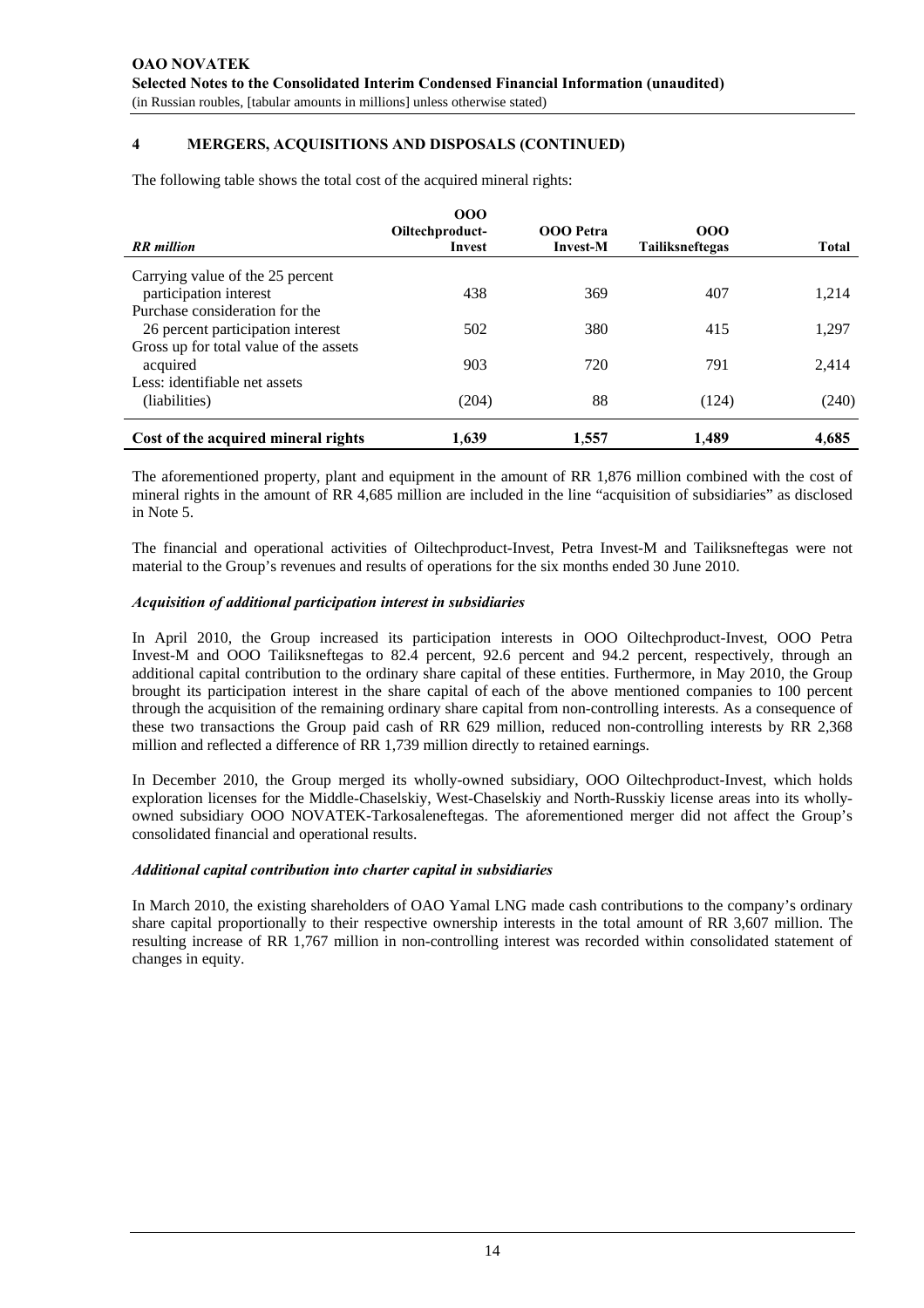# **5 PROPERTY, PLANT AND EQUIPMENT**

Movements in property, plant and equipment, for the six months ended 30 June 2011 and 2010 are as follows:

|                                                      | Operating | Assets under<br>construction and<br>advances for |           |
|------------------------------------------------------|-----------|--------------------------------------------------|-----------|
| For the six months ended 30 June 2010                | assets    | construction                                     | Total     |
| Cost                                                 | 163,274   | 19.885                                           | 183,159   |
| Accumulated depreciation, depletion and amortization | (21,711)  |                                                  | (21,711)  |
| Net book value at 1 January 2010                     | 141,563   | 19,885                                           | 161,448   |
| Acquisition of subsidiaries                          | 4.711     | 1,850                                            | 6,561     |
| <b>Additions</b>                                     | 1,155     | 11,127                                           | 12,282    |
| <b>Transfers</b>                                     | 8,430     | (8,430)                                          |           |
| Depreciation, depletion and amortization             | (3,254)   |                                                  | (3,254)   |
| Disposals, net                                       | (82)      | (26)                                             | (108)     |
| Cost                                                 | 177,456   | 24,406                                           | 201,862   |
| Accumulated depreciation, depletion and amortization | (24, 933) |                                                  | (24, 933) |
| Net book value at 30 June 2010                       | 152,523   | 24,406                                           | 176,929   |

| For the six months ended 30 June 2011                | Operating<br>assets | Assets under<br>construction and<br>advances for<br>construction | Total    |
|------------------------------------------------------|---------------------|------------------------------------------------------------------|----------|
|                                                      |                     |                                                                  |          |
| Cost                                                 | 197,647             | 16.022                                                           | 213,669  |
| Accumulated depreciation, depletion and amortization | (28,096)            |                                                                  | (28,096) |
| Net book value at 1 January 2011                     | 169,551             | 16,022                                                           | 185,573  |
| <b>Additions</b>                                     | 1.289               | 12.664                                                           | 13,953   |
| <b>Transfers</b>                                     | 9,850               | (9,850)                                                          |          |
| Depreciation, depletion and amortization             | (4,077)             |                                                                  | (4,077)  |
| Impairment                                           | (509)               | (107)                                                            | (616)    |
| Disposals, net                                       | (209)               | (435)                                                            | (644)    |
| Cost                                                 | 207,943             | 18,294                                                           | 226,237  |
| Accumulated depreciation, depletion and amortization | (32,048)            |                                                                  | (32,048) |
| Net book value at 30 June 2011                       | 175,895             | 18.294                                                           | 194.189  |

Included in additions to property, plant and equipment for the six months ended 30 June 2011 and 2010 are capitalized interest and foreign exchange loss of RR 1,783 million and RR 1,083 million, respectively.

Included within the operating assets balance at 30 June 2011 and 31 December 2010 are proved properties of RR 62,548 million and RR 62,509 million, net of accumulated depletion of RR 9,539 million and RR 8,915 million, respectively.

Included within the operating assets balance at 30 June 2011 and 31 December 2010 are unproved properties of RR 6,554 million and RR 6,991 million, respectively. Management believes these costs are recoverable and has plans to explore and develop the respective properties.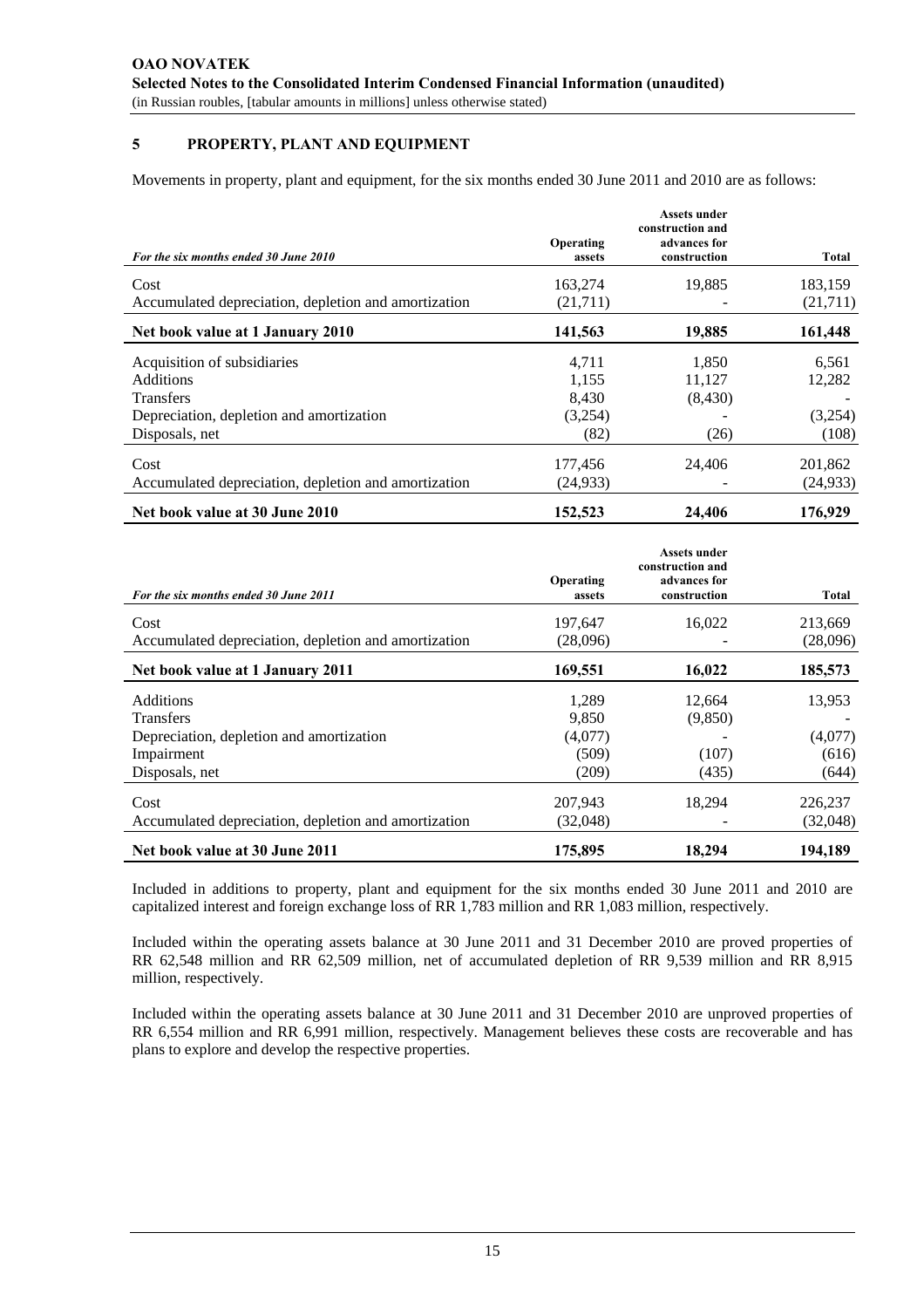# **6 EQUITY INVESTMENTS**

|                                 | At 30 June 2011 | <b>At 31 December 2010</b> |
|---------------------------------|-----------------|----------------------------|
| <i>Associates:</i>              |                 |                            |
| <b>OAO</b> Sibneftegas          | 25,105          | 25,758                     |
| <i>Joint ventures:</i>          |                 |                            |
| <b>OOO</b> Yamal Development    | 8,922           |                            |
| ZAO Terneftegas                 | 1,244           | 1,268                      |
| <b>Total equity investments</b> | 35,271          | 27,026                     |

In June 2011, the charter capital of OOO Yamal Development was increased by converting RR 20 billion of the loans, including accrued interest, provided to the company by its participants, of which RR 10 billion, including accrued interest in the amount of RR 225 million, is attributable to NOVATEK (see Note 7).

The Group's investment in Yamal Development at 31 December 2010 was valued at RR nil due to the Group's proportionate share of accumulated losses exceeding the Group's cost of investment. The excess of the accumulated losses over the Group's cost of investment in Yamal Development in the amount of RR 238 million were recorded as a reduction of long-term loans provided by the Group to the joint venture (see Note 7).

The table below summarizes the movement in the carrying amounts of the Group's equity investments.

|                                                                                                                                         | 2011    | 2010    |
|-----------------------------------------------------------------------------------------------------------------------------------------|---------|---------|
| At 1 January                                                                                                                            | 27,026  | 1,214   |
| Share of profit (loss) of equity investments before income tax                                                                          | (1,947) | (12)    |
| Share of income tax (expense) benefit                                                                                                   | 430     | 2       |
| Share of profit (loss) of equity investments, net of income tax                                                                         | (1,517) | (10)    |
| Contribution to charter capital                                                                                                         | 10,000  |         |
| Losses (reverse) recognized in excess of equity investments,<br>reclassified to long-term loans receivable for these companies          | (238)   |         |
| Disposals of subsidiaries resulting in recognition of equity investments<br>Acquisition of controlling stake resulting in derecognition |         | 1.299   |
| of equity investments                                                                                                                   |         | (1,214) |
| At 30 June                                                                                                                              | 35,271  | 1,289   |

### **7 LONG-TERM LOANS AND RECEIVABLES**

|                                       |        | At 30 June 2011 At 31 December 2010 |
|---------------------------------------|--------|-------------------------------------|
| Russian rouble denominated loans      | 24,773 | 37.955                              |
| Long-term receivables                 | 1.926  | 2,063                               |
| Long-term interest receivable         | 1.094  | 31                                  |
| US dollar denominated loans           | 169    | 102                                 |
| Total long-term loans and receivables | 27,962 | 40.151                              |

*Russian rouble denominated loans*. On 15 December 2010, the Group provided two loans to OAO Sibneftegas, the Group's equity investment, for RR 7,429 million and RR 3,609 million. The first loan was issued at an annual interest rate of 10 percent and is repayable in November 2014. The second loan was issued at an annual interest rate of 9.5 percent and is repayable quarterly in equal parts starting from March 2011 until November 2014. Included in the Russian rouble denominated loans at 30 June 2011 and 31 December 2010 are the long-term portions of the loans in the total amount of RR 9,587 million and RR 10,070 million, respectively (see Note 21).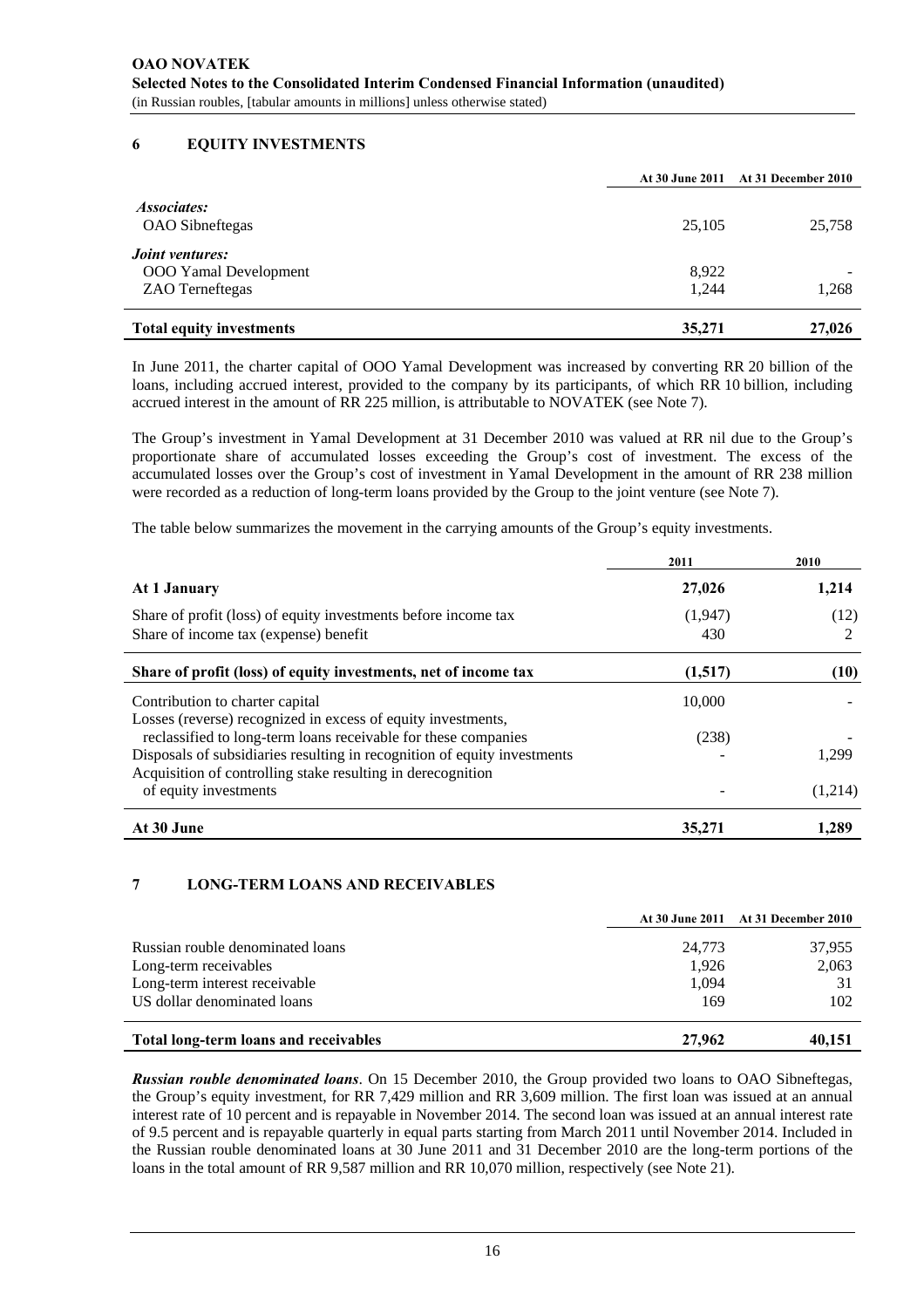# **7 LONG-TERM LOANS AND RECEIVABLES (CONTINUED)**

At 30 June 2011 and 31 December 2010, the Russian rouble denominated loans include a loan to OOO Yamal Development, the Group's equity investment, in the amount of RR 15,186 million and RR 28,123 million, respectively. The loan was issued at an annual interest rate of 8 percent and is repayable in November 2011; however, for the purpose of this financial information, the loan was treated as part of the Group's net investment in its equity investment and classified as long-term. In June 2011, NOVATEK converted RR 9,775 million, excluding accrued interest, of this loan to equity (see Note 6). At 31 December 2010, the loan was recorded net of accumulated losses recognized by Yamal Development in excess of the Group's investment in the equity investment in the amount of RR 238 million (see Note 6).

No provisions for impairment of long-term loans and receivables were recognized in the consolidated interim condensed statement of financial position at 30 June 2011 and 31 December 2010.

# **8 PREPAYMENTS AND OTHER CURRENT ASSETS**

|                                                                                        | At 30 June 2011 | At 31 December 2010 |
|----------------------------------------------------------------------------------------|-----------------|---------------------|
| <b>Financial assets</b><br>Russian rouble denominated loans                            | 4,692           | 969                 |
| Financial assets at cost                                                               | 284             |                     |
| <b>Non-financial assets</b><br>Prepayments and advances to suppliers (net of provision |                 |                     |
| of RR 89 million both at 30 June 2011 and 31 December 2010)                            | 10,332          | 2,388               |
| Other current assets                                                                   | 5,046           | 5.147               |
| Total prepayments and other current assets                                             | 20,354          | 8.504               |

On 29 April 2011, the direct and indirect shareholders of OOO SeverEnergia, an associate of Yamal Development, provided proportionally a loan facility to SeverEnergia in the aggregated amount up to RR 31 billion, of which 25.5 percent or RR 7,905 million is attributable to NOVATEK. The facility bears interest rate of MosPrime plus three percent per annum (6.79 percent at 30 June 2011) and repayable in April 2012. At 30 June 2011, NOVATEK provided RR 4,032 million under this loan facility (see Note 21).

At 30 June 2011, prepayments and advances include a RR 6,870 million payment made by the Group for participation in a tender for exploration licenses on Salmanovskoe and Geofizicheskoe fields and exploration and production licenses on East-Tambeyskiy and North-Obskiy license areas, located on the Yamal and Gydan peninsulas.

### **9 LONG-TERM DEBT**

|                                                                 | At 30 June 2011  | At 31 December 2010 |
|-----------------------------------------------------------------|------------------|---------------------|
| US dollar denominated bonds<br>Russian rouble denominated loans | 34,843<br>24,957 | 24,948              |
| US dollar denominated loans                                     | 19,579           | 19,129              |
| Russian rouble denominated bonds                                | 9.960            | 9.949               |
| <b>Total</b>                                                    | 89,339           | 54,026              |
| Less: current portion of long-term debt                         | (11,738)         | (6,952)             |
| Total long-term debt                                            | 77.601           | 47,074              |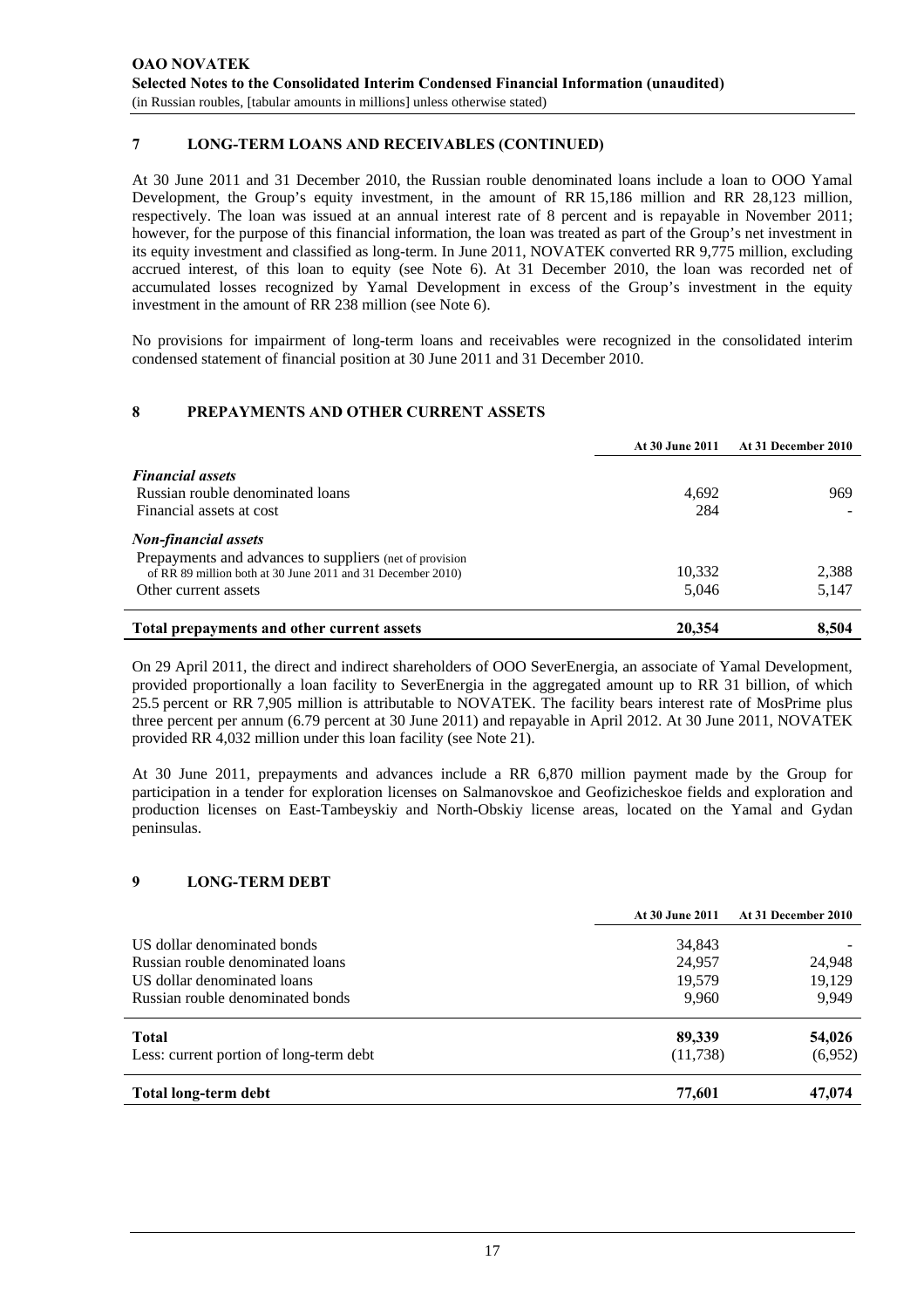### **9 LONG-TERM DEBT (CONTINUED)**

At 30 June 2011 and 31 December 2010, the Group's long-term debt by facility is as follows:

|                                                    |        | At 30 June 2011 At 31 December 2010 |
|----------------------------------------------------|--------|-------------------------------------|
| Eurobonds – Ten-Year Tenor                         | 18.108 |                                     |
| Eurobonds – Five-Year Tenor                        | 16.735 |                                     |
| <b>S</b> berbank                                   | 14.957 | 14,948                              |
| Gazprombank                                        | 10,000 | 10,000                              |
| Russian rouble denominated bonds                   | 9.960  | 9.949                               |
| Sumitomo Mitsui Banking Corporation Europe Limited | 8.358  |                                     |
| Nordea Bank                                        | 5,615  | 6,095                               |
| UniCredit Bank                                     | 5,606  | 6,082                               |
| Syndicated term loan facility                      |        | 6,952                               |
| <b>Total</b>                                       | 89,339 | 54,026                              |

*Eurobonds.* In February 2011, the Group issued Eurobonds in an aggregate amount of USD 1,250 million. The Eurobonds were issued at par in two tranches, a five-year USD 600 million bond with a coupon rate of 5.326 percent and a ten-year USD 650 million bond with a coupon rate of 6.604 percent. The coupons are payable semi-annually. At 30 June 2011, the outstanding amount was RR 34,843 million (USD 1,241 million), net of unamortized transaction costs of RR 252 million.

*Sberbank.* On 16 December 2010, the Group obtained a RR 15 billion loan from Sberbank for general corporate purposes including the financing of capital expenditures. The loan bears an interest rate of 7.5 percent per annum and is repayable in December 2013. At 30 June 2011, the outstanding loan amount was RR 14,957 million, net of unamortized transaction costs of RR 43 million.

*Gazprombank.* On 3 November 2009, the Group signed a loan agreement with OAO Gazprombank, which provided the Group with a loan facility of RR 10 billion until November 2012. Throughout 2010 and the first three months of 2011, the Group gradually reduced the stated interest rate from the initial 13 percent to 8 percent per annum. At 30 June 2011, the outstanding amount was RR 10,000 million.

*Russian rouble denominated bonds.* In June 2010, the Group issued ten million three-year non-convertible Russian rouble denominated bonds, each with a nominal value RR 1,000 and an annual coupon rate of 7.5 percent, payable semi-annually. At 30 June 2011, the outstanding amount was RR 9,960 million, net of unamortized transaction costs of RR 40 million.

*Sumitomo Mitsui Banking Corporation Europe Limited*. On 5 April 2011, the Group obtained a USD 300 million credit line facility with Sumitomo Mitsui Banking Corporation Europe Limited at an interest rate of LIBOR plus 1.45 percent per annum (1.75 percent at 30 June 2011). The loan facility includes maintenance of certain restrictive financial covenants. At 30 June 2011, the Group withdrew the full amount of RR 8,358 million (USD 298 million), net of unamortized transaction costs of RR 64 million, payable until December 2013.

*Nordea Bank.* On 16 November 2010, the Group obtained a USD 200 million credit line facility with OAO Nordea Bank. The facility has a three-year tenure, an interest rate of LIBOR plus 1.9 percent per annum (2.09 percent and 2.16 percent at 30 June 2011 and 31 December 2010, respectively) and includes the maintenance of certain restrictive financial covenants. At 30 June 2011, the outstanding amount was RR 5,615 million (USD 200 million).

*UniCredit Bank.* On 5 October 2009, the Group obtained a USD 200 million loan until October 2012 under credit line facility with UniCredit Bank at an initial interest rate of LIBOR plus 6.5 percent. The initial interest rate was subsequently reduced to LIBOR plus 4.65 percent effective from 25 February 2010 and to LIBOR plus 3.25 percent effective from 11 January 2011 (3.44 percent and 4.92 percent at 30 June 2011 and 31 December 2010, respectively). The loan includes the maintenance of certain restrictive financial covenants. At 30 June 2011, the amount of RR 5,606 million (USD 200 million), net of unamortized transaction costs of RR 9 million, had been drawn under this agreement**.**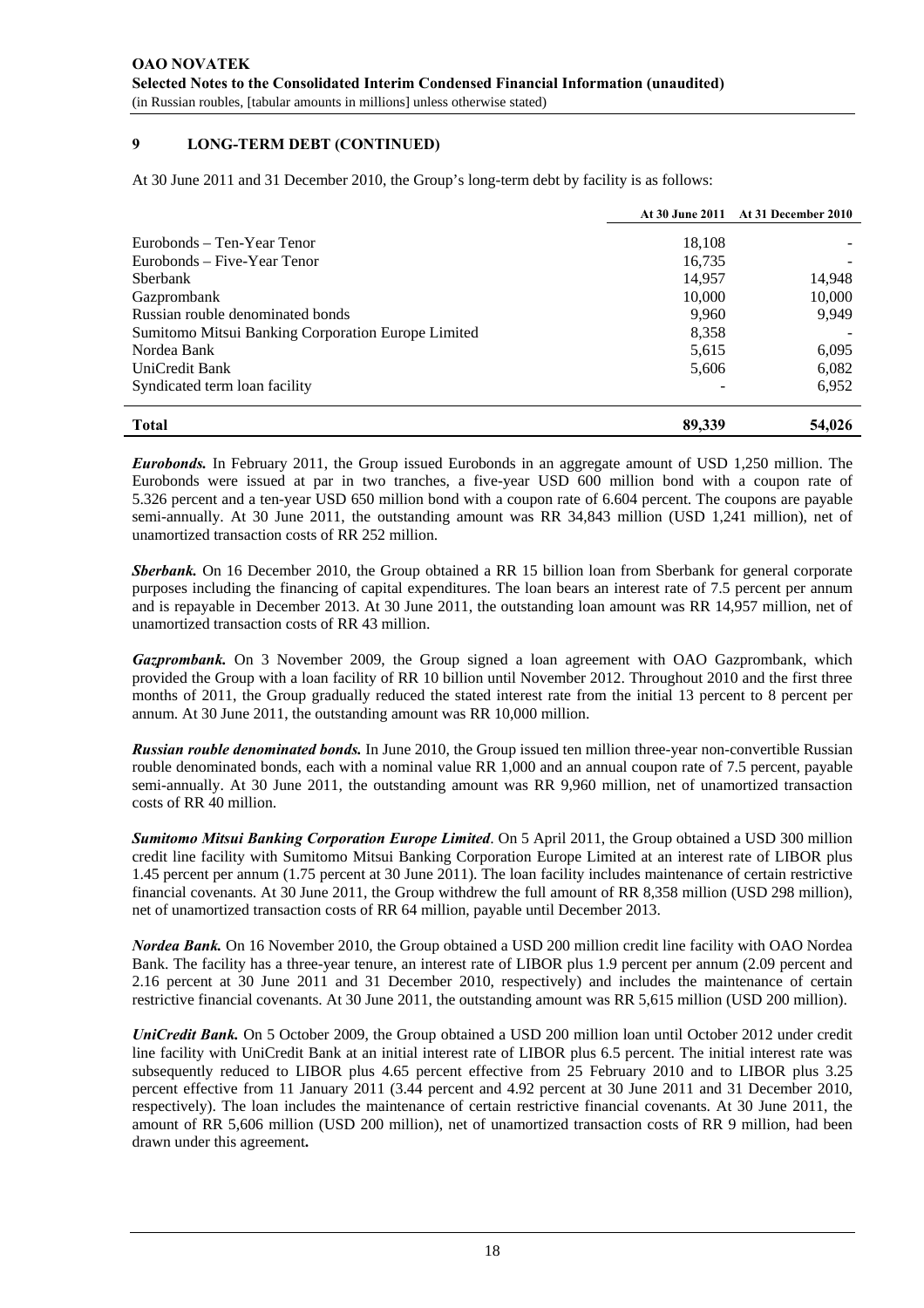### **9 LONG-TERM DEBT (CONTINUED)**

*Syndicated term loan facility.* At 31 December 2010, the US dollar denominated loans included an unsecured syndicated term loan facility in the amount of RR 6,952 million (USD 228 million) net of unamortized transaction costs of RR 15 million. The facility paid an interest of LIBOR plus 1.5 percent per annum (1.79 percent at 31 December 2010). In April 2011, the loan facility was fully repaid in accordance with its maturity schedule.

The fair values of long-term debt at 30 June 2011 and 31 December 2010 were as follows:

|                                                    |                  | At 30 June 2011 At 31 December 2010 |
|----------------------------------------------------|------------------|-------------------------------------|
| Eurobonds – Ten-Year Tenor                         | 19.082           |                                     |
| Eurobonds – Five-Year Tenor<br><b>S</b> berbank    | 17,403<br>15,000 | 15,000                              |
| Gazprombank                                        | 10.053           | 10.122                              |
| Russian rouble denominated bonds                   | 10.200           | 10,061                              |
| Sumitomo Mitsui Banking Corporation Europe Limited | 8.310            |                                     |
| UniCredit Bank                                     | 5,669            | 6,139                               |
| Nordea Bank                                        | 5,538            | 5,814                               |
| Syndicated term loan facility                      |                  | 6,885                               |
| <b>Total</b>                                       | 91,255           | 54,021                              |

Scheduled maturities of long-term debt at 30 June 2011 were as follows:

| <b>Maturity period:</b>     | <b>RR</b> million |
|-----------------------------|-------------------|
| 1 July 2012 to 30 June 2013 | 23,373            |
| 1 July 2013 to 30 June 2014 | 19,385            |
| 1 July 2014 to 30 June 2015 |                   |
| 1 July 2015 to 30 June 2016 | 16,735            |
| After 30 June 2016          | 18,108            |
| <b>Total long-term debt</b> | 77.601            |

### **10 SHORT-TERM DEBT AND CURRENT PORTION OF LONG-TERM DEBT**

|                                                             |        | At 30 June 2011 At 31 December 2010 |
|-------------------------------------------------------------|--------|-------------------------------------|
| US dollar denominated loans                                 |        | 18,200                              |
| Total<br>Add: current portion of long-term debt             | 11.738 | 18,200<br>6.952                     |
| Total short-term debt and current portion of long-term debt | 11,738 | 25,152                              |

*Bridge loan facility.* At 31 December 2010, the US dollar denominated loans included the RR 18,200 million (USD 597 million), net of unamortized part of transaction costs of RR 85 million, bridge loan facility obtained for financing of the acquisition by the Group's equity investment OOO Yamal Development of a 51 percent participation interest in OOO SeverEnergia. The bridge loan facility had a tenure of one-year with a bullet repayment to be made by 15 November 2011. The interest rate under the bridge facility was LIBOR plus one percent per annum. In February 2011, the bridge loan was fully repaid ahead of its maturity schedule.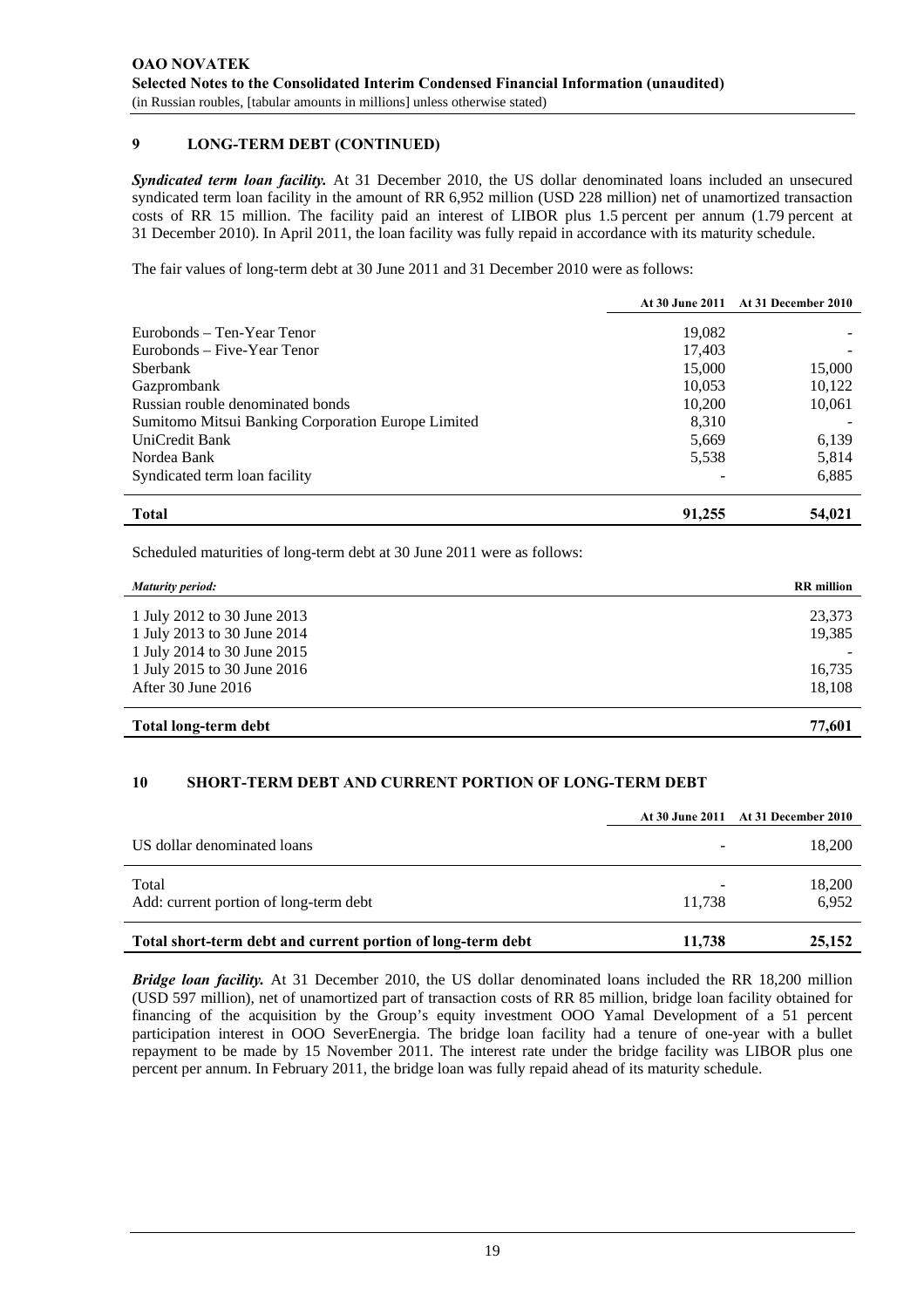# **10 SHORT-TERM DEBT AND CURRENT PORTION OF LONG-TERM DEBT (CONTINUED)**

*Available credit facilities.* The Group's available credit facilities at 30 June 2011 were as follows:

|                                                   | Expiring        |          |                                 |
|---------------------------------------------------|-----------------|----------|---------------------------------|
|                                                   | Par value       | Within   | <b>Between</b><br>1 and 2 years |
|                                                   |                 | one year |                                 |
| Credit Agricole Corporate and Investment Bank (a) | USD 100 million | 2,808    |                                 |
| <b>BNP PARIBAS Bank (a)</b>                       | USD 100 million | 2,808    |                                 |
| UniCredit Bank <sup>(a)</sup>                     | USD 150 million |          | 4.211                           |
| Total available credit facilities                 |                 | 5,616    | 4.211                           |

 $(3)$  – interest rates are predetermined or negotiated at time of each withdrawal

The Group also maintained available funds under short-term credit lines in the form of bank overdrafts with various international banks for RR 5,475 million (USD 195 million) and RR 5,943 million (USD 195 million) at 30 June 2011 and 31 December 2010, respectively, on either fixed or variable interest rates subject to the specific type of credit facility.

#### **11 TRADE PAYABLES AND ACCRUED LIABILITIES**

|                                        |       | At 30 June 2011 At 31 December 2010 |
|----------------------------------------|-------|-------------------------------------|
| <b>Financial liabilities</b>           |       |                                     |
| Trade payables                         | 3,293 | 2,194                               |
| Other payables                         | 542   | 24,760                              |
| Interest payable                       | 911   | 53                                  |
| <b>Non-financial liabilities</b>       |       |                                     |
| Advances from customers                | 474   | 412                                 |
| Salary payables                        | 1,306 | 897                                 |
| Other liabilities                      | 242   | 163                                 |
| Trade payables and accrued liabilities | 6,768 | 28,479                              |

At 31 December 2010, other payables included RR 21,176 million relating to the acquisition of a 51 percent equity stake in Sibneftegas, which was paid in March 2011.

#### **12 SHAREHOLDERS' EQUITY**

*Treasury shares.* In accordance with the S*hare Buyback Program* authorized by the Board of Directors on 11 February 2008, the Group's wholly-owned subsidiary, Novatek Equity (Cyprus) Limited, has periodically purchased ordinary shares of OAO NOVATEK in the form of Global Depository Receipts (GDRs) on the London Stock Exchange through the use of independent brokers. At 30 June 2011 and 31 December 2010, the Group held 312,277 GDRs (3,123 thousand ordinary shares) at a total cost of RR 446 million. The Group has decided that these GDRs do not vote.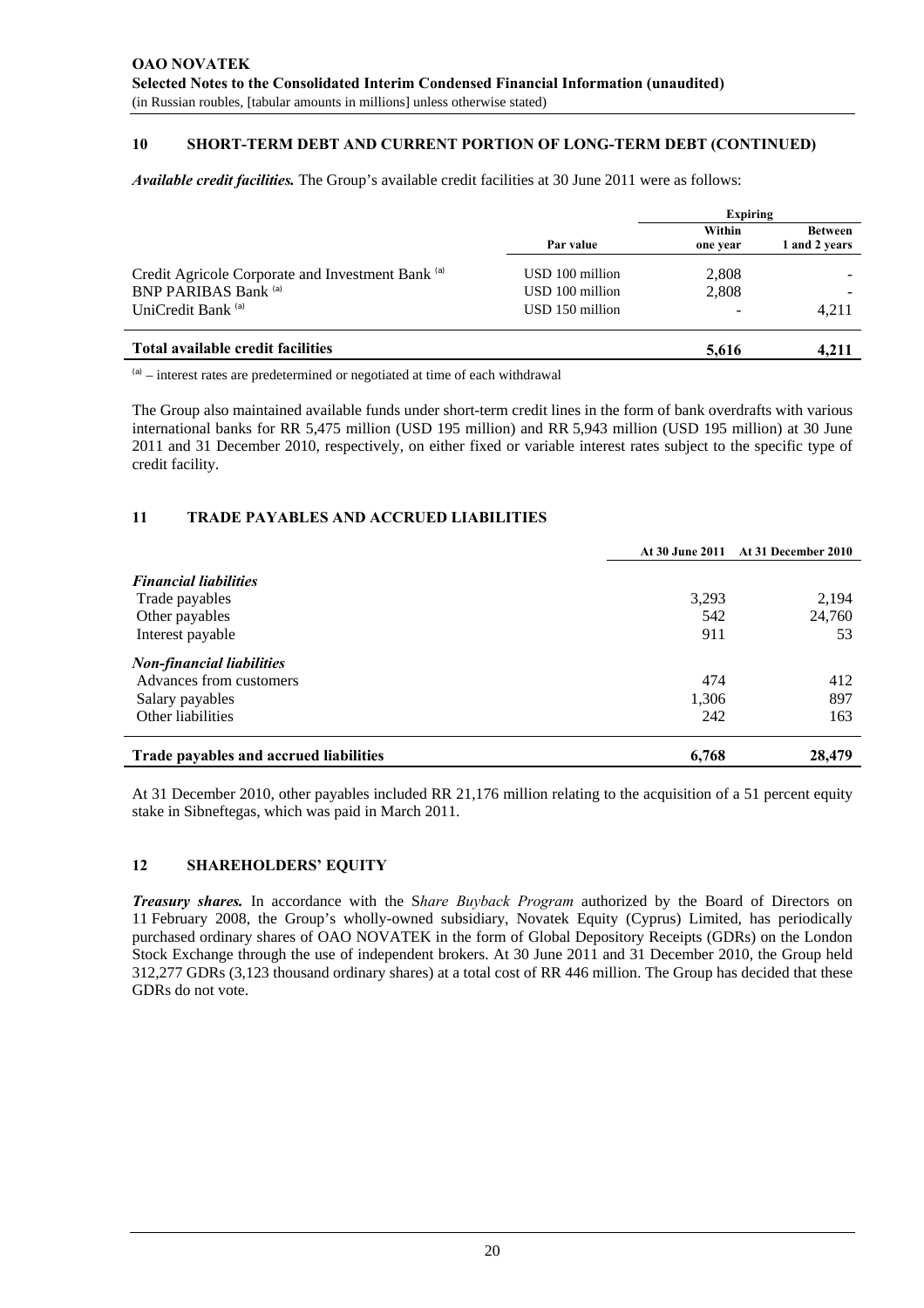# **12 SHAREHOLDERS' EQUITY (CONTINUED)**

*Dividends.* Dividends (including tax on dividends) declared and paid were as follows:

|                                                                     |         | Six months ended 30 June: |  |  |
|---------------------------------------------------------------------|---------|---------------------------|--|--|
|                                                                     | 2011    | 2010                      |  |  |
| Dividends payable at 1 January                                      |         |                           |  |  |
| Dividends declared <sup>(*)</sup>                                   | 7.583   | 5,306                     |  |  |
| Dividends paid $(*)$                                                | (7,581) | (4,907)                   |  |  |
| Dividends payable at 30 June                                        | 2       | 412                       |  |  |
| Dividends per share declared during the period (in Russian roubles) | 2.50    | 1.75                      |  |  |
| Dividends per GDR declared during the period (in Russian roubles)   | 25.0    | 17.5                      |  |  |

(\*) – excluding treasury shares.

# **13 SHARE-BASED COMPENSATION PROGRAM**

On 12 February 2010, NOVATEK's Management Committee approved a share-based compensation program (the "Program") for a limited number of the Group's senior and key management, as well as high-potential managers, but excluding the members of the Management Committee, which aims to encourage participants to take an active interest in the future development of the Group and to provide material incentive to create shareholders value in OAO NOVATEK. The Program was established in accordance with the *Concept of the Long-Term Incentive of Senior Employees* approved by the Board of Directors on 25 September 2006 and the *Share Buyback Program*.

The following amounts were recognized by the Group in respect of the Program:

| Three months ended<br>30 June:                     |      |                        | Six months ended<br>30 June: |                     |
|----------------------------------------------------|------|------------------------|------------------------------|---------------------|
| <b>Expenses included in</b>                        | 2011 | 2010                   | 2011                         | 2010                |
| General and administrative expenses                | 42   | 86                     | 130                          | 86                  |
| Liabilities included in                            |      | <b>At 30 June 2011</b> |                              | At 31 December 2010 |
| Other non-current liabilities                      |      | 124                    |                              | 236                 |
| Trade payables and accrued liabilities             |      | 242                    |                              | 164                 |
| Total share-based compensation program liabilities |      | 366                    |                              | 400                 |

### **14 OIL AND GAS SALES**

|                                      | <b>Three months ended</b><br>30 June: |                                 | Six months ended<br>30 June:       |                                  |
|--------------------------------------|---------------------------------------|---------------------------------|------------------------------------|----------------------------------|
|                                      | 2011                                  | 2010                            | 2011                               | 2010                             |
| Natural gas<br>Stable gas condensate | 24,325<br>11,868<br>3,725<br>530      | 15,209<br>6.424<br>3,024<br>354 | 52,655<br>24,060<br>7,439<br>1,045 | 34,123<br>11,357<br>6,056<br>679 |
|                                      |                                       |                                 |                                    |                                  |
| Crude oil                            |                                       |                                 |                                    |                                  |
| Oil and gas products                 |                                       |                                 |                                    |                                  |
| Total oil and gas sales              | 40,501                                | 25,051                          | 85,294                             | 52,288                           |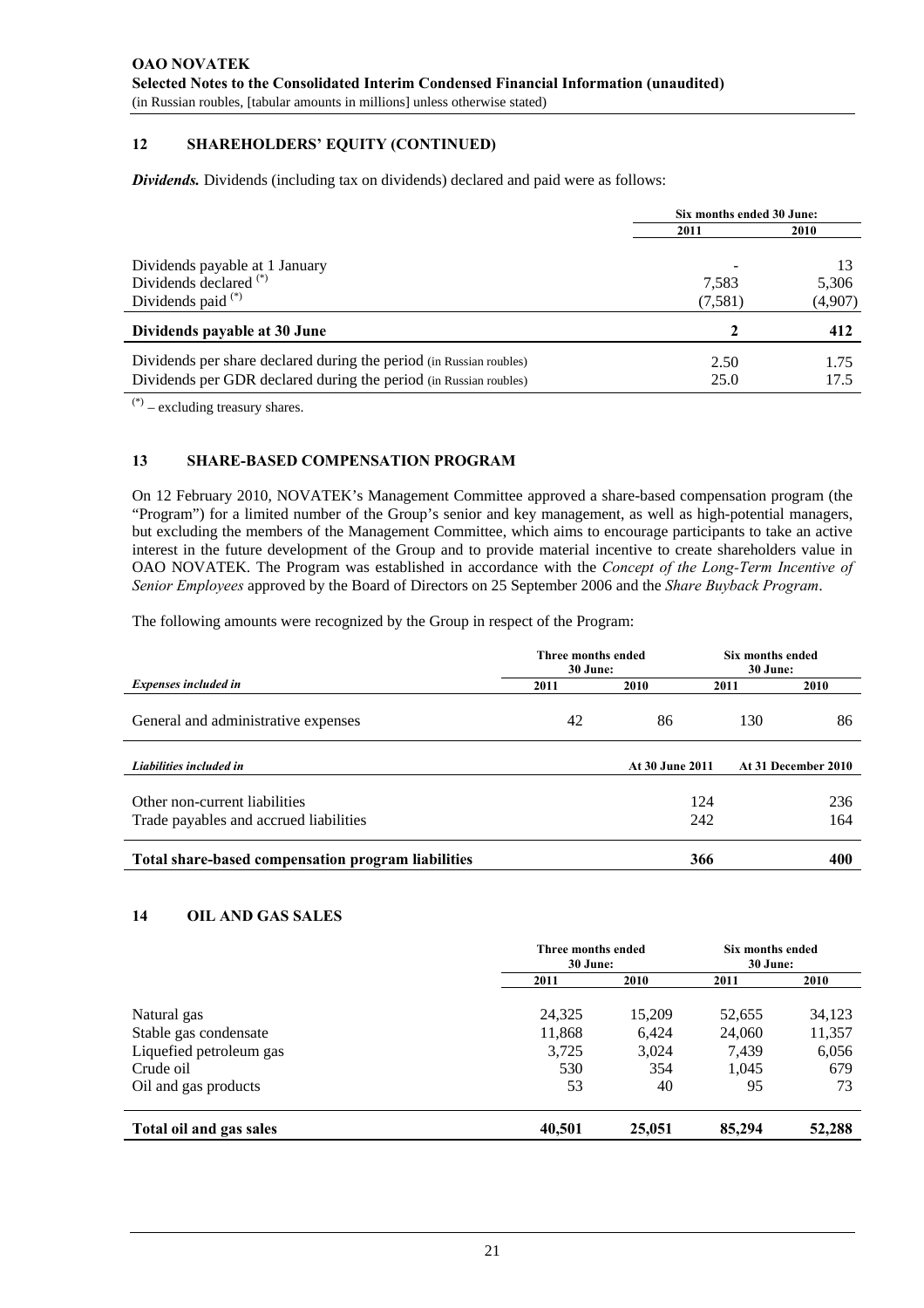# **15 TRANSPORTATION EXPENSES**

|                                                                                                                      | Three months ended<br>30 June: |       | Six months ended<br>30 June: |        |
|----------------------------------------------------------------------------------------------------------------------|--------------------------------|-------|------------------------------|--------|
|                                                                                                                      | 2011                           | 2010  | 2011                         | 2010   |
| Natural gas transportation to customers                                                                              | 7,633                          | 5.669 | 16,201                       | 12,382 |
| Liquids transportation by rail                                                                                       | 2,402                          | 1,811 | 4,725                        | 3,439  |
| Liquids transportation by tankers                                                                                    | 940                            | 785   | 1,872                        | 1,336  |
| Unstable gas condensate transportation from the fields to<br>the processing facilities through third party pipelines |                                | 124   |                              | 243    |
| Crude oil transportation to customers                                                                                | 63                             | 45    | 120                          | 93     |
| Other                                                                                                                | 15                             | 2     | 18                           | 6      |
| <b>Total transportation expenses</b>                                                                                 | 11.053                         | 8.436 | 22,936                       | 17.499 |

### **16 TAXES OTHER THAN INCOME TAX**

The Group is subject to a number of taxes other than income tax, which are detailed as follows:

|                                          | Three months ended<br>30 June: |       | Six months ended<br>30 June: |             |
|------------------------------------------|--------------------------------|-------|------------------------------|-------------|
|                                          | 2011                           | 2010  | 2011                         | <b>2010</b> |
| Unified natural resources production tax | 3,333                          | 1,805 | 6,890                        | 3,823       |
| Property tax                             | 429                            | 348   | 863                          | 684         |
| Excise and fuel taxes                    | 235                            | 56    | 478                          | 87          |
| Other taxes                              | 49                             | 51    | 135                          | 90          |
| Total taxes other than income tax        | 4.046                          | 2.260 | 8.366                        | 4,684       |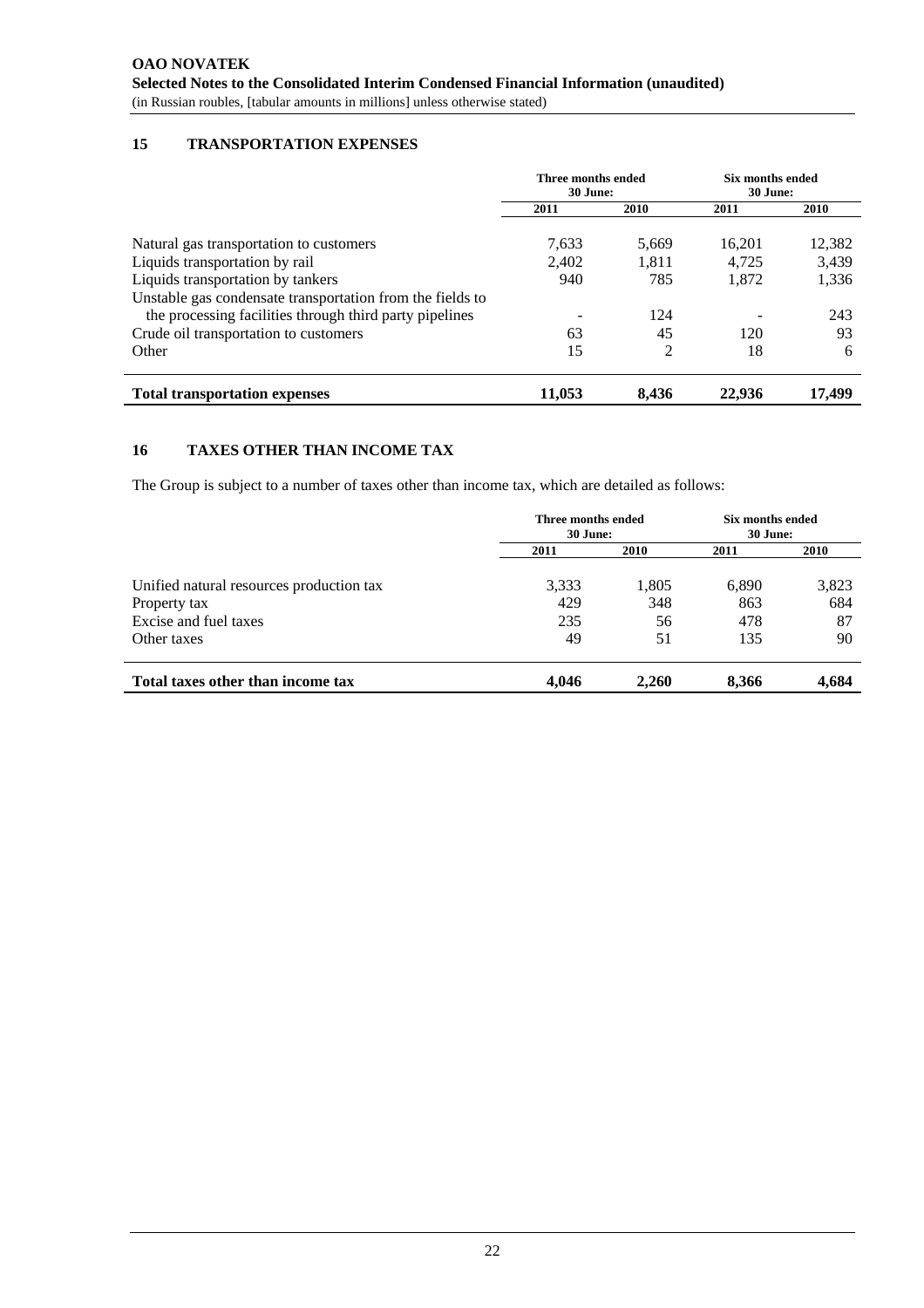# **17 FINANCE INCOME (EXPENSE)**

|                                                           | Three months ended<br>30 June: |                | <b>Six months ended</b><br>30 June: |       |
|-----------------------------------------------------------|--------------------------------|----------------|-------------------------------------|-------|
| Interest expense (including transaction costs)            | 2011                           | 2010           | 2011                                | 2010  |
| 7.5% RR 15 billion Sberbank December 2013                 | 286                            |                | 568                                 |       |
| 8.5% RR 5 billion Sberbank February 2011 (a)              |                                | 130            |                                     | 292   |
| 6.604% USD 650 million Eurobonds February 2021            | 303                            |                | 505                                 | 3     |
| 8% RR 10 billion Gazprombank November 2012 (a)            | 199                            | 152            | 402                                 | 327   |
| 7.5% RR 10 billion Bonds June 2013                        | 193                            | $\overline{c}$ | 383                                 | 2     |
| 5.326% USD 600 million Eurobonds February 2016            | 228                            |                | 381                                 |       |
| LIBOR+3.25% USD 200 million UniCredit Bank                |                                |                |                                     |       |
| October 2012 <sup>(a)</sup>                               | 50                             | 77             | 105                                 | 168   |
| LIBOR+1.9% USD 200 million Nordea Bank                    |                                |                |                                     |       |
| November 2013                                             | 29                             |                | 60                                  |       |
| LIBOR+1.5% USD 800 million Syndicated term loan           |                                |                |                                     |       |
| facility April 2011                                       | 9                              | 88             | 37                                  | 193   |
| LIBOR+1.45% USD 300 million Sumitomo Mitsui               |                                |                |                                     |       |
| Banking Corporation Europe Limited December 2013          | 47                             |                | 47                                  |       |
| Other interest expenses (b)                               | 21                             | 10             | 130                                 | 20    |
| <b>Subtotal</b>                                           | 1,365                          | 459            | 2,618                               | 1,005 |
| Less: capitalised interest                                | (920)                          | (459)          | (1,783)                             | (982) |
| Interest expense (on historical cost basis)               | 445                            |                | 835                                 | 23    |
| IAS 32 and IAS 39 "Financial Instruments" – fair value    |                                |                |                                     |       |
| remeasurement                                             |                                | 46             | 212                                 | 99    |
| Provisions for asset retirement obligations: unwinding of |                                |                |                                     |       |
| the present value discount                                | 58                             | 37             | 111                                 | 110   |
| <b>Total interest expense</b>                             | 503                            | 83             | 1,158                               | 232   |

 $(a)$  – interest rates were reduced during the periods (see Note 9)

 $<sup>(b)</sup>$  – including credit facility with interest rates negotiated at time of each withdrawal (see Note 10)</sup>

|                                                        | Three months ended<br>30 June: |      | Six months ended<br>30 June: |      |
|--------------------------------------------------------|--------------------------------|------|------------------------------|------|
| Interest income                                        | 2011                           | 2010 | 2011                         | 2010 |
| Interest income on cash and cash equivalents           | 140                            | 40   | 194                          | 87   |
| Interest income on loans issued                        | 654                            | 58   | 1.457                        | 116  |
| Interest income (on historical cost basis)             | 794                            | 98   | 1,651                        | 203  |
| IAS 32 and IAS 39 "Financial Instruments" – fair value |                                |      |                              |      |
| remeasurement                                          | 16                             | 25   | 78                           | 35   |
| <b>Total interest income</b>                           | 810                            | 123  | 1.729                        | 238  |

# **18 INCOME TAX**

*Effective income tax rate.* The Group's Russian statutory income tax rate for 2011 and 2010 was 20 percent. For the six months ended 30 June 2011 and 2010, the consolidated Group's effective income tax rate was 20.2 percent and 20.8 percent, respectively. For the three months ended 30 June 2011 and 2010, the consolidated Group's effective income tax rate was 20.1 percent and 20.9 percent, respectively.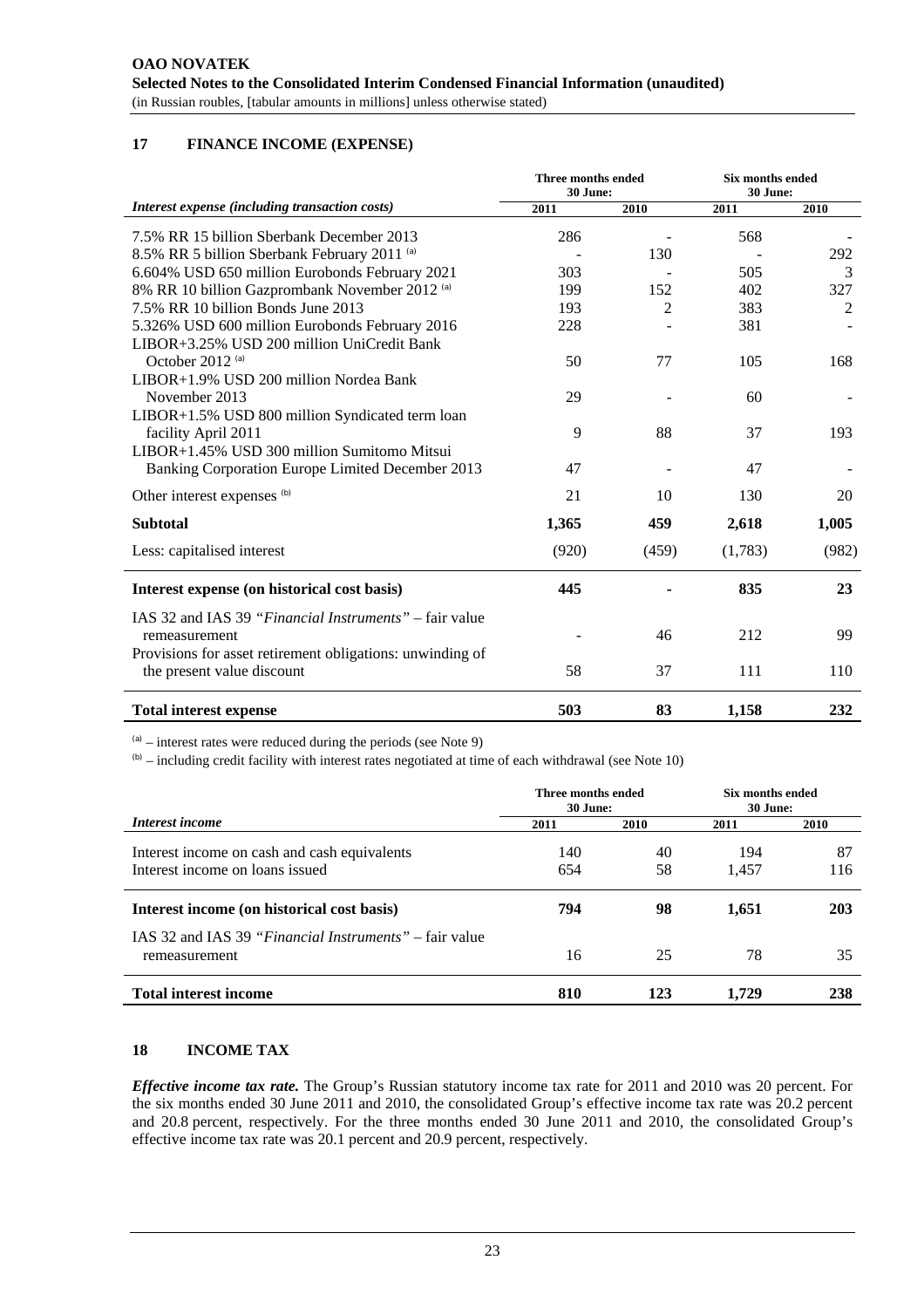# **19 FINANCIAL INSTRUMENTS AND FINANCIAL RISK FACTORS**

The accounting policies for financial instruments have been applied to the line items below:

| Financial assets at fair value<br><b>Loans and receivables</b><br>through profit and loss |     |                                     |                            |                                     |  |
|-------------------------------------------------------------------------------------------|-----|-------------------------------------|----------------------------|-------------------------------------|--|
| <b>Financial assets</b>                                                                   |     | At 30 June 2011 At 31 December 2010 |                            | At 30 June 2011 At 31 December 2010 |  |
| Non-current                                                                               |     |                                     |                            |                                     |  |
| Long-term loans receivable                                                                |     |                                     | 24,942                     | 38,057                              |  |
| Trade and other receivables                                                               |     |                                     | 3,020                      | 2,094                               |  |
| Current                                                                                   |     |                                     |                            |                                     |  |
| Trade and other receivables                                                               |     |                                     | 10,393                     | 8,670                               |  |
| Prepayments and other current assets                                                      | 284 |                                     | 4,692                      | 969                                 |  |
| Cash and cash equivalents                                                                 |     |                                     | 14,230                     | 10,238                              |  |
| <b>Total carrying amount</b>                                                              | 284 |                                     | 57,277                     | 60,028                              |  |
|                                                                                           |     |                                     | Measured at amortized cost |                                     |  |
| <b>Financial liabilities</b>                                                              |     |                                     |                            | At 30 June 2011 At 31 December 2010 |  |
| Non-current                                                                               |     |                                     |                            |                                     |  |
| Long-term debt                                                                            |     |                                     | 77,601                     | 47,074                              |  |
| Other non-current liabilities                                                             |     |                                     |                            | 110                                 |  |
| Current                                                                                   |     |                                     |                            |                                     |  |
| Current portion of long-term debt                                                         |     |                                     | 11,738                     | 6,952                               |  |
| Short-term debt                                                                           |     |                                     |                            | 18.200                              |  |

# **Total carrying amount 94,085 99,343**

*Financial risk management objectives and policies***.** In the ordinary course of business, the Group is exposed to market risks from fluctuating prices on commodities purchased and sold, prices of other raw materials, currency exchange rates and interest rates. Depending on the degree of price volatility, such fluctuations in market prices may create volatility in the Group's financial results. To effectively manage the variety of exposures that may impact financial results, the Group's overriding strategy is to maintain a strong financial position.

Trade and other payables 27,007

The Group's principal risk management policies are established to identify and analyze the risks faced by the Group, to set appropriate risk limits and controls, and to monitor risks and adherence to these limits. Risk management policies and systems are reviewed regularly to reflect changes in market conditions and the Group's activities.

*Market risk.* Market risk is the risk that changes in market prices, such as foreign exchange rates, interest rates, commodity prices and equity prices, will affect the Group's financial results or the value of its holdings of financial instruments. The primary objective of mitigating these market risks is to manage and control market risk exposures, while optimizing the return on risk.

The Group is exposed to market price movements relating to changes in commodity prices such as crude oil, gas condensate, liquefied petroleum products and natural gas (commodity price risk), foreign currency exchange rates, interest rates, equity prices and other indices that could adversely affect the value of the Group's financial assets, liabilities or expected future cash flows.

### *(a) Foreign exchange risk*

The Group is exposed to foreign exchange risk arising from various exposures in the normal course of business, primarily with respect to the US dollar. Foreign exchange risk arises primarily from future commercial transactions, recognized assets and liabilities when assets and liabilities are denominated in a currency other than the functional currency.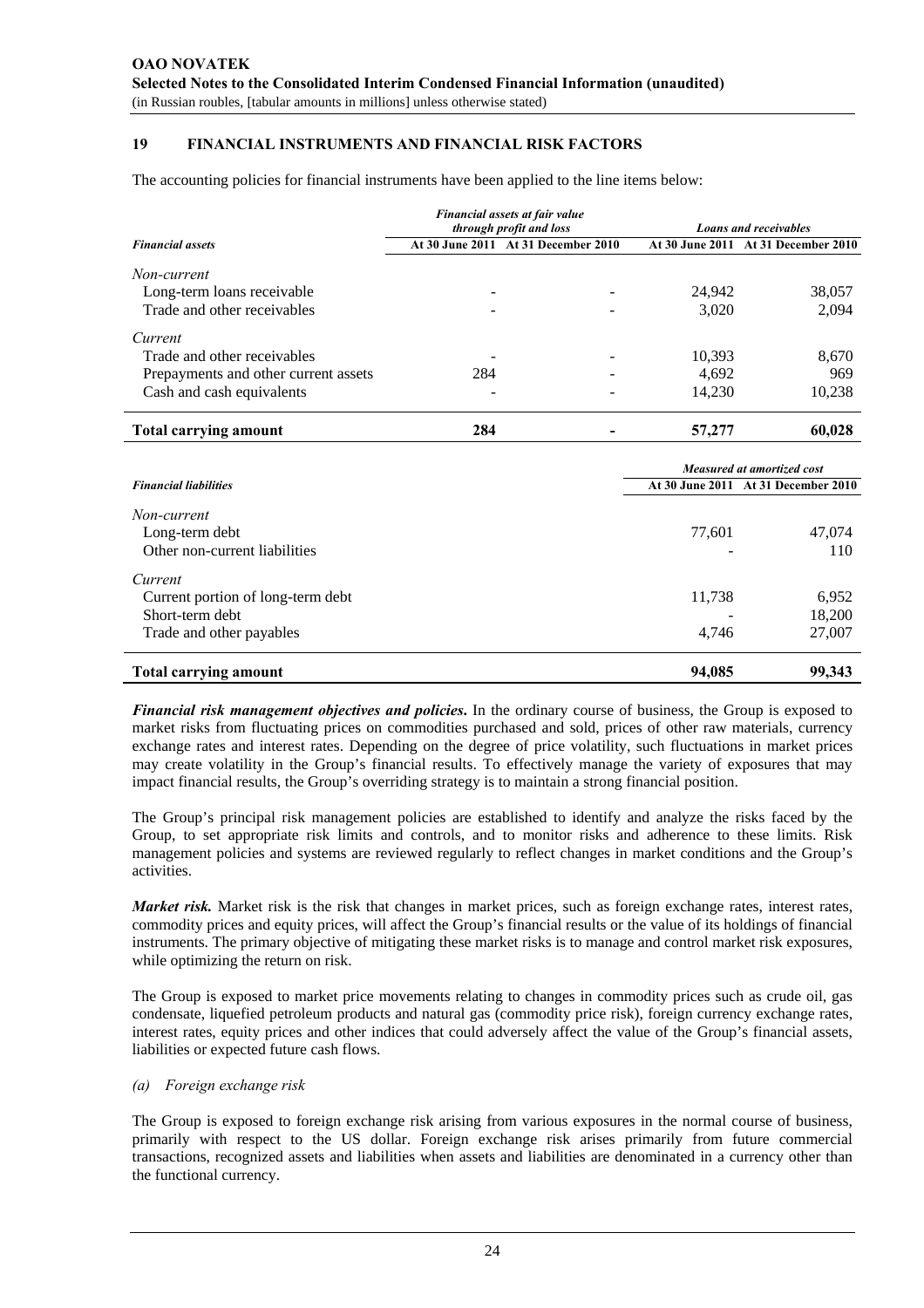The Group's overall strategy is to have no significant net exposure in currencies other than the Russian rouble or the US dollar. Foreign currency derivative instruments may be utilized to manage the risk exposures associated with fluctuations on certain firm commitments for sales and purchases, debt instruments and other transactions that are denominated in currencies other than the Russian rouble, and certain non-Russian rouble assets and liabilities.

The carrying amounts of the Group's financial instruments are denominated in the following currencies:

| At 30 June 2011                        | <b>Russian rouble</b> | <b>US</b> dollar | Other | <b>Total</b> |
|----------------------------------------|-----------------------|------------------|-------|--------------|
| <b>Financial assets</b>                |                       |                  |       |              |
| Non-current                            |                       |                  |       |              |
| Long-term loans receivable             | 24,773                | 169              |       | 24,942       |
| Trade and other receivables            | 2,952                 | 2                | 66    | 3,020        |
| Current                                |                       |                  |       |              |
| Trade and other receivables            | 5,383                 | 4,683            | 327   | 10,393       |
| Prepayments and other current assets   | 4,692                 | 284              |       | 4,976        |
| Cash and cash equivalents              | 10,852                | 2,494            | 884   | 14,230       |
| <b>Financial liabilities</b>           |                       |                  |       |              |
| Non-current                            |                       |                  |       |              |
| Long-term debt                         | (29, 917)             | (47, 684)        |       | (77, 601)    |
| Current                                |                       |                  |       |              |
| Current portion of long-term debt      | (5,000)               | (6,738)          |       | (11, 738)    |
| Trade and other payables               | (3,109)               | (1, 531)         | (106) | (4,746)      |
| Net exposure at 30 June 2011           | 10,626                | (48,321)         | 1,171 | (36, 524)    |
| At 31 December 2010                    | <b>Russian rouble</b> | <b>US</b> dollar | Other | Total        |
| <b>Financial assets</b>                |                       |                  |       |              |
|                                        |                       |                  |       |              |
| Non-current                            |                       |                  |       |              |
| Long-term loans receivable             | 37,955                | 102              |       | 38,057       |
| Trade and other receivables            | 2,072                 |                  | 22    | 2,094        |
| Current<br>Trade and other receivables |                       |                  | 329   |              |
| Prepayments and other current assets   | 4,759<br>969          | 3,582            |       | 8,670<br>969 |
| Cash and cash equivalents              | 6,085                 | 3,169            | 984   | 10,238       |
|                                        |                       |                  |       |              |
| <b>Financial liabilities</b>           |                       |                  |       |              |
| Non-current                            |                       |                  |       |              |
| Long-term debt                         | (34,897)              | (12, 177)        |       | (47,074)     |
| Other non-current liabilities          |                       | (110)            |       | (110)        |
| Current                                |                       |                  |       |              |
| Current portion of long-term debt      |                       | (6,952)          |       | (6,952)      |
| Short-term debt                        |                       | (18,200)         |       | (18,200)     |
| Trade and other payables               | (23,589)              | (3,350)          | (68)  | (27,007)     |
| Net exposure at 31 December 2010       | (6,646)               | (33, 936)        | 1,267 | (39, 315)    |

#### *(b) Commodity price risk*

The Group's overall commercial trading strategy in natural gas, stable gas condensate and crude oil and related products is centrally managed. Changes in commodity prices could negatively or positively affect the Group's results of operations. The Group manages the exposure to commodity price risk by optimizing its core activities to achieve stable price margins.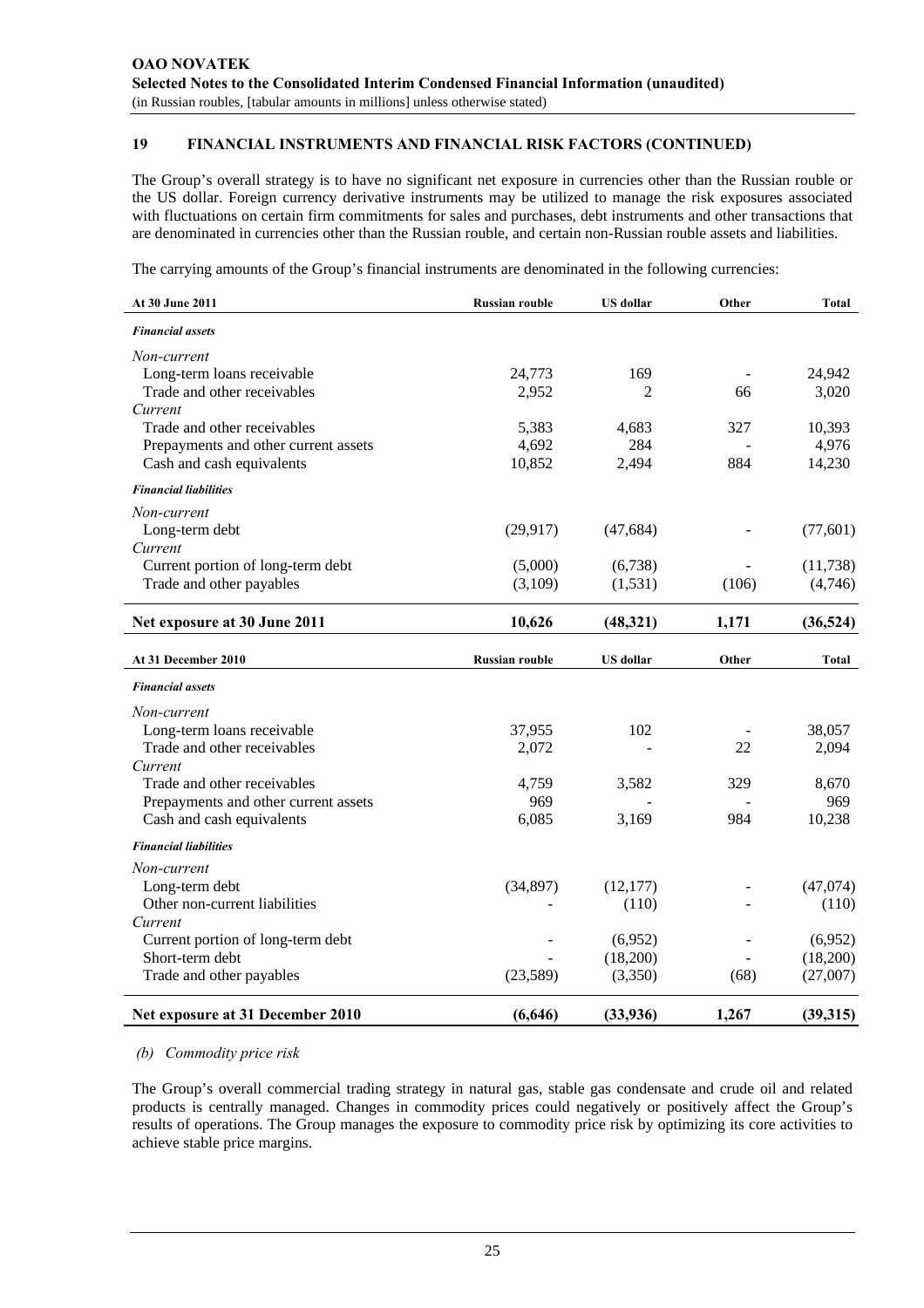*Natural gas.* As an independent natural gas producer, the Group is not subject to the government's regulation of natural gas prices. Nevertheless, the Group's prices for natural gas sold are strongly influenced by the prices regulated by the Federal Tariffs Service (FTS), a governmental agency. In November 2006, the FTS approved and published a plan to liberalize the price of natural gas sold on the Russian domestic market by the year 2011. As part of the plan, in December 2010, the FTS approved an increase of 15 percent in the regulated prices effective 1 January 2011 for the year 2011.

In February 2011, the Government of the Russian Federation announced certain revisions to the domestic natural gas market liberalization plan. According to the revised plan, the target date for full liberalization of the domestic natural gas market is 1 January 2015. The regulation of the domestic natural gas price after 2015 will be based on the net-back parity of natural gas prices on the domestic and export markets while taking into account the cost of alternative fuels.

Management believes it has limited downside commodity price risk for natural gas and does not use commodity derivative instruments for trading purposes. However, to effectively manage the margins achieved through its natural gas trading activities, management has established targets for volumes sold to wholesale traders, endcustomers and the natural gas exchange.

*Liquid hydrocarbons.* The Group sells all its crude oil and related products and gas condensate under spot contracts. Gas condensate volumes sold to the US, European and Asian-Pacific Region (hereinafter referred to as "APR") markets are based on benchmark reference crude oil prices of WTI, Brent IPE and Dubai or Naphtha Japan, respectively, plus a margin or discount, depending on current market situation. Crude oil sold internationally is based on benchmark reference crude oil prices of Brent dated, plus a discount and on a transaction-by-transaction basis for volumes sold domestically. As a result, the Group's revenues from the sales of liquid hydrocarbons are subject to commodity price volatility based on fluctuations or changes in the crude oil benchmark reference prices.

#### *(c) Cash flow and fair value interest rate risk*

The Group is subject to interest rate risk on financial liabilities with variable interest rates. To mitigate this risk, the Group's treasury function performs periodic analysis of the current interest rate environment and depending on that analysis management makes decisions whether it would be more beneficial to obtain financing on a fixed-rate or variable-rate basis. In cases where the change in the current market fixed or variable interest rates is considered significant management may consider refinancing a particular debt on more favorable interest rate terms.

Changes in interest rates impact primarily debt by changing either their fair value (fixed rate debt) or their future cash flows (variable rate debt). Management does not have a formal policy of determining how much of the Group's exposure should be to fixed or variable rates. However, at the time of raising new debts management uses its judgment to decide whether it believes that a fixed or variable rate would be more favorable over the expected period until maturity.

The interest rate profiles of the Group's interest-bearing financial instruments at the reporting dates were as follows:

|                                   |                  | At 30 June 2011 At 31 December 2010 |
|-----------------------------------|------------------|-------------------------------------|
| At variable rate<br>At fixed rate | 19,579<br>69.760 | 37,327<br>34,899                    |
| <b>Total debt</b>                 | 89,339           | 72,226                              |

The Group centralizes the cash requirements and surpluses of controlled subsidiaries and the majority of their external financing requirements, and applies, on its consolidated net debt position, a funding policy to optimize its financing costs and manage the impact of interest rate changes on its financial results in line with market conditions. In this way, the Group is able to ensure that the balance between the floating rate portion of its debt and its cash surpluses has a low level of exposure to any change in interest rates over the short term. This policy makes it possible to significantly limit the Group's sensitivity to interest rate volatility.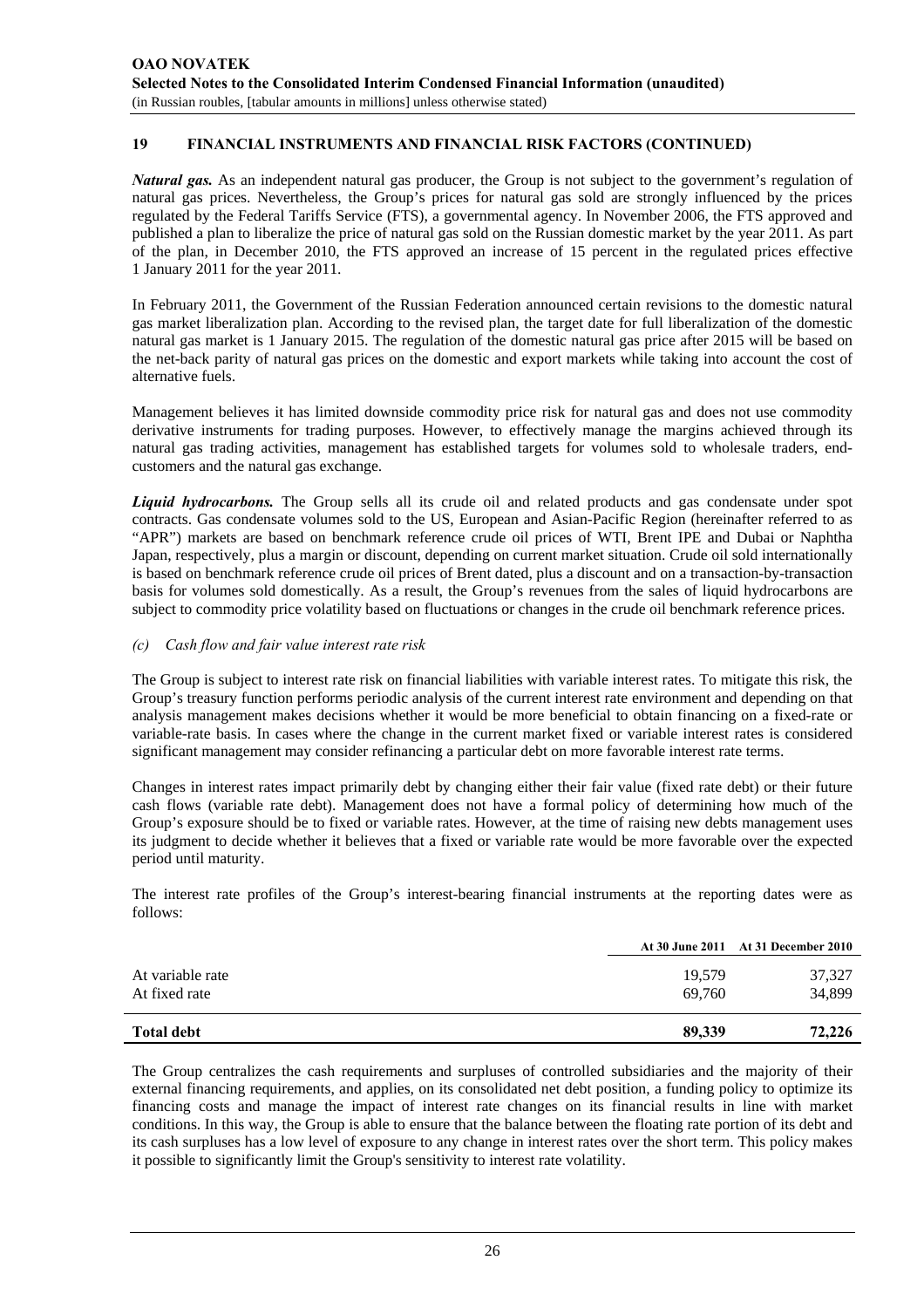*Credit risk.* Credit risk refers to the risk exposure that a potential financial loss to the Group may occur if a counterparty defaults on its contractual obligations.

Credit risk is managed on a Group level and arises from cash and cash equivalents, including short-term deposits with banks, as well as credit exposures to customers, including outstanding trade receivables and committed transactions. Cash and cash equivalents are deposited only with banks that are considered by the Group at the time of deposit to minimal risk of default.

The Group's trade and other receivables consist of a large number of customers, spread across diverse industries and geographical areas. Most of the Group's international liquid sales are made to customers with independent external ratings; however, if the customer has a credit rating below BBB, the Group requires the collateral for the trade receivable to be in the form of letters of credit from banks with an investment grade rating. All domestic sales of liquid hydrocarbons are made on a 100 percent prepayment basis. The Group also requires 100 percent prepayments from small customers for natural gas deliveries and partial advances from others. Although the Group generally does not require collateral in respect of trade and other receivables, it has developed standard credit payment terms and constantly monitors the status of trade receivables and the creditworthiness of the customers.

The maximum exposure to credit risk is represented by the carrying amount of each financial asset in the consolidated interim condensed financial information of financial position.

*Liquidity risk.* Liquidity risk is the risk that the Group will not be able to meet its financial obligations as they fall due. The Group's approach to managing liquidity is to ensure that it will always have sufficient liquidity to meet its liabilities when due, under both normal and stressed conditions, without incurring unacceptable losses or risking damage to the Group's reputation. In managing its liquidity risk, the Group maintains adequate cash reserves and debt facilities, continuously monitors forecast and actual cash flows and matches the maturity profiles of financial assets and liabilities.

The Group prepares various financial plans (monthly, quarterly and annually) which ensures that the Group has sufficient cash on demand to meet expected operational expenses, financial obligations and investing activities for a period of 30 days or more. The Group has entered into a number of short-term credit facilities. Such credit lines and overdraft facilities can be drawn down to meet short-term financing needs. To fund cash requirements of a more permanent nature, the Group will normally raise long-term debt in available international and domestic markets.

All of the Group's financial liabilities represent non-derivative financial instruments. The following tables summarize the maturity profile of the Group's financial liabilities based on contractual undiscounted payments, including interest payments:

|                                    | Less than | <b>Between</b> | <b>Between</b>           | More than                |         |
|------------------------------------|-----------|----------------|--------------------------|--------------------------|---------|
| <b>At 30 June 2011</b>             | 1 year    | 1 and 2 years  | 2 and 5 years            | 5 years                  | Total   |
| Debt at fixed rate                 |           |                |                          |                          |         |
| $Principal$ <sup>(*)</sup>         | 5,000     | 15,000         | 31,845                   | 18.249                   | 70,094  |
| Interest                           | 4.714     | 4,085          | 6,801                    | 6,038                    | 21,638  |
| Debt at variable rate              |           |                |                          |                          |         |
| $Principal$ <sup>(*)</sup>         | 6,738     | 8.423          | 4.492                    | $\overline{\phantom{a}}$ | 19,653  |
| Interest                           | 448       | 185            | 29                       |                          | 662     |
| Trade and other payables           | 4.746     | ۰              | $\overline{\phantom{m}}$ |                          | 4,746   |
| <b>Total financial liabilities</b> | 21,646    | 27,693         | 43,167                   | 24,287                   | 116,793 |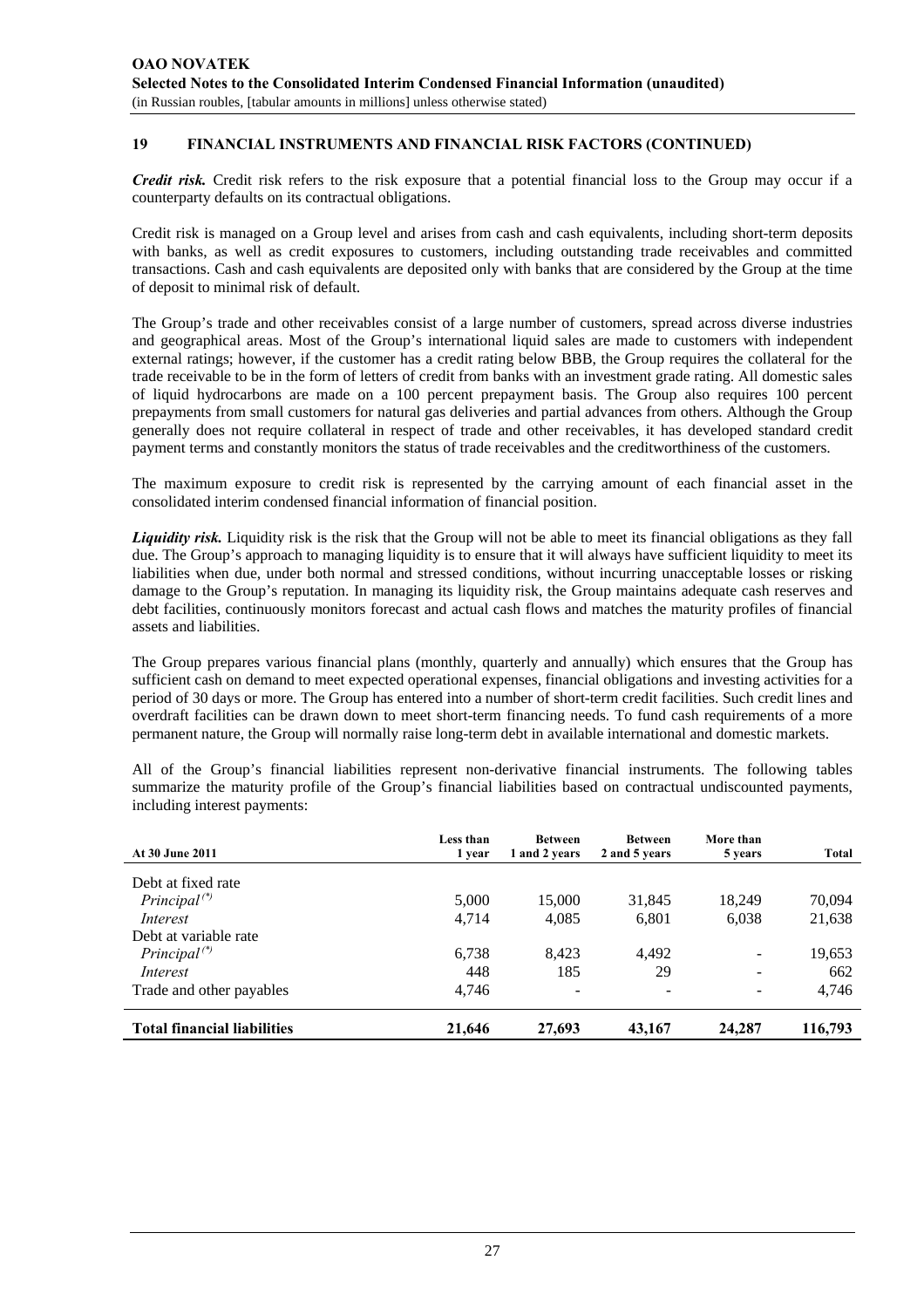| At 31 December 2010                | <b>Less than</b><br>1 year   | <b>Between</b><br>1 and 2 vears | <b>Between</b><br>2 and 5 years | More than<br>5 years         | Total   |
|------------------------------------|------------------------------|---------------------------------|---------------------------------|------------------------------|---------|
| Debt at fixed rate                 |                              |                                 |                                 |                              |         |
| $Principal$ <sup>(*)</sup>         | $\qquad \qquad \blacksquare$ | 10,000                          | 25,000                          | ۰                            | 35,000  |
| Interest                           | 2,725                        | 2,372                           | 1,411                           | $\qquad \qquad$              | 6,508   |
| Debt at variable rate              |                              |                                 |                                 |                              |         |
| $Principal$ <sup>(*)</sup>         | 25,252                       | 6.095                           | 6,095                           | $\qquad \qquad -$            | 37,442  |
| Interest                           | 656                          | 413                             | 78                              | $\qquad \qquad \blacksquare$ | 1,147   |
| Trade and other payables           | 27,007                       |                                 | $\overline{\phantom{a}}$        | $\qquad \qquad \blacksquare$ | 27,007  |
| <b>Total financial liabilities</b> | 55,640                       | 18,880                          | 32,584                          | -                            | 107,104 |

*(\*)* – differs from long-term debt (Note 9) for transaction costs

*Capital management.* The primary objectives of the Group's capital management policy is to ensure a strong capital base to fund and sustain its business operations through prudent investment decisions and to maintain investor, market and creditor confidence to support its business activities.

At the reporting date, the Group had investment grade credit ratings of Baa3 (stable outlook) by Moody's Investors Service and BBB- (negative outlook) by Fitch Ratings, as well as a credit rating of BBB- (negative outlook) by Standard & Poor's. To maintain its credit ratings, the Group has established certain financial targets and coverage ratios that it monitors on a quarterly and annual basis. On 6 July 2011, Standard & Poor's Ratings Services revised its outlook on OAO NOVATEK from negative to stable.

The Group manages its liquidity on a corporate-wide basis to ensure adequate funding to sufficiently meet group operational requirements. All external debts are centralized at the Parent level, and all financing to Group entities is facilitated through inter-company loan arrangements or additional contributions to share capital.

The Group has a stated dividend policy that distributes at least 30 percent of its Parent company's non-consolidated statutory net profit determined according to Russian accounting standards. However, the dividend for a specific year is determined after taking into consideration future earnings, capital expenditure requirements, future business opportunities and the Group current financial position. Dividends are recommended by the Board of Directors and approved by the NOVATEK's shareholders.

The Group defines the term "capital" as equity attributable to OAO NOVATEK shareholders minus net debt (total debt less cash and cash equivalents). There were no changes to the Group's approach to capital management during the six months ended 30 June 2011.

### **20 CONTINGENCIES AND COMMITMENTS**

*Operating environment.* The Russian Federation continues to display some characteristics of an emerging market. These characteristics include, but are not limited to, the existence of a currency that is in practice not convertible in most countries outside of the Russian Federation, and relatively high inflation. The tax, currency and customs legislation is subject to varying interpretations, frequent changes and other legal and fiscal impediments contribute to the challenges faced by entities currently operating in the Russian Federation. The future economic direction of the Russian Federation is largely dependent upon the effectiveness of economic, financial and monetary measures undertaken by the Government, together with tax, legal, regulatory, and political developments.

The Group's business operations are primarily located in the Russian Federation and are thus exposed to the economic and financial markets of the country.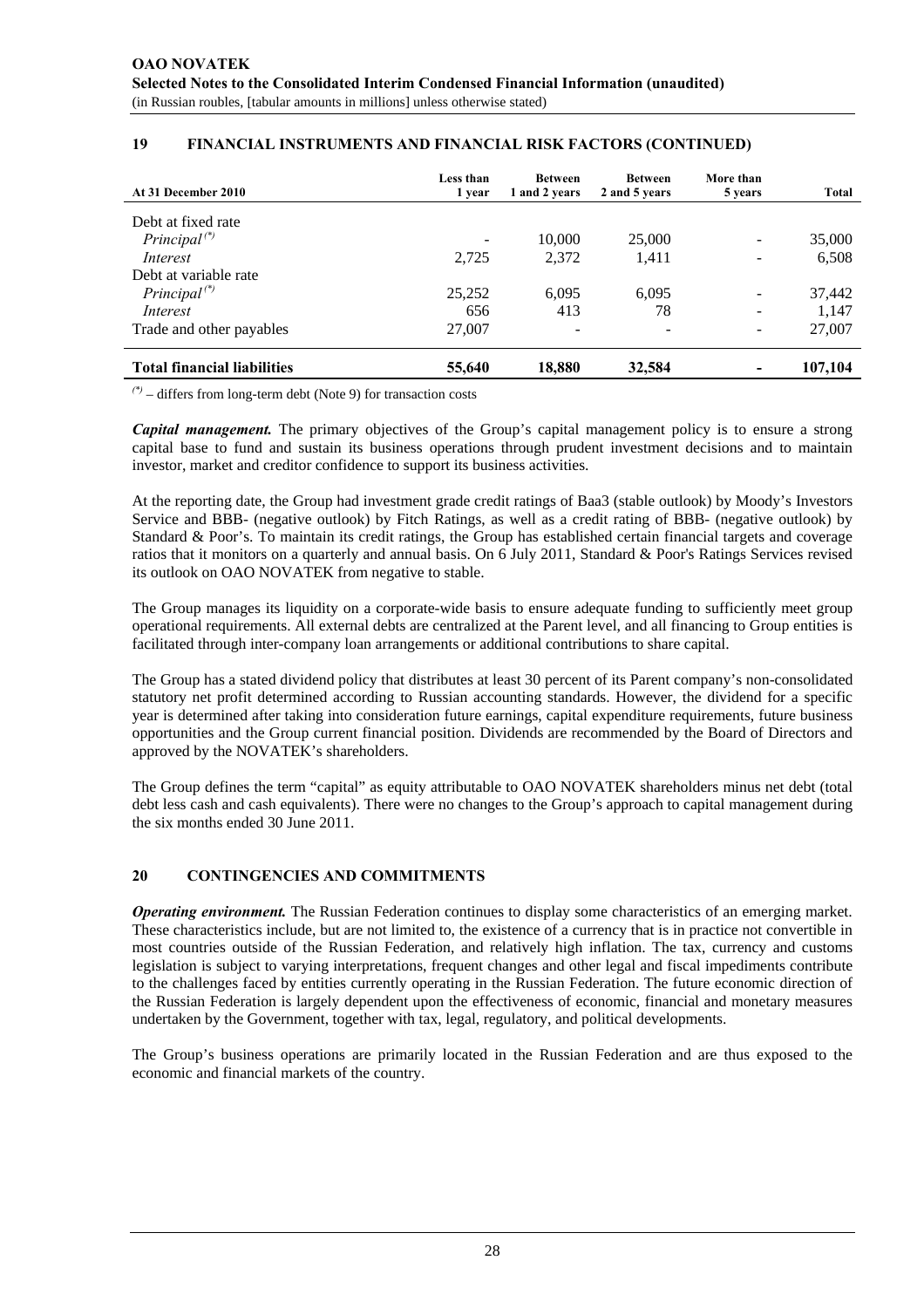# **20 CONTINGENCIES AND COMMITMENTS (CONTINUED)**

*Commitments.* At 30 June 2011, the Group had contractual capital expenditures commitments aggregating approximately RR 14,837 million (at 31 December 2010: RR 9,834 million) mainly for ongoing development activities at the Yurkharovskoye field (through 2012), development of the South-Tambeyskoye field (through 2013), construction of the terminal for the transshipment and fractionation of stable gas condensate (through 2011), development of the East-Tarkosalinskoye and Khancheyskoye fields (through 2012) and for continuation of phase two construction of the Purovsky Gas Condensate Plant (through 2011) all in accordance with duly signed agreements.

*Taxation.* Russian tax, currency and customs legislation is subject to varying interpretations, and changes, which can occur frequently. Management's interpretation of such taxation legislation as applied to the Group's transactions and activities may be periodically challenged by the relevant regional and federal authorities. Furthermore, events within the Russian Federation suggest that the tax authorities may be taking a more assertive position in its interpretation of the legislation and assessments, and it is possible that transactions and activities that have not been challenged in the past may be challenged. As a result, significant additional taxes, penalties and interest may be assessed. Fiscal periods remain open to review by the authorities in respect of taxes for three calendar years preceding the year of review. Under certain circumstances reviews may cover longer periods.

As at 30 June 2011, management believes that its interpretation of the relevant legislation is appropriate and that it is probable that the Group's tax, currency and customs positions will be sustained. Where management believes it is probable that a position cannot be sustained, an appropriate amount has been accrued in the consolidated interim condensed financial information.

*Mineral licenses*. The Group is subject to periodic reviews of its activities by governmental authorities with respect to the requirements of its mineral licenses. Management cooperates with governmental authorities to agree on remedial actions necessary to resolve any findings resulting from these reviews. Failure to comply with the terms of a license could result in fines, penalties or license limitation, suspension or revocation. The Group's management believes any issues of non-compliance will be resolved through negotiations or corrective actions without any material adverse effect on the Group's financial position, results of operations or cash flows.

The Group's oil and gas fields and license areas are situated on land located in the Yamal-Nenets Autonomous Region. Licenses are issued by the Federal Agency for the Use of Natural Resources under the Ministry of Natural Resources of the Russian Federation and the Group pays unified natural resources production tax to produce crude oil, natural gas and unstable condensate from these fields and contributions for exploration of license areas.

*Environmental liabilities.* The Group and its predecessor entities have operated in the oil and gas industry in the Russian Federation for many years. The enforcement of environmental regulation in the Russian Federation is evolving and the enforcement posture of government authorities is continually being reconsidered. The Group periodically evaluates its obligations under environmental regulations and, as obligations are determined, they are recognized as an expense immediately if no future benefit is discernible. Potential liabilities arising as a result of a change in interpretation of existing regulations, civil litigation or changes in legislation cannot be estimated. Under existing legislation, management believes that there are no probable liabilities, which will have a material adverse effect on the Group's financial position, results of operations or cash flows.

*Legal contingencies.* The Group is subject of, or party to a number of court proceedings (both as a plaintiff and a defendant) arising in the ordinary course of business. In the opinion of management, there are no current legal proceedings or other claims outstanding, which could have a material effect on the result of operations or financial position of the Group and which have not been accrued or disclosed in the consolidated interim condensed financial information.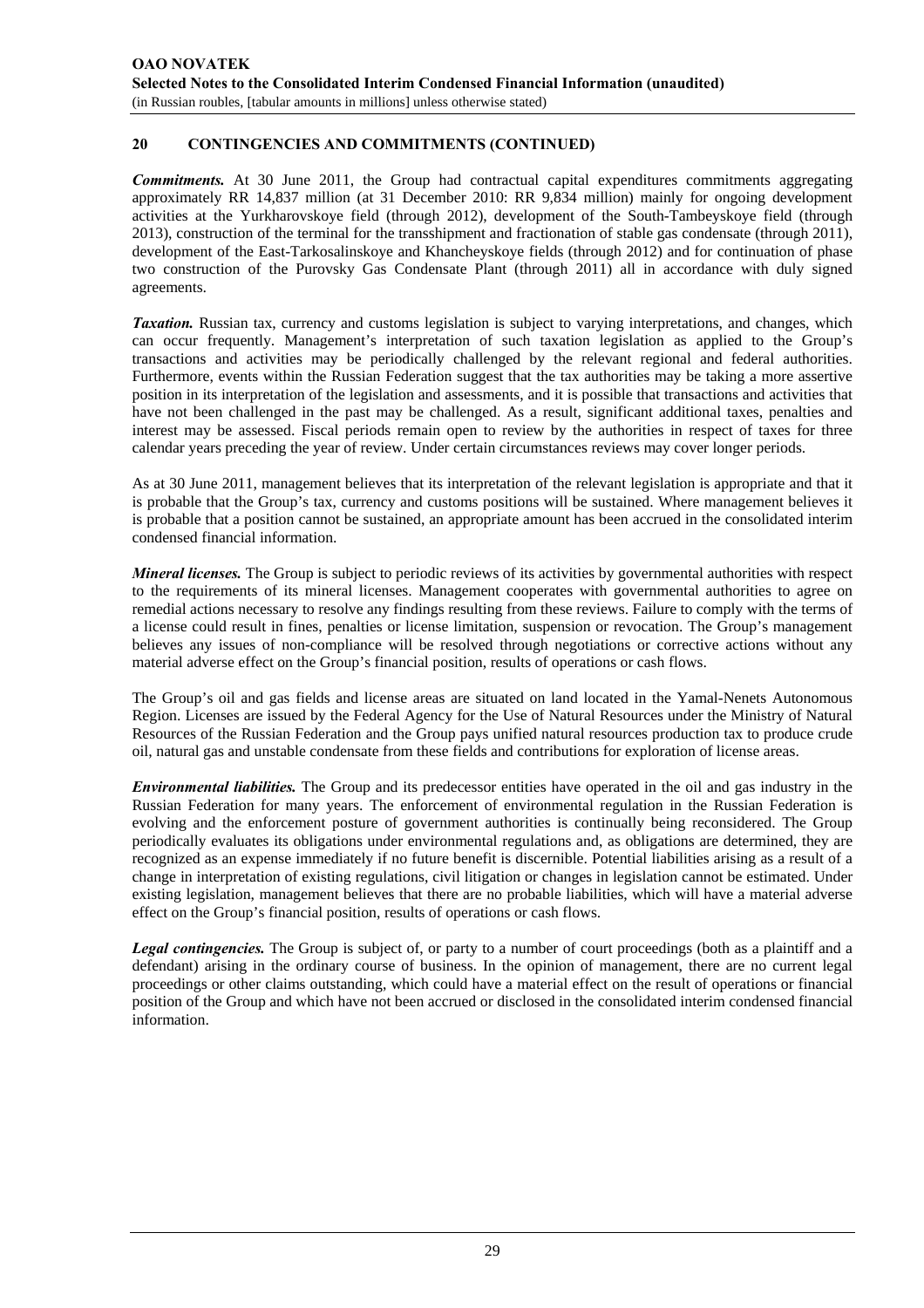### **21 RELATED PARTY TRANSACTIONS**

Transactions between the NOVATEK and its subsidiaries, which are related parties of the NOVATEK, have been eliminated on consolidation and are not disclosed in this Note.

For the purposes of this consolidated interim condensed financial information, parties are generally considered to be related if one party has the ability to control the other party, is under common control, or can exercise significant influence over the other party in making financial and operational decisions. Management has used reasonable judgments in considering each possible related party relationship with attention directed to the substance of the relationship, not merely the legal form. Related parties may enter into transactions, which unrelated parties might not, and transactions between related parties may not be affected on the same terms, conditions and amounts as transactions between unrelated parties. The Group enters into transactions with related parties based on market or regulated prices.

All natural gas producers and wholesalers operating in Russia transport their natural gas volumes through the Unified Gas Supply System (UGSS), which is owned and operated by OAO Gazprom, a State monopoly. As an independent natural gas producer, the Group utilizes the UGSS to transport natural gas to end-consumers at the tariff established by the Federal Tariff Service.

Transactions with OAO Gazprom, a shareholder of significant influence, from October 2006 until 20 December 2010, and its subsidiaries are presented below.

| Related parties $-$ OAO Gazprom and its subsidiaries | Three months ended<br>30 June: |         | Six months ended<br>30 June: |           |
|------------------------------------------------------|--------------------------------|---------|------------------------------|-----------|
| (until December 2010)                                | 2011                           | 2010    | 2011                         | 2010      |
| <b>Transactions</b>                                  |                                |         |                              |           |
| OAO Gazprom:                                         |                                |         |                              |           |
| Natural gas sales                                    |                                | 2,938   |                              | 6,659     |
| Natural gas transportation to customers              | $\qquad \qquad \blacksquare$   | (5,952) |                              | (12, 844) |
| <b>Other Gazprom subsidiaries:</b>                   |                                |         |                              |           |
| Processing fees                                      |                                | (186)   |                              | (363)     |
| Natural gas transportation                           |                                | (127)   |                              | (247)     |

On 20 December 2010, OAO Gazprom sold 9.4 percent of its NOVATEK shares to a third party and consequently ceased to be a related party of the Group from that date.

|                                                                                  | Three months ended<br>30 June: |                          | <b>Six months ended</b><br>30 June: |      |  |
|----------------------------------------------------------------------------------|--------------------------------|--------------------------|-------------------------------------|------|--|
| Related parties – equity investments                                             | 2011                           | 2010                     | 2011                                | 2010 |  |
| <b>Transactions</b>                                                              |                                |                          |                                     |      |  |
| <b>OAO Sibneftegas (from December 2010):</b>                                     |                                |                          |                                     |      |  |
| Interest income on loans issued                                                  | 258                            |                          | 521                                 |      |  |
| Oil and gas products sales                                                       | 11                             |                          | 21                                  |      |  |
| Purchases of natural gas                                                         | (893)                          | $\overline{\phantom{a}}$ | (1,825)                             |      |  |
| <b>OOO Yamal Development (from November 2010):</b>                               |                                |                          |                                     |      |  |
| Interest income on loans issued                                                  | 334                            |                          | 856                                 |      |  |
| <b>OOO SeverEnergia (from November 2010):</b><br>Interest income on loans issued | 45                             |                          | 45                                  |      |  |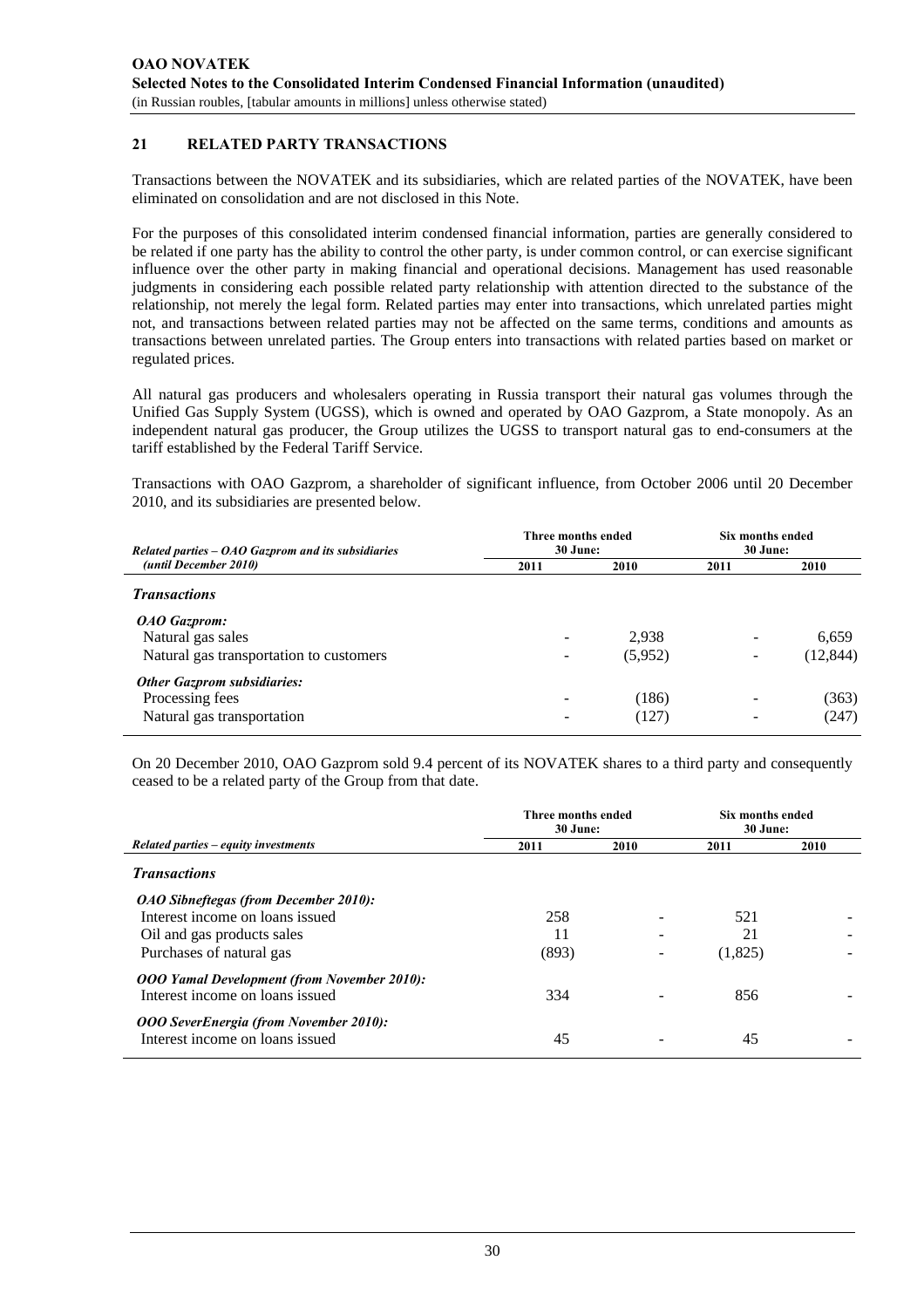### **21 RELATED PARTY TRANSACTIONS (CONTINUED)**

| Related parties – equity investments               | <b>At 30 June 2011</b> | At 31 December 2010 |
|----------------------------------------------------|------------------------|---------------------|
| <b>Balances</b>                                    |                        |                     |
| <i>OAO Sibneftegas (from December 2010):</i>       |                        |                     |
| Long-term loans receivable                         | 9,587                  | 10,070              |
| Interest on long-term loans receivable             | 400                    | 33                  |
| Short-term loans receivable                        | 660                    | 967                 |
| Trade payables and accrued liabilities             | 347                    |                     |
| <b>OOO Yamal Development (from November 2010):</b> |                        |                     |
| Long-term loans receivable                         | 15,186                 | 27,885              |
| Interest on long-term loans receivable             | 692                    | 191                 |
| <b>OOO SeverEnergia (from November 2010):</b>      |                        |                     |
| Short-term loans receivable                        | 4,032                  |                     |
| Interest on short-term loans receivable            | 45                     |                     |
| <b>ZAO Terneftegas (from February 2010):</b>       |                        |                     |
| Long-term loans receivable                         | 169                    | 102                 |

As discussed in Note 4, in February 2010, the Group's effective control over ZAO Terneftegas ceased; therefore, subsequent to that event, the Group's balances and transactions with this entity are disclosed as related parties – equity investments.

Effective 1 January 2011 the Group adopted revised of IAS 24, *Related Party Disclosures* which adjusted the definition of the related party. In accordance with the revised standard, parties under significant influence of key management personnel are not related parties of the Group. Thus OOO Nova, Aldi trading Limited, Orsel consultant Limited and Innecto ventures Limited are no longer considered to be a related party.

In December 2010, the Chairman of the Management Board of NOVATEK acquired an effective 25 percent stake in ZAO SIBUR Holding. As a result, the Group's balances with this company and its subsidiaries at 31 December 2010 were disclosed as related parties – parties under significant influence of key management personnel. With the adoption of the revised IAS 24, *Related Party Disclosures* ZAO SIBUR Holding ceased to be a related party to the Group.

The comparative figures in the disclosure with respect to balances at 31 December 2010 and transactions for the six months ended 30 June 2010 have been adjusted to reflect the change in definitions of a related party following the adoption of the revised standard IAS 24, *Related Party Disclosures.*

| Related parties – party under control of key management personnel | At 30 June 2011 | At 31 December 2010 |
|-------------------------------------------------------------------|-----------------|---------------------|
| <b>Balances</b>                                                   |                 |                     |
| <b>OAO</b> Pervobank:<br>Cash and cash equivalents                | 1.320           | 1.760               |

*Key management compensation.* The Group paid to key management personnel (members of the Board of Directors and the Management Committee, some of whom have also direct and indirect interests in the Group) short-term compensation, including salary, bonuses, and excluding dividends the following amounts.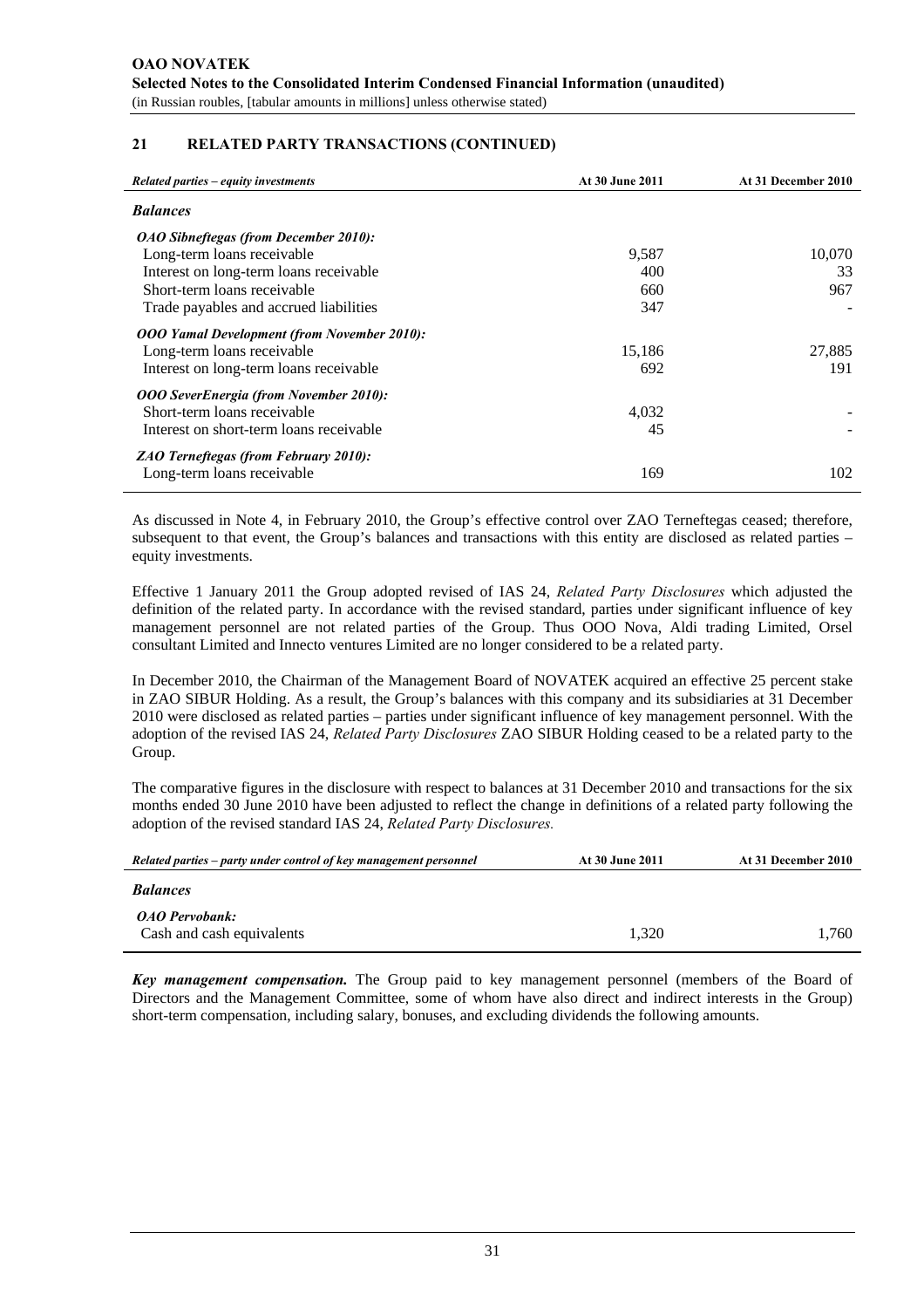# **21 RELATED PARTY TRANSACTIONS (CONTINUED)**

|                                                           | Three months ended<br>30 June: |      | Six months ended<br>30 June: |      |
|-----------------------------------------------------------|--------------------------------|------|------------------------------|------|
| Related parties – members of the key management personnel | 2011                           | 2010 | 2011                         | 2010 |
| <b>Board of Directors</b>                                 | 47                             | 64   | 66                           | 74   |
| <b>Management Committee</b>                               | 348                            | 527  | 709                          | 586  |
| <b>Total compensation</b>                                 | 395                            | 591  | 775                          | 660  |

Such amounts include personal income tax and are net of unified social tax. The Board of Directors consists of nine members. The Management Committee consisted of 15 members until 24 March 2011 and was subsequently reduced to eight members.

The remuneration for serving on the Board of Directors is subject to approval by the General Meeting of Shareholders. Members of the Management Committee also receive certain short-term benefits related to healthcare.

In addition, RR 24 million and RR 68 million was recognized during the three months and six months ended 30 June 2010, respectively as part of the share-based compensation scheme and included in general and administrative expenses. In May 2010, share-based compensation to the key members of the Group's management team was fully recognized.

# **22 SEGMENT INFORMATION**

The Group's activities are considered by the chief operating decision maker (hereinafter referred to as "CODM", represented by the Management Committee of NOVATEK) to comprise the following operating segments:

- Exploration, production and marketing acquisitions, exploration, development, production, processing, marketing and transportation of natural gas, gas condensate and related products; and
- Polymer products production and marketing production and marketing of polymer insulation tape and other polymer products (disposed in September 2010).

Segment information is provided to the CODM in accordance with Regulations on Accounting and Reporting of the Russian Federation ("RAR") with reconciling items largely representing adjustments and reclassifications recorded in the consolidated interim condensed financial information for the fair presentation in accordance with IFRS.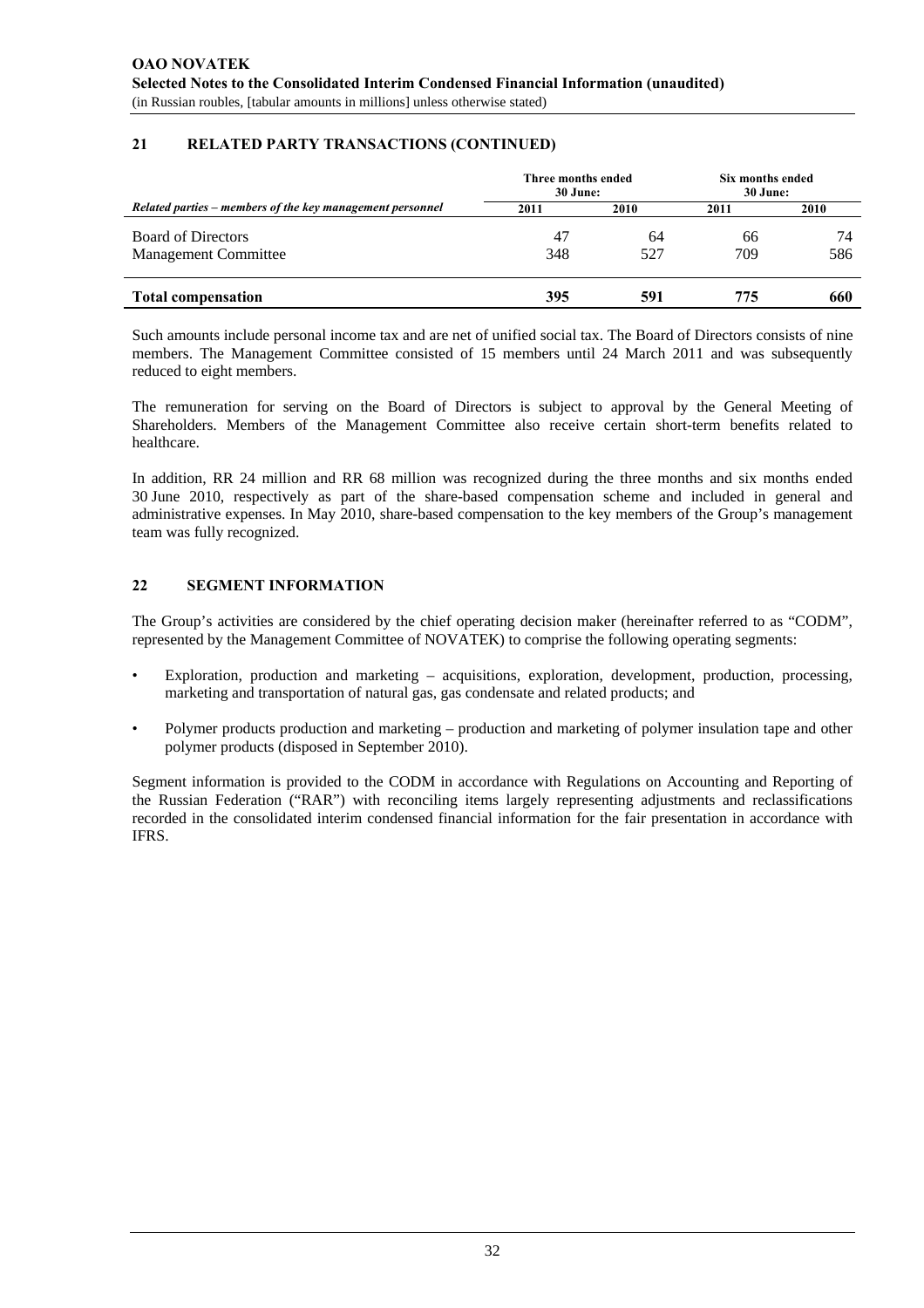Segment information for the three months ended 30 June 2011 is as follows:

| For the three months<br>ended 30 June 2011                | <b>References</b> | <b>Exploration,</b><br>production<br>and<br>marketing | <b>Segment</b><br>information<br>as reported to<br><b>CODM</b> | Reconciling<br>items | <b>Total per</b><br>consolidated<br>interim<br>condensed<br>financial<br>information |
|-----------------------------------------------------------|-------------------|-------------------------------------------------------|----------------------------------------------------------------|----------------------|--------------------------------------------------------------------------------------|
| External revenues                                         |                   | 40,547                                                | 40,547                                                         | 29                   | 40,576                                                                               |
| Operating expenses                                        | a, b, c           | (24, 813)                                             | (24, 813)                                                      | 2,374                | (22, 439)                                                                            |
| Other operating income (loss)                             |                   | (141)                                                 | (141)                                                          | 76                   | (65)                                                                                 |
| Interest expense                                          | d                 | (1,290)                                               | (1,290)                                                        | 787                  | (503)                                                                                |
| Interest income                                           |                   | 778                                                   | 778                                                            | 32                   | 810                                                                                  |
| Foreign exchange gain (loss)                              |                   | 764                                                   | 764                                                            | 2                    | 766                                                                                  |
| Segment result                                            |                   | 15,845                                                | 15,845                                                         | 3,300                | 19,145                                                                               |
| Share of loss of equity<br>investments, net of income tax |                   |                                                       |                                                                |                      | (991)                                                                                |
| Profit before income tax                                  |                   |                                                       |                                                                |                      | 18,154                                                                               |
| Depreciation, depletion and amortization                  | a                 | 2,921                                                 | 2,921                                                          | (898)                | 2,023                                                                                |
| Capital expenditures                                      | d                 | 7,035                                                 | 7,035                                                          | 576                  | 7,611                                                                                |

- a. different methodology in calculating depreciation, depletion and amortization for oil and gas properties between IFRS (units of production method) and management accounting (straight-line method), which resulted in reversal of RR 1,017 million in operating expenses under IFRS;
- b. different methodology in the recognition of impairment expenses between IFRS and management accounting, which resulted in reversal of RR 721 million recorded in operating expenses under IFRS;
- c. different methodology in recognizing of exploration expenses, which resulted in reversal of RR 640 million recorded in operating expenses under IFRS;
- d. different methodology in interest capitalization policy and certain recognition policy differences in capital expenditures between IFRS and management accounting, which resulted in additional interest capitalized and additional capitalization of foreign exchange loss of RR 861 million and reversal of capital expenditures of RR 285 million under IFRS.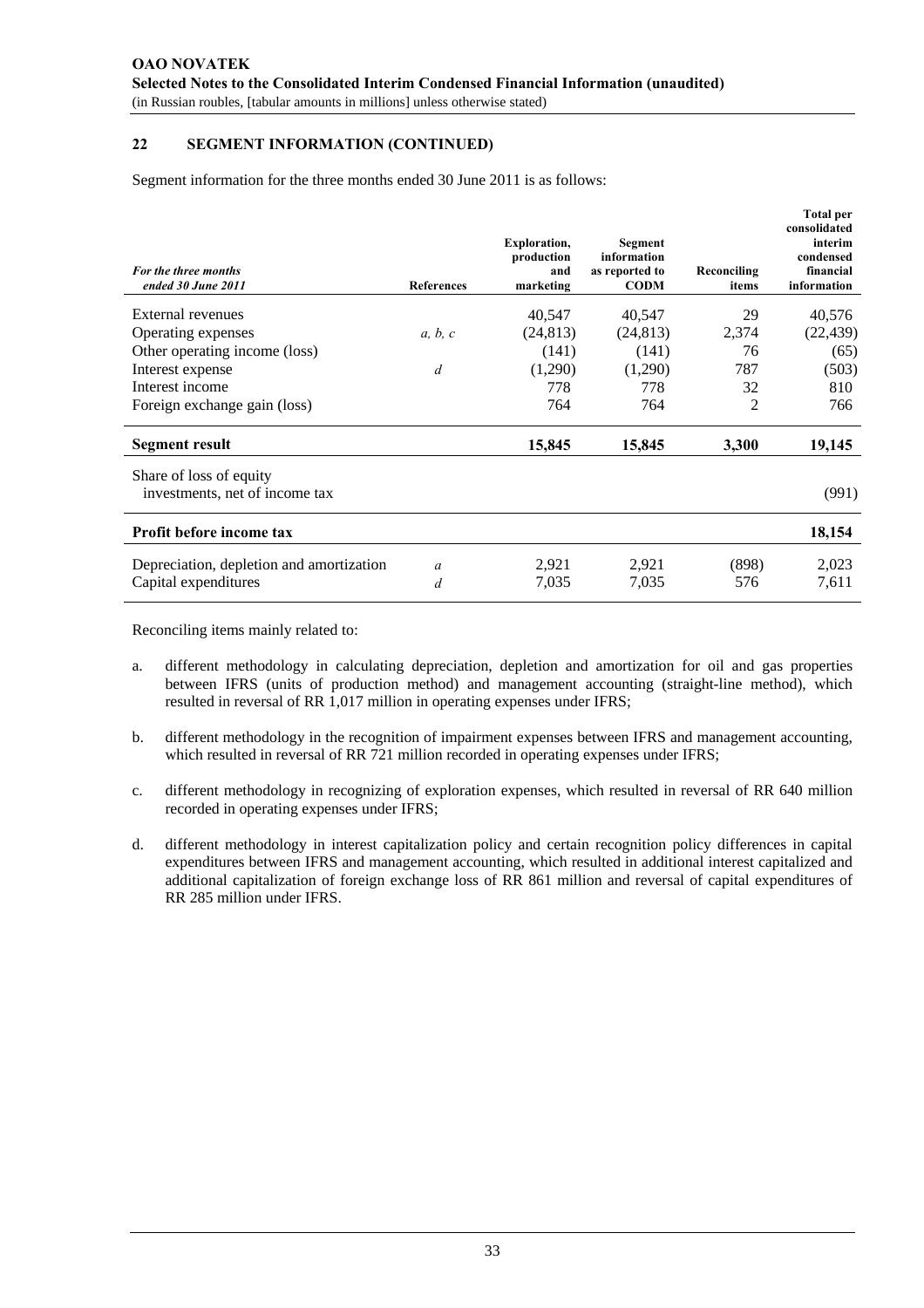Segment information for the three months ended 30 June 2010 is as follows:

| For the three months<br>ended 30 June 2010                       | <b>References</b>     | <b>Exploration,</b><br>production<br>and<br>marketing | Polymer<br>products<br>production<br>and<br>marketing | <b>Segment</b><br>information<br>as reported<br>to CODM | Reconciling<br>items | <b>Total per</b><br>consolidated<br>interim<br>condensed<br>financial<br>information |
|------------------------------------------------------------------|-----------------------|-------------------------------------------------------|-------------------------------------------------------|---------------------------------------------------------|----------------------|--------------------------------------------------------------------------------------|
| External revenues                                                |                       | 25,101                                                | 624                                                   | 25,725                                                  | (19)                 | 25,706                                                                               |
| Operating expenses                                               | a, b                  | (15,592)                                              | (550)                                                 | (16, 142)                                               | 425                  | (15,717)                                                                             |
| Other operating income (loss)                                    | b                     | (115)                                                 | 8                                                     | (107)                                                   | 136                  | 29                                                                                   |
| Interest expense                                                 | $\mathcal{C}$         | (383)                                                 |                                                       | (383)                                                   | 300                  | (83)                                                                                 |
| Interest income                                                  |                       | 38                                                    |                                                       | 39                                                      | 84                   | 123                                                                                  |
| Foreign exchange gain (loss)                                     | $\boldsymbol{c}$      | (1,212)                                               |                                                       | (1,211)                                                 | 93                   | (1,118)                                                                              |
| Segment result                                                   |                       | 7,837                                                 | 84                                                    | 7,921                                                   | 1,019                | 8,940                                                                                |
| Share of loss of equity<br>investments, net of income tax        |                       |                                                       |                                                       |                                                         |                      | (9)                                                                                  |
| Profit before income tax                                         |                       |                                                       |                                                       |                                                         |                      | 8,931                                                                                |
| Depreciation, depletion and amortization<br>Capital expenditures | a, b<br>$\mathcal{C}$ | 1,998<br>6,880                                        | 18<br>29                                              | 2,016<br>6,909                                          | (432)<br>(857)       | 1,584<br>6,052                                                                       |

- a. different methodology in depreciation, depletion and amortization calculation for oil and gas properties between IFRS (units of production method) and management accounting (straight-line method) which resulted in reversal of RR 633 million in operating expenses under IFRS;
- b. different methodology in the classification of depreciation, depletion and amortization for operating assets, which have not completed their statutory registration, between IFRS and management accounting which resulted in reclassification of RR 148 million from other operating income (loss) to depreciation, depletion and amortization in operating expenses under IFRS; and
- c. different methodology in interest capitalization policy and certain recognition policy differences in capital expenditures between IFRS and management accounting which resulted in additional interest capitalized of RR 532 million and reversal of capital expenditures of RR 1,389 million under IFRS.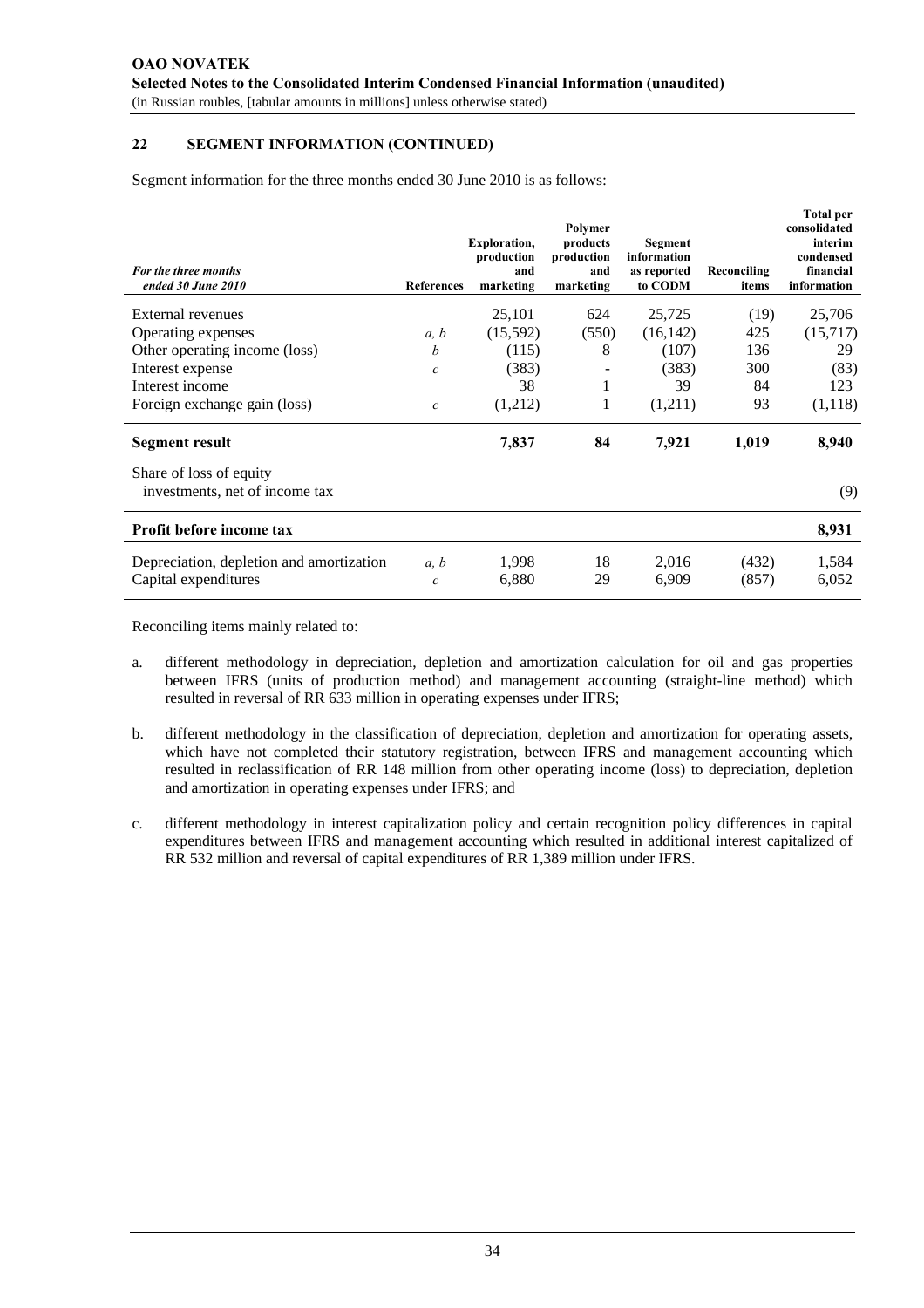Segment information for the six months ended 30 June 2011 is as follows:

| For the six months<br>ended 30 June 2011                         | <b>References</b> | <b>Exploration,</b><br>production<br>and marketing | Segment<br>information as<br>reported to<br><b>CODM</b> | Reconciling<br>items | <b>Total per</b><br>consolidated<br>interim<br>condensed<br>financial<br>information |
|------------------------------------------------------------------|-------------------|----------------------------------------------------|---------------------------------------------------------|----------------------|--------------------------------------------------------------------------------------|
| <b>External revenues</b>                                         | a                 | 85,609                                             | 85,609                                                  | (172)                | 85,437                                                                               |
| Operating expenses                                               | b, c, d, e        | (48, 224)                                          | (48, 224)                                               | 2,364                | (45,860)                                                                             |
| Other operating income (loss)                                    | $\mathcal{C}_{0}$ | (333)                                              | (333)                                                   | 332                  | (1)                                                                                  |
| Interest expense                                                 |                   | (2,693)                                            | (2,693)                                                 | 1,535                | (1,158)                                                                              |
| Interest income                                                  |                   | 1,618                                              | 1,618                                                   | 111                  | 1,729                                                                                |
| Foreign exchange gain (loss)                                     |                   | 3,250                                              | 3,250                                                   | (10)                 | 3,240                                                                                |
| Segment result                                                   |                   | 39,227                                             | 39,227                                                  | 4,160                | 43,387                                                                               |
| Share of loss of equity<br>investments, net of income tax        |                   |                                                    |                                                         |                      | (1,517)                                                                              |
| Profit before income tax                                         |                   |                                                    |                                                         |                      | 41,870                                                                               |
| Depreciation, depletion and amortization<br>Capital expenditures | b, c              | 5,834<br>11,690                                    | 5,834<br>11,690                                         | (1,750)<br>2,263     | 4,084<br>13,953                                                                      |

- a. different methodology of stable gas condensate sales recognition under IFRS and the RAR which requires reversal of external revenues for RR 78 million under IFRS;
- b. different methodology in calculating depreciation, depletion and amortization for oil and gas properties between IFRS (units of production method) and management accounting (straight-line method), which resulted in reversal of RR 1,971 million in operating expenses under IFRS;
- c. different methodology in the classification of depreciation, depletion and amortization for operating assets, which have not completed their statutory registration, between IFRS and management accounting, which resulted in the reclassification of RR 121 million from other operating income (loss) to depreciation, depletion and amortization in operating expenses under IFRS;
- d. different methodology in recognizing expenses relating to natural gas storage services and payroll (including share-based payments, pension obligation, discounting loans to employee and bonus accruals) between IFRS and management accounting, which resulted in the reversal in transportation expenses of RR 228 million and additional payroll expenses of RR 639 million recorded in operating expenses under IFRS;
- e. different methodology in the recognition of impairment expenses between IFRS and management accounting, which resulted in reversal of RR 721 million recorded in operating expenses under IFRS;
- f. different methodology in interest capitalization policy and certain recognition policy differences in capital expenditures between IFRS and management accounting, which resulted in additional interest capitalized and additional capitalization of foreign exchange loss of RR 1,660 million and additional capital expenditures of RR 603 million under IFRS.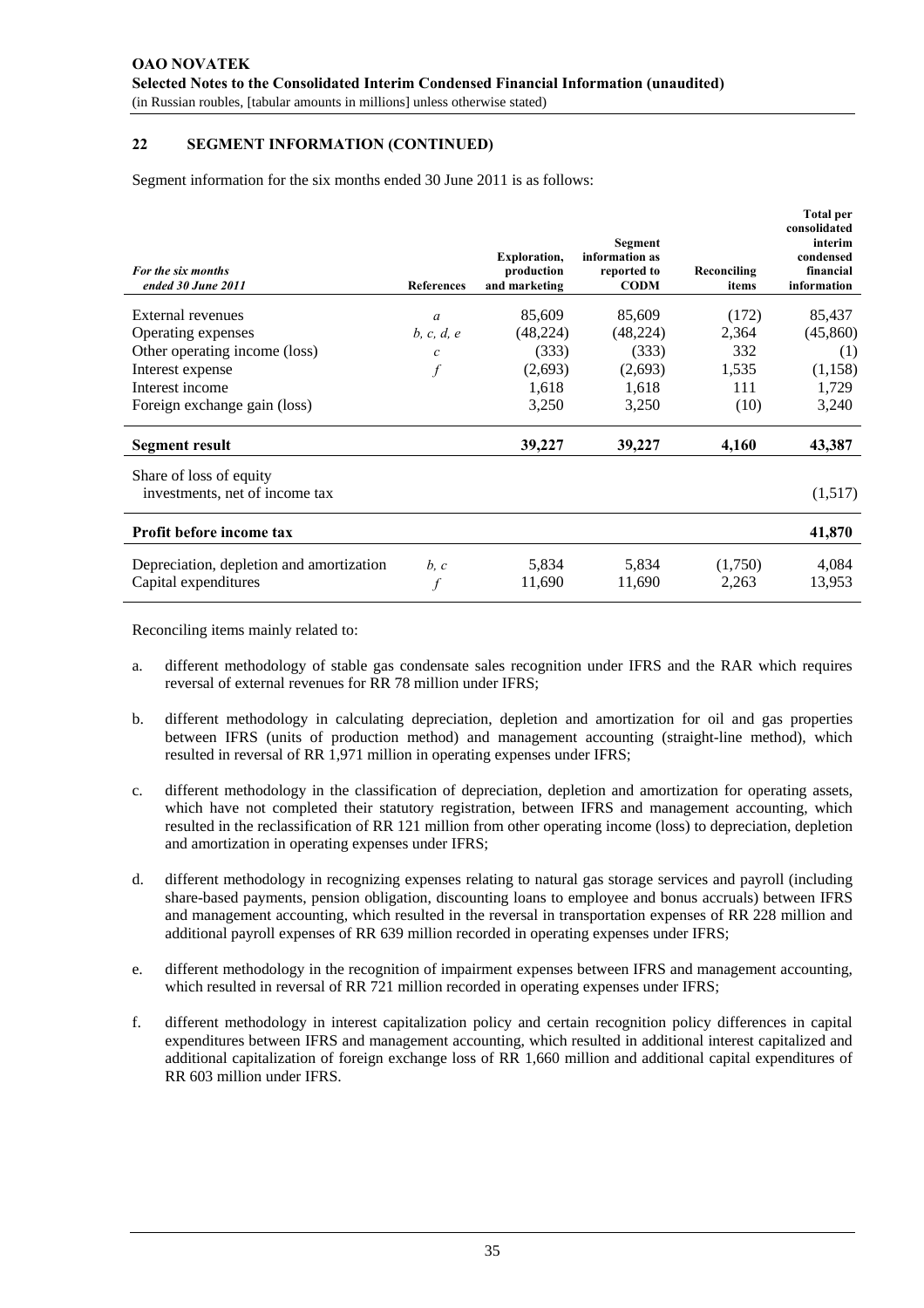Segment information for the six months ended 30 June 2010 is as follows:

| For the six months<br>ended 30 June 2010                         | <b>References</b> | <b>Exploration,</b><br>production<br>and<br>marketing | Polymer<br>products<br>production<br>and<br>marketing | Segment<br>information<br>as reported<br>to CODM | Reconciling<br>items | <b>Total per</b><br>consolidated<br>interim<br>condensed<br>financial<br>information |
|------------------------------------------------------------------|-------------------|-------------------------------------------------------|-------------------------------------------------------|--------------------------------------------------|----------------------|--------------------------------------------------------------------------------------|
| External revenues                                                |                   | 52,496                                                | 1,107                                                 | 53,603                                           | (155)                | 53,448                                                                               |
| Operating expenses                                               | a, b, c           | (31, 104)                                             | (968)                                                 | (32,072)                                         | 408                  | (31,664)                                                                             |
| Other operating income (loss)                                    | b, d              | 257                                                   | 12                                                    | 269                                              | 1,338                | 1,607                                                                                |
| Interest expense                                                 | e, f              | (779)                                                 |                                                       | (779)                                            | 547                  | (232)                                                                                |
| Interest income                                                  |                   | 87                                                    | 2                                                     | 89                                               | 149                  | 238                                                                                  |
| Foreign exchange gain (loss)                                     |                   | (549)                                                 | 2                                                     | (547)                                            | 75                   | (472)                                                                                |
| Segment result                                                   |                   | 20,408                                                | 155                                                   | 20,563                                           | 2,362                | 22,925                                                                               |
| Share of loss of equity<br>investments, net of income tax        |                   |                                                       |                                                       |                                                  |                      | (10)                                                                                 |
| Profit before income tax                                         |                   |                                                       |                                                       |                                                  |                      | 22,915                                                                               |
| Depreciation, depletion and amortization<br>Capital expenditures | a, b              | 3,847<br>11,838                                       | 34<br>30                                              | 3,881<br>11,868                                  | (659)<br>414         | 3,222<br>12,282                                                                      |

- a. different methodology in depreciation, depletion and amortization calculation for oil and gas properties between IFRS (units of production method) and management accounting (straight-line method) which resulted in reversal of RR 1,082 million in operating expenses under IFRS;
- b. different methodology in the classification of depreciation, depletion and amortization for operating assets, which have not completed their statutory registration, between IFRS and management accounting which resulted in reclassification of RR 370 million from other operating income (loss) to depreciation, depletion and amortization in operating expenses under IFRS;
- c. different methodology in recognition of expenses relating to natural gas storage services and recognition of share-based payments between IFRS and management accounting which resulted in additional transportation expenses of RR 113 million and additional payroll expenses of RR 154 million recorded in operating expenses under IFRS;
- d. different methodology in recognition of the gain on disposal of ownership interest in ZAO Terneftegas between IFRS and management accounting which resulted in additional gain of RR 988 million recorded in other operating income (loss) under IFRS;
- e. different methodology in valuation of long-term payables and asset retirement obligations between IFRS and management accounting which resulted in additional interest expense of RR 204 million charged under IFRS; and
- f. different methodology in interest capitalization policy and certain recognition policy differences in capital expenditures between IFRS and management accounting which resulted in additional interest capitalized and additional capitalization of foreign exchange loss of RR 942 million and reversal of capital expenditures of RR 528 million under IFRS.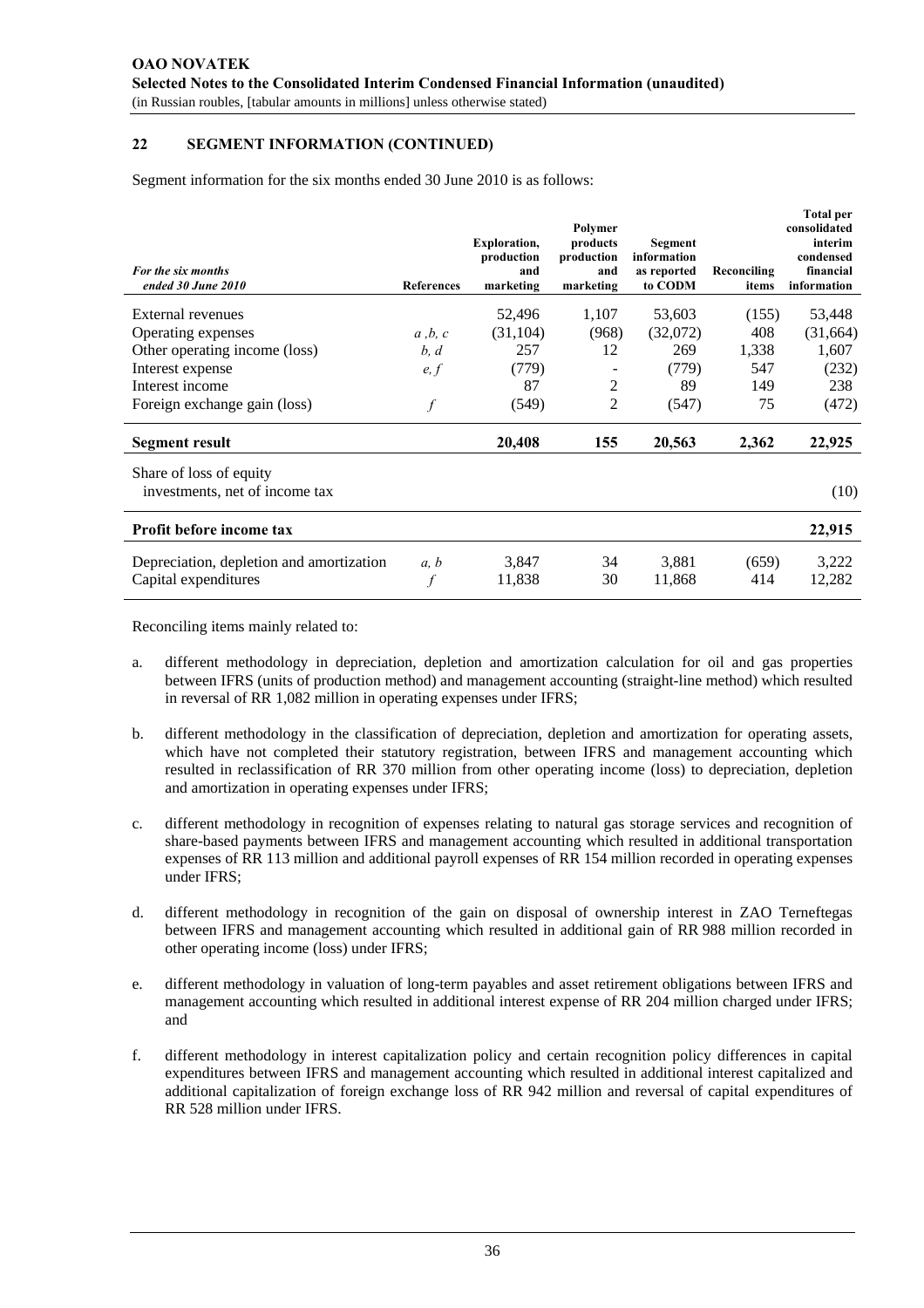*Geographical information.* The Group's two segments operate in four major geographical areas of the world. In the Russian Federation, its home country, the Group is mainly engaged in the exploration, development, production and sales of natural gas, crude oil, gas condensate and related products and sales of polymer and insulation tape. Activities outside the Russian Federation are conducted in the United States (sales of stable gas condensate), in Europe (sales of stable gas condensate, liquefied petroleum gas and crude oil), in Asian-Pacific region (hereinafter referred to as "APR") (sales of stable gas condensate) and other areas (sales of liquefied petroleum gas and sales of polymer and insulation tape).

Geographical information for the three months ended 30 June 2011 and 2010 is as follows:

| For the three months           | <b>Russian</b> | <b>Outside Russian Federation</b> |                 |            |                          |                   |                          |        |
|--------------------------------|----------------|-----------------------------------|-----------------|------------|--------------------------|-------------------|--------------------------|--------|
| ended 30 June 2011             | Federation     | Europe                            | <b>USA</b>      | <b>APR</b> |                          | Other Export duty | <b>Subtotal</b>          | Total  |
| Natural gas                    | 24,325         |                                   | ۰               |            |                          |                   | $\overline{\phantom{0}}$ | 24,325 |
| Stable gas condensate          | 46             | 10.817                            | 3,357           | 6,409      | $\overline{\phantom{0}}$ | (8,761)           | 11,822                   | 11,868 |
| Liquefied petroleum gas        | 1,209          | 2,894                             |                 |            |                          | (378)             | 2,516                    | 3,725  |
| Crude oil                      | 286            | 543                               | $\qquad \qquad$ |            |                          | (299)             | 244                      | 530    |
| Oil and gas products           | 53             | $\overline{\phantom{a}}$          | $\qquad \qquad$ | -          | -                        |                   |                          | 53     |
| Oil and gas sales              | 25,919         | 14.254                            | 3,357           | 6,409      |                          | (9, 438)          | 14,582                   | 40,501 |
| Other revenues                 | 72             | 3                                 |                 |            |                          |                   | 3                        | 75     |
| <b>Total external revenues</b> | 25,991         | 14.257                            | 3,357           | 6,409      |                          | (9, 438)          | 14,585                   | 40,576 |

| For the three months           | Russian    | <b>Outside Russian Federation</b> |                          |                          |       |                          |                 |              |
|--------------------------------|------------|-----------------------------------|--------------------------|--------------------------|-------|--------------------------|-----------------|--------------|
| ended 30 June 2010             | Federation | Europe                            | <b>USA</b>               | <b>APR</b>               |       | <b>Other</b> Export duty | <b>Subtotal</b> | <b>Total</b> |
| Natural gas                    | 15,209     |                                   |                          |                          |       |                          |                 | 15,209       |
| Stable gas condensate          | 26         | $\overline{\phantom{a}}$          | 4,954                    | 3.457                    | 2.496 | (4,509)                  | 6,398           | 6,424        |
| Liquefied petroleum gas        | 1,193      | 2,026                             |                          |                          |       | (195)                    | 1,831           | 3,024        |
| Crude oil                      | 237        | 248                               | $\overline{\phantom{a}}$ |                          |       | (131)                    | 117             | 354          |
| Oil and gas products           | 40         |                                   |                          |                          |       |                          |                 | 40           |
| Oil and gas sales              | 16,705     | 2.274                             | 4,954                    | 3,457                    | 2.496 | (4, 835)                 | 8,346           | 25,051       |
| Polymer products sales         |            |                                   |                          |                          |       |                          |                 |              |
| (until September 2010)         | 491        | ۰                                 |                          | $\overline{\phantom{a}}$ | 120   | Ξ.                       | 120             | 611          |
| Other revenues                 | 42         | 2                                 | $\overline{\phantom{a}}$ | $\overline{\phantom{a}}$ |       |                          | 2               | 44           |
| <b>Total external revenues</b> | 17.238     | 2.276                             | 4.954                    | 3.457                    | 2.616 | (4,835)                  | 8.468           | 25,706       |

Revenues from external customers are based on the geographical location of customers even though all revenues are generated from assets located in the Russian Federation. Substantially all of the Group's assets are located in the Russian Federation.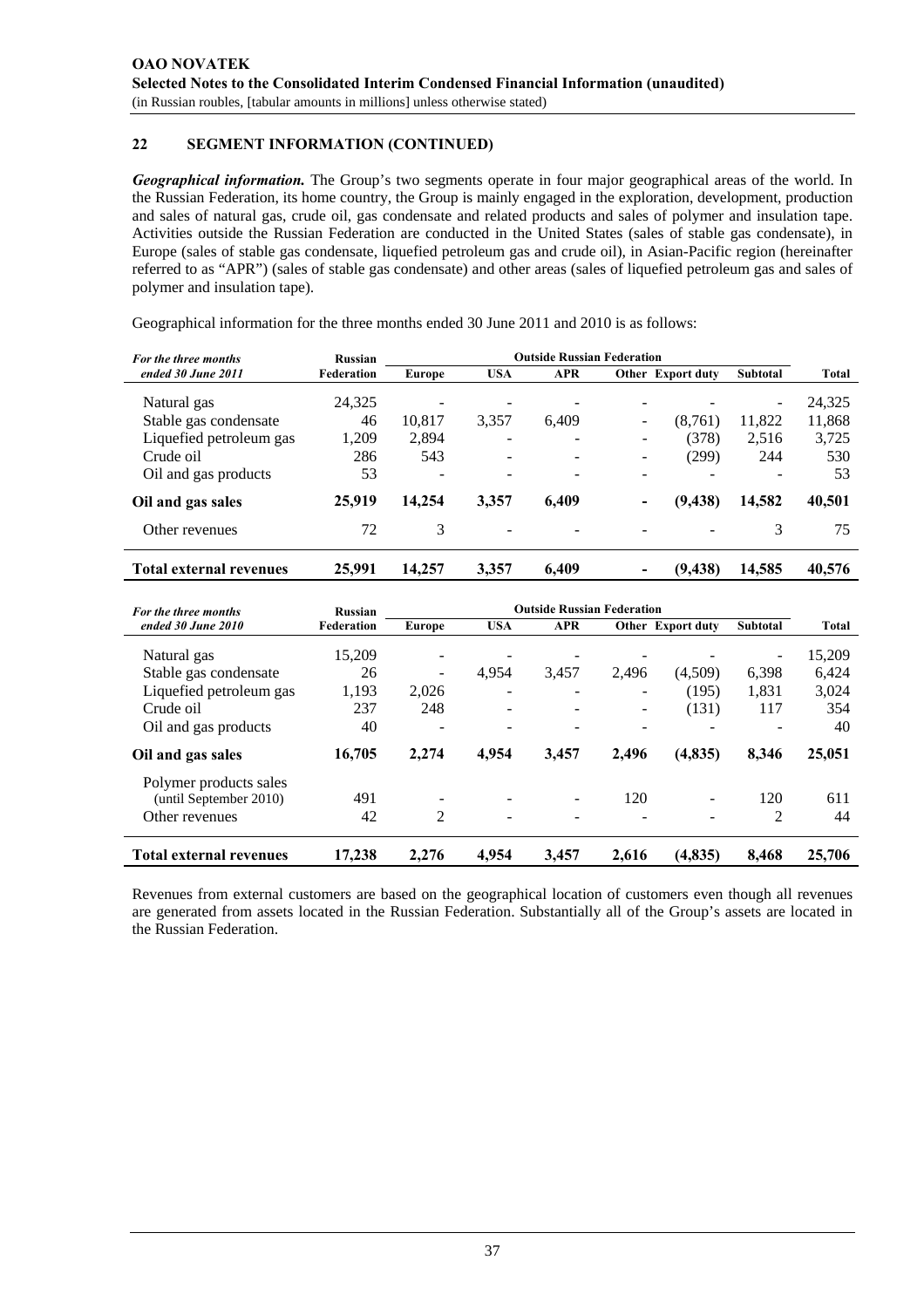Geographical information for the six months ended 30 June 2011 and 2010 is as follows:

| For the six months             | Russian    | <b>Outside Russian Federation</b> |            |            |    |                   |                          |              |
|--------------------------------|------------|-----------------------------------|------------|------------|----|-------------------|--------------------------|--------------|
| ended 30 June 2011             | Federation | Europe                            | <b>USA</b> | <b>APR</b> |    | Other Export duty | Subtotal                 | <b>Total</b> |
| Natural gas                    | 52,655     |                                   |            |            |    |                   | $\overline{\phantom{m}}$ | 52,655       |
| Stable gas condensate          | 46         | 16,536                            | 7,856      | 15.410     | -  | (15,788)          | 24,014                   | 24,060       |
| Liquefied petroleum gas        | 2,554      | 5,780                             |            | ۰          | 10 | (905)             | 4,885                    | 7,439        |
| Crude oil                      | 570        | 982                               |            |            | -  | (507)             | 475                      | 1,045        |
| Oil and gas products           | 95         | $\equiv$                          |            |            |    |                   |                          | 95           |
| Oil and gas sales              | 55,920     | 23,298                            | 7,856      | 15,410     | 10 | (17,200)          | 29,374                   | 85,294       |
| Other revenues                 | 138        | 5                                 |            |            |    |                   | 5                        | 143          |
| <b>Total external revenues</b> | 56,058     | 23.303                            | 7,856      | 15.410     | 10 | (17, 200)         | 29,379                   | 85,437       |

| For the six months             | Russian    | <b>Outside Russian Federation</b> |                          |                          |       |                   |                          |        |
|--------------------------------|------------|-----------------------------------|--------------------------|--------------------------|-------|-------------------|--------------------------|--------|
| ended 30 June 2010             | Federation | Europe                            | <b>USA</b>               | <b>APR</b>               |       | Other Export duty | <b>Subtotal</b>          | Total  |
| Natural gas                    | 34,123     |                                   |                          |                          |       |                   | $\overline{\phantom{a}}$ | 34,123 |
| Stable gas condensate          | 27         | 1.102                             | 12.166                   | 3,322                    | 2,496 | (7,756)           | 11,330                   | 11,357 |
| Liquefied petroleum gas        | 2.446      | 4.003                             | $\qquad \qquad$          | $\overline{\phantom{0}}$ | ۰     | (393)             | 3.610                    | 6,056  |
| Crude oil                      | 396        | 577                               | $\overline{\phantom{a}}$ |                          | -     | (294)             | 283                      | 679    |
| Oil and gas products           | 73         | $\overline{\phantom{a}}$          | ÷                        |                          | ۰     |                   |                          | 73     |
| Oil and gas sales              | 37,065     | 5,682                             | 12,166                   | 3,322                    | 2,496 | (8, 443)          | 15,223                   | 52,288 |
| Polymer products sales         |            |                                   |                          |                          |       |                   |                          |        |
| (until September 2010)         | 882        |                                   | $\blacksquare$           |                          | 198   |                   | 198                      | 1.080  |
| Other revenues                 | 78         | 2                                 | $\qquad \qquad$          |                          |       |                   | 2                        | 80     |
| <b>Total external revenues</b> | 38,025     | 5.684                             | 12.166                   | 3.322                    | 2.694 | (8, 443)          | 15,423                   | 53,448 |

*Major customers.* For the three months ended 30 June 2011 and 2010, the Group had two major customers, to whom individual revenues were more than 10 percent of total external revenues. The total sales to these respective customers represented 30 percent and 31 percent of Group's total external revenues for the three months ended 30 June 2011 and 2010, respectively.

For the six months ended 30 June 2011 and 2010, the Group had two and three major customers, respectively, to whom individual revenues were more than 10 percent of total external revenues. The total sales to these respective customers represented 31 percent and 42 percent of Group's total external revenues for the six months ended 30 June 2011 and 2010, respectively.

Sales to major customers are included in the results of the Exploration, production and marketing segment.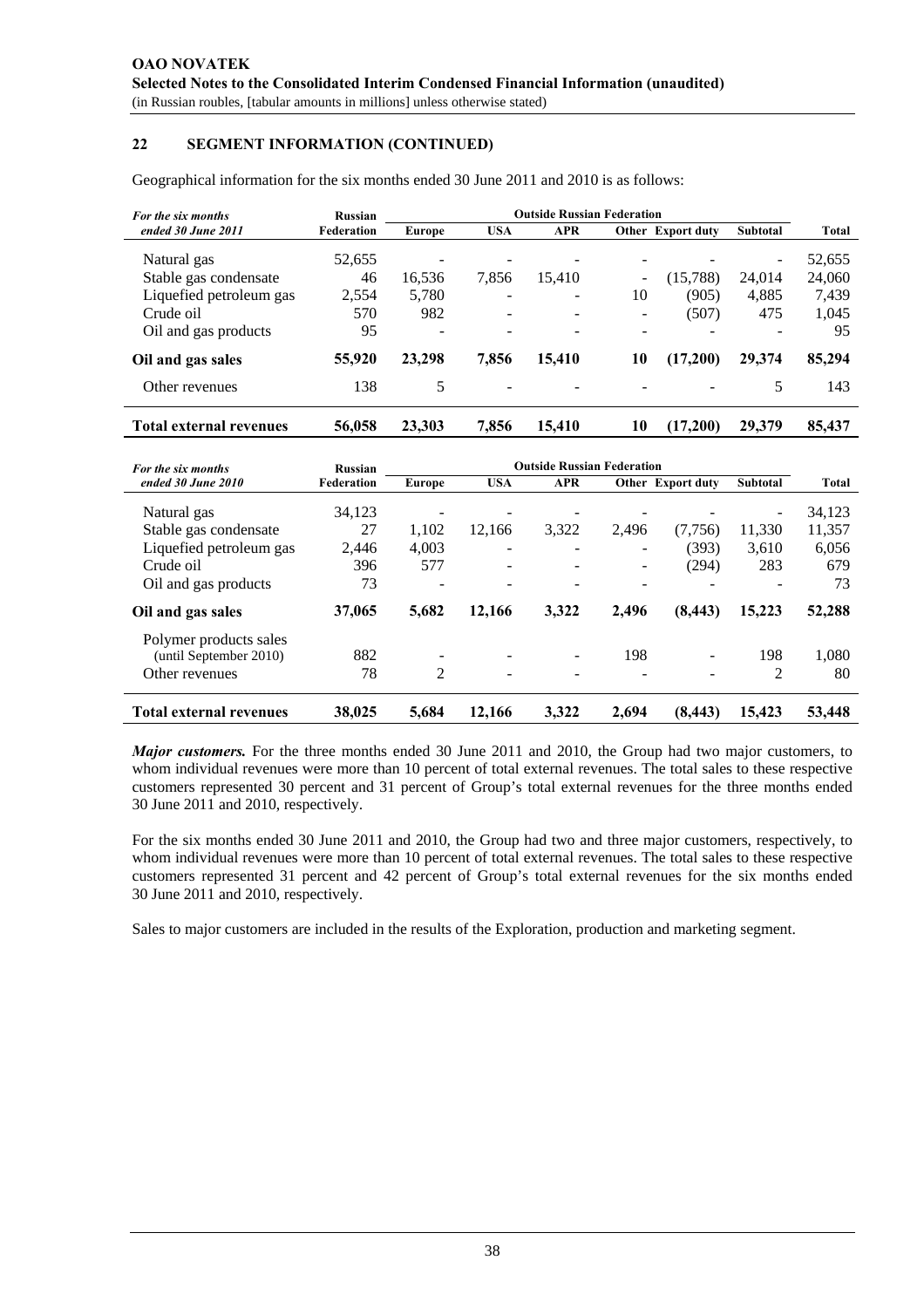# **23 NEW ACCOUNTING PRONOUNCEMENTS**

Beginning 1 January 2011, in addition to that which is disclosed in Note 3, the Group has adopted the following new standards and interpretations:

- Improvements to International Financial Reporting Standards (issued in May 2010 and effective for the Group from 1 January 2011). The improvements consist of a mixture of substantive changes and clarifications in the following standards and interpretations: IFRS 1 was amended (i) to allow previous GAAP carrying value to be used as deemed cost of an item of property, plant and equipment or an intangible asset if that item was used in operations subject to rate regulation, (ii) to allow an event driven revaluation to be used as deemed cost of property, plant and equipment even if the revaluation occurs during a period covered by the first IFRS financial statements and (iii) to require a first-time adopter to explain changes in accounting policies or in the IFRS 1 exemptions between its first IFRS interim report and its first IFRS financial statements; IFRS 3 was amended (i) to require measurement at fair value (unless another measurement basis is required by other IFRS standards) of non-controlling interests that are not present ownership interest or do not entitle the holder to a proportionate share of net assets in the event of liquidation, (ii) to provide guidance on acquiree's share-based payment arrangements that were not replaced or were voluntarily replaced as a result of a business combination and (iii) to clarify that the contingent considerations from business combinations that occurred before the effective date of revised IFRS 3 (issued in January 2008) will be accounted for in accordance with the guidance in the previous version of IFRS 3; IFRS 7 was amended to clarify certain disclosure requirements, in particular (i) by adding an explicit emphasis on the interaction between qualitative and quantitative disclosures about the nature and extent of financial risks, (ii) by removing the requirement to disclose carrying amount of renegotiated financial assets that would otherwise be past due or impaired, (iii) by replacing the requirement to disclose fair value of collateral by a more general requirement to disclose its financial effect, and (iv) by clarifying that an entity should disclose the amount of foreclosed collateral held at the reporting date and not the amount obtained during the reporting period; IAS 1 was amended to clarify that the components of the statement of changes in equity include profit or loss, other comprehensive income, total comprehensive income and transactions with owners and that an analysis of other comprehensive income by item may be presented in the notes; IAS 27 was amended by clarifying the transition rules for amendments to IAS 21, 28 and 31 made by the revised IAS 27 (as amended in January 2008); IAS 34 was amended to add additional examples of significant events and transactions requiring disclosure in a condensed interim financial report, including transfers between the levels of fair value hierarchy, changes in classification of financial assets or changes in business or economic environment that affect the fair values of the entity's financial instruments; and IFRIC 13 was amended to clarify measurement of fair value of award credits;
- IFRIC 19, *Extinguishing Financial Liabilities with Equity Instruments* (effective for annual periods beginning on or after 1 July 2010). This IFRIC clarifies the accounting when an entity settles its debt by issuing its own equity instruments. A gain or loss is recognized in profit or loss based on the fair value of the equity instruments compared to the carrying amount of the debt;
- Amendment to IAS 32 (effective for annual periods beginning on or after 1 February 2010). The amendment exempts certain rights issues of shares with proceeds denominated in foreign currencies from classification as financial derivatives;
- Amendment to IAS 24, *Related Party Disclosures* (effective for annual periods beginning on or after 1 January 2011). IAS 24 was revised in 2009 by: (i) simplifying the definition of a related party, clarifying its intended meaning and eliminating inconsistencies; and by (ii) providing a partial exemption from the disclosure requirements for government-related entities; and
- Amendment to IFRIC 14, IAS 19 *The Limit on a Defined Benefit Asset, Minimum Funding Requirements and their Interaction*. *Prepayments of a Minimum Funding Requirement* (effective for annual periods beginning on or after 1 January 2011). This amendment will have a limited impact as it applies only to companies that are required to make minimum funding contributions to a defined benefit pension plan. It removes an unintended consequence of IFRIC 14 related to voluntary pension prepayments when there is a minimum funding requirement.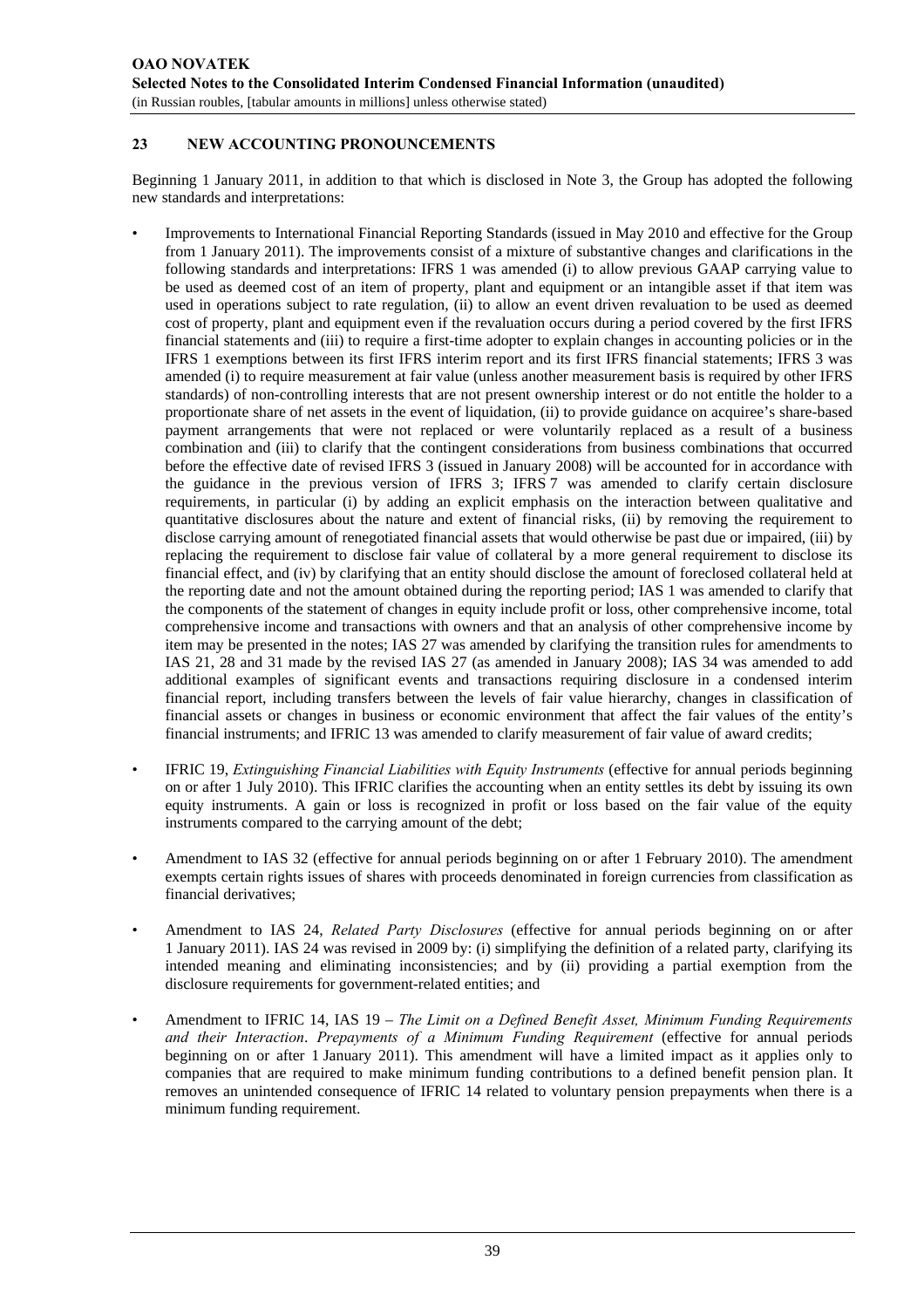# **23 NEW ACCOUNTING PRONOUNCEMENTS (CONTINUED)**

The adoption of these new standards and interpretations, in case of such operations, had an insignificant effect on the Group's consolidated interim condensed financial information, except for the related parties transactions and balances disclosures which were prepared in accordance with the new related parties definitions set in the revised IAS 24, *Related Party Disclosures –* see Note 21.

Recently, the International Accounting Standards Board published the following new standards and interpretations which have not been early adopted by the Group.

- IFRS 9, *Financial Instruments Part 1: Classification and Measurement* (effective for annual periods beginning on or after 1 January 2013). IFRS 9 replaces those parts of IAS 39 relating to the classification and measurement of financial assets. Key features are as follows:
	- Financial assets are required to be classified into two measurement categories: those to be measured subsequently at fair value, and those to be measured subsequently at amortized cost. The decision is to be made at initial recognition. The classification depends on the entity's business model for managing its financial instruments and the contractual cash flow characteristics of the instrument;
	- An instrument is subsequently measured at amortized cost only if it is a debt instrument and both (i) the objective of the entity's business model is to hold the asset to collect the contractual cash flows, and (ii) the asset's contractual cash flows represent only payments of principal and interest (that is, it has only "basic loan features"). All other debt instruments are to be measured at fair value through profit or loss;
	- All equity instruments are to be measured subsequently at fair value. Equity instruments that are held for trading will be measured at fair value through profit or loss. For all other equity investments, an irrevocable election can be made at initial recognition, to recognize unrealized and realized fair value gains and losses through other comprehensive income rather than profit or loss. There is to be no recycling of fair value gains and losses to profit or loss. This election may be made on an instrument-byinstrument basis. Dividends are to be presented in profit or loss, as long as they represent a return on investment;
	- Most of the requirements in IAS 39 for classification and measurement of financial liabilities were carried forward unchanged to IFRS 9. The key change is that an entity will be required to present the effects of changes in own credit risk of financial liabilities designated as at fair value through profit or loss in other comprehensive income;
	- While adoption of IFRS 9 is mandatory from 1 January 2013, earlier adoption is permitted;
- Amendments to IFRS 7, *Financial Instruments: Disclosures* (issued in October 2010 and effective for annual periods beginning on or after 1 July 2011). The amendment requires additional disclosures in respect of risk exposures arising from transferred financial assets. The amendment includes a requirement to disclose by class of asset the nature, carrying amount and a description of the risks and rewards of financial assets that have been transferred to another party yet remain on the entity's balance sheet. Disclosures are also required to enable a user to understand the amount of any associated liabilities, and the relationship between the financial assets and associated liabilities. Where financial assets have been derecognized but the entity is still exposed to certain risks and rewards associated with the transferred asset, additional disclosure is required to enable the effects of those risks to be understood;
- Amendments to IAS 12, *Income Taxes* (issued in December 2010 and effective for annual periods beginning on or after 1 January 2012). The amendment introduced a rebuttable presumption that an investment property carried at fair value is recovered entirely through sale. This presumption is rebutted if the investment property is held within a business model whose objective is to consume substantially all of the economic benefits embodied in the investment property over time, rather than through sale. SIC-21, *Income Taxes – Recovery of Revalued Non-Depreciable Assets*, which addresses similar issues involving non-depreciable assets measured using the revaluation model in IAS 16, *Property, Plant and Equipment,* was incorporated into IAS 12 after excluding from its scope investment properties measured at fair value.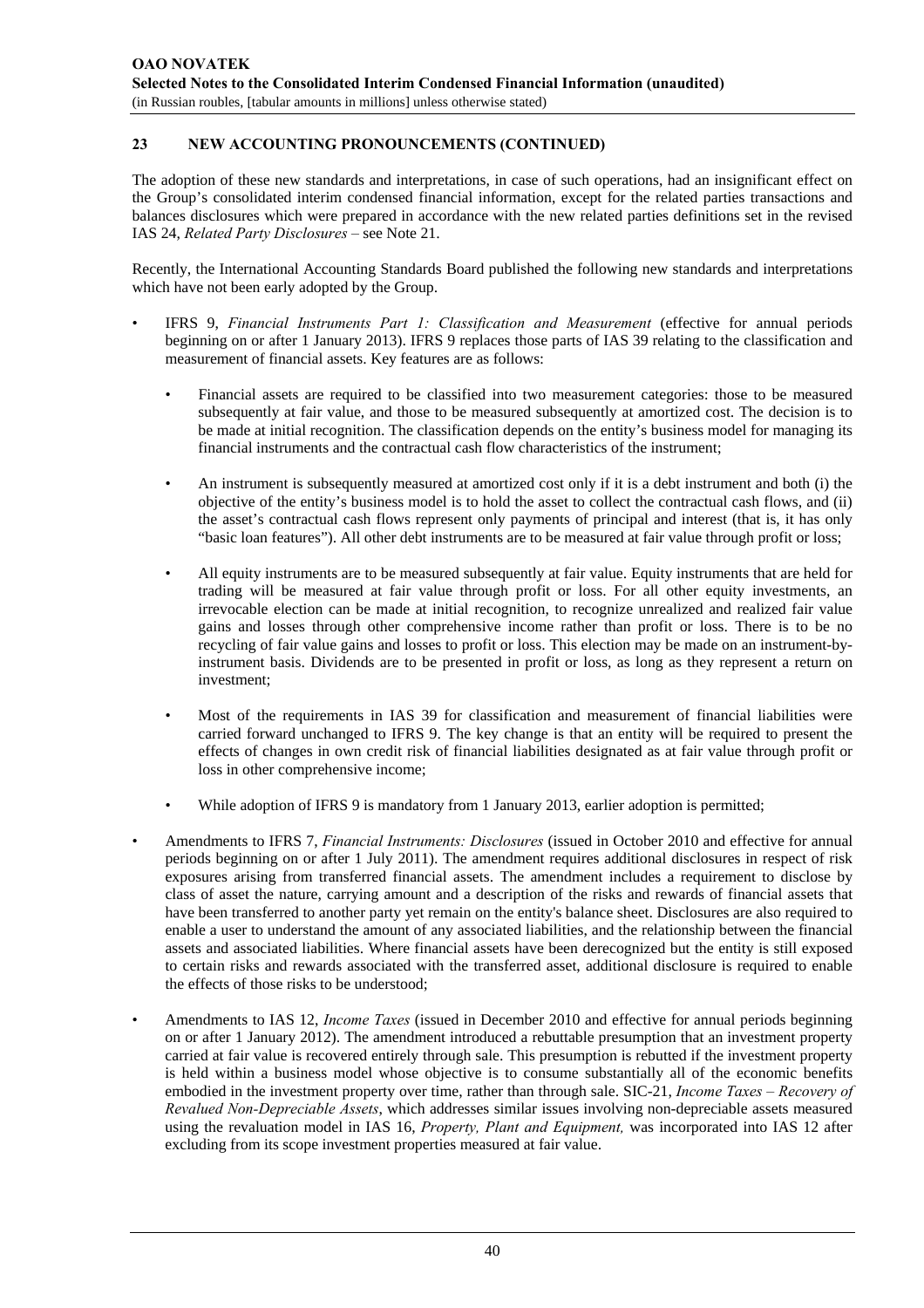# **23 NEW ACCOUNTING PRONOUNCEMENTS (CONTINUED)**

- Amendment to IFRS 1, *Limited exemption from comparative IFRS 7 disclosures for first-time Adopters* (effective for annual periods beginning on or after 1 July 2010). Existing IFRS preparers were granted relief from presenting comparative information for the new disclosures required by the March 2009 amendments to IFRS 7, *Financial Instruments: Disclosures*. This amendment to IFRS 1 provides first-time adopters with the same transition provisions as included in the amendment to IFRS 7;
- Amendment to IFRS 1, *Severe Hyperinflation and Removal of Fixed Dates for First-time Adopters* (issued in December 2010 and effective for annual periods beginning on or after 1 July 2011). The amendment regarding severe hyperinflation creates an additional exemption when an entity that has been subject to severe hyperinflation resumes presenting or presents for the first time, financial statements in accordance with IFRS. The exemption allows an entity to elect to measure certain assets and liabilities at fair value; and to use that fair value as the deemed cost in the opening IFRS statement of financial position. The IASB has also amended IFRS 1 to eliminate references to fixed dates for one exception and one exemption, both dealing with financial assets and liabilities. The first change requires first-time adopters to apply the derecognition requirements of IFRS prospectively from the date of transition, rather than from 1 January 2004. The second amendment relates to financial assets or liabilities where the fair value is established through valuation techniques at initial recognition and allows the guidance to be applied prospectively from the date of transition to IFRS rather than from 25 October 2002 or 1 January 2004. This means that a first-time adopter may not need to determine the fair value of certain financial assets and liabilities at initial recognition for periods prior to the date of transition. IFRS 9 has also been amended to reflect these changes;
- IFRS 10, *Consolidated financial statements* (issued in May 2011 and effective for annual periods beginning on or after 1 January 2013), replaces all of the guidance on control and consolidation in IAS 27, *Consolidated and separate financial statements,* and SIC-12, *Consolidation - special purpose entities*. IFRS 10 changes the definition of control so that the same criteria are applied to all entities to determine control. This definition is supported by extensive application guidance;
- IFRS 11, *Joint arrangements* (issued in May 2011 and effective for annual periods beginning on or after 1 January 2013), replaces IAS 31, *Interests in Joint Ventures,* and SIC-13, *Jointly Controlled Entities—Non-Monetary Contributions by Ventures*. Changes in the definitions have reduced the number of "types" of joint arrangements to two: joint operations and joint ventures. The existing policy choice of proportionate consolidation for jointly controlled entities has been eliminated. Equity accounting is mandatory for participants in joint ventures;
- IFRS 12, *Disclosure of interest in other entities* (issued in May 2011 and effective for annual periods beginning on or after 1 January 2013), applies to entities that have an interest in a subsidiary, a joint arrangement, an associate or an unconsolidated structured entity; it replaces the disclosure requirements currently found in IAS 28, *Investments in associates*. IFRS 12 requires entities to disclose information that helps financial statement readers to evaluate the nature, risks and financial effects associated with the entity's interests in subsidiaries, associates, joint arrangements and unconsolidated structured entities. To meet these objectives, the new standard requires disclosures in a number of areas, including significant judgments and assumptions made in determining whether an entity controls, jointly controls or significantly influences its interests in other entities, extended disclosures on share of non-controlling interests in group activities and cash flows, summarized financial information of subsidiaries with material non-controlling interests, and detailed disclosures of interests in unconsolidated structured entities;
- IFRS 13, *Fair value measurement* (issued in May 2011 and effective for annual periods beginning on or after 1 January 2013), aims to improve consistency and reduce complexity by providing a precise definition of fair value, and a single source of fair value measurement and disclosure requirements for use across IFRSs;
- Amendments to IAS 1, *Presentation of financial statements* (issued June 2011, effective for annual periods beginning on or after 1 July 2012), changes the disclosure of items presented in Other comprehensive income (loss). The amendments require entities to separate items presented in Other comprehensive income (loss) into two groups, based on whether or not they may be recycled to profit or loss in the future. The suggested title used by IAS 1 has changed to 'statement of profit or loss and other comprehensive income'; and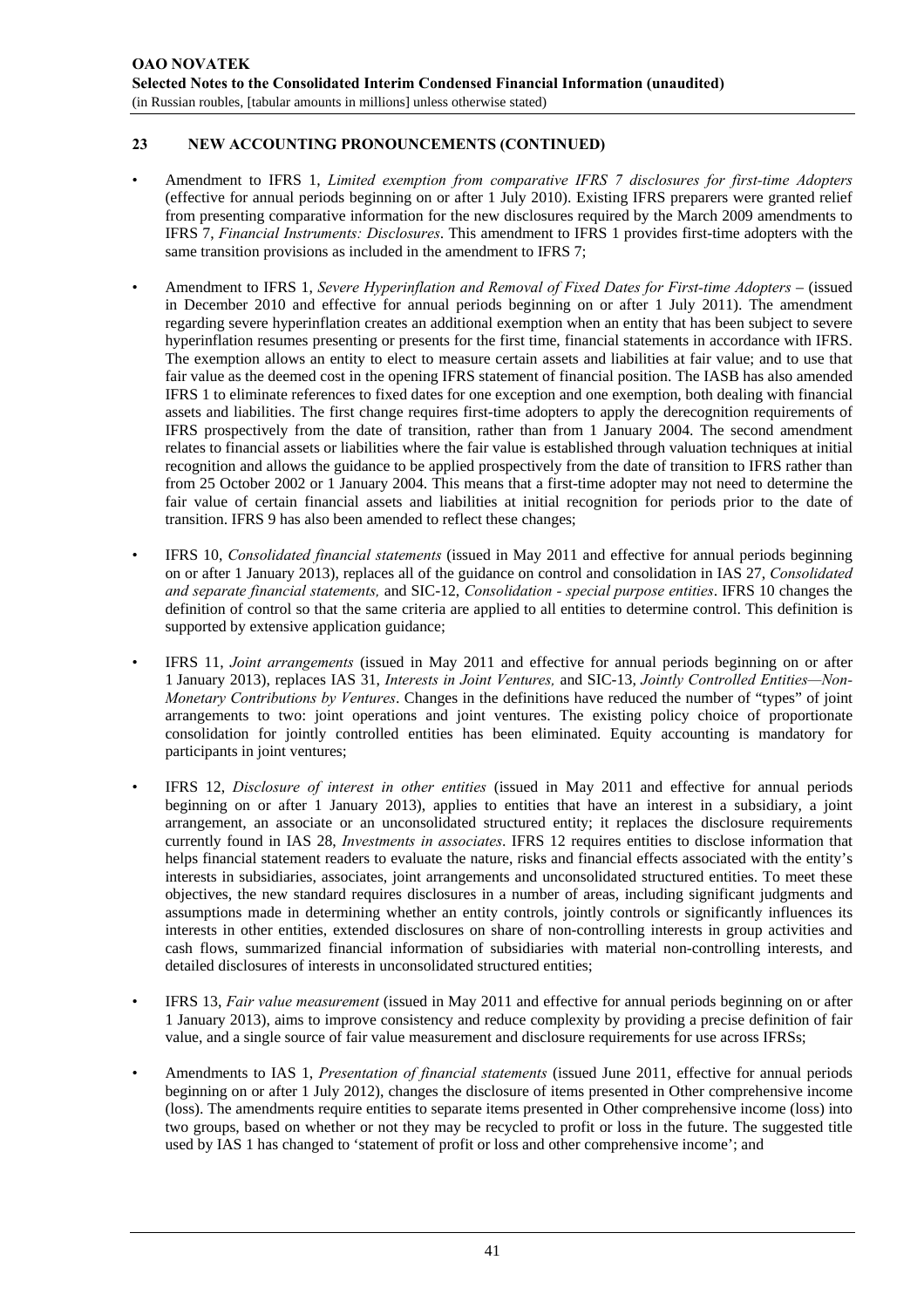# **23 NEW ACCOUNTING PRONOUNCEMENTS (CONTINUED)**

• Amended IAS 19, *Employee benefits* (issued June 2011, effective for periods beginning on or after 1 January 2013), makes significant changes to the recognition and measurement of defined benefit pension expense and termination benefits, and to the disclosures for all employee benefits.

The Group is currently assessing the impact of the new standards and interpretations on the Group's consolidated interim condensed financial information.